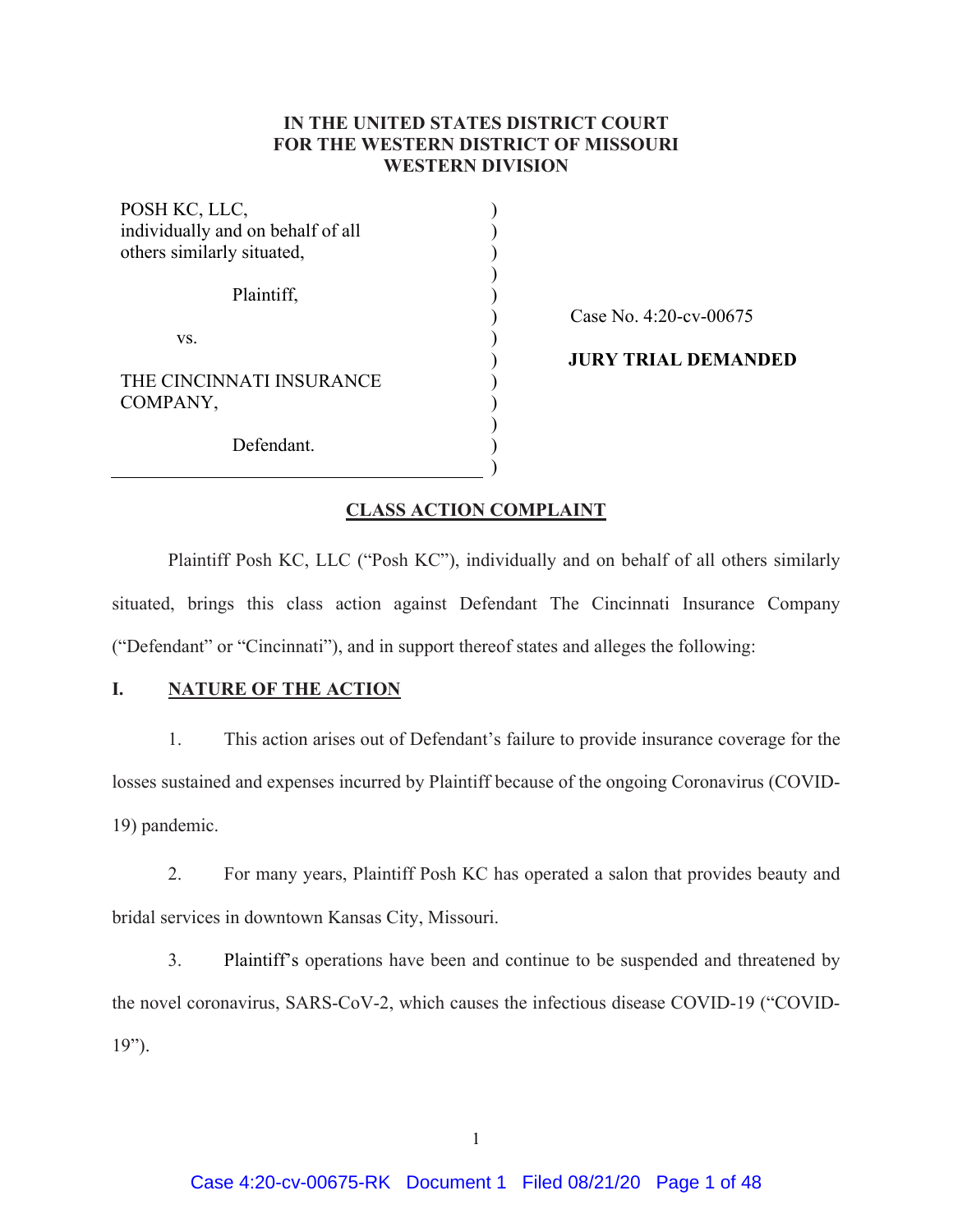4. To protect their business in the event that they suddenly had to suspend operations for reasons outside of their control, or in order to prevent further property damage, Plaintiff purchased insurance coverage from Defendant, including property coverage, as set forth in The Cincinnati Insurance Company's Building and Personal Property Coverage Form and Business Income (and Extra Expense) Coverage Form.

5. Defendant's coverage forms provide "Business Income" coverage, which promises to pay for actual loss due to the necessary suspension of operations caused by, among other things, accidental physical loss or accidental physical damage to the covered property.

6. Defendant's coverage forms also provide "Extra Expense" coverage, which promises to pay the necessary expenses incurred to avoid or minimize the suspension of business and to continue operations.

7. Defendant's coverage forms also provide "Dependent Property" coverage, which promises to pay for actual loss due to the necessary suspension of operations caused by direct loss to dependent property.

8. Defendant's coverage forms also provide "Civil Authority" coverage, which promises to pay for loss caused by action of civil authority that prohibits, among other things, access to the premises.

9. Defendant's coverage forms also provide "Extended Business Income" coverage, which promises to pay for actual loss due to the necessary suspension of operations caused by accidental physical loss or accidental physical damage to the covered property.

10. Defendant's coverage forms also provide "Ingress and Egress" coverage, which promises to pay for actual loss due to the necessary suspension of operations caused by the prevention of existing ingress or egress at the premises.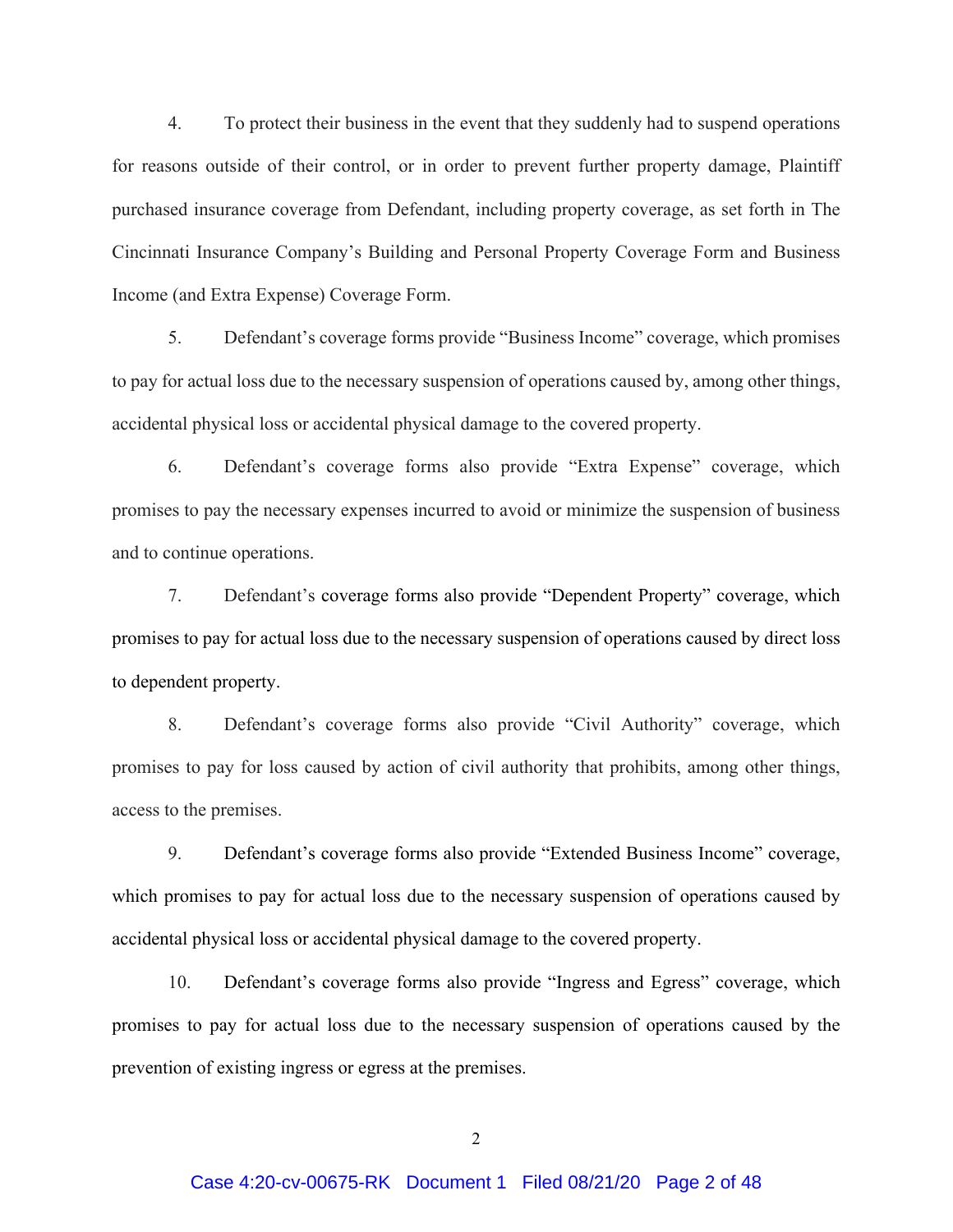11. Defendant's coverage forms, under sections titled "Duties in the Event of Loss," require in the event of a loss that the policy holder take all reasonable steps to protect the Covered Property from further damage, and keep a record of the expenses necessary to protect the Covered Property, for consideration in the settlement of the claim.

12. Unlike some policies that provide Business Income (also referred to as "business interruption") coverage, Defendant's coverage forms do not include, and are not subject to, any exclusion for losses caused by viruses or communicable diseases.

13. Plaintiff was forced to suspend or reduce business at their covered premises due to COVID-19 and the ensuing orders issued by civil authorities in Missouri, mandating the suspension of business for on-site services, as well as in order to take necessary steps to prevent further damage and minimize the suspension of business and continue operations.

14. Upon information and belief, Defendant has, on a widescale and uniform basis, refused to pay its insureds under its Business Income, Extra Expense, Dependent Property, Civil Authority, Extended Business Income, Ingress and Egress, and Sue and Labor coverages for losses suffered due to COVID-19, any executive orders by civil authorities that has required the necessary suspension of business, and any efforts to prevent further property damage or to minimize the suspension of business and continue operations. In particular, The Cincinnati Insurance Company has denied the claim submitted by Plaintiff under their policy.

## **II. THE PARTIES**

11. Plaintiff Posh KC, LLC is a Missouri limited liability company, with its principal place of business in Kansas City, Missouri. Plaintiff owns and operates the Posh KC Blow Dry Bar located at 1211 Main Street, Kansas City, Missouri 64106.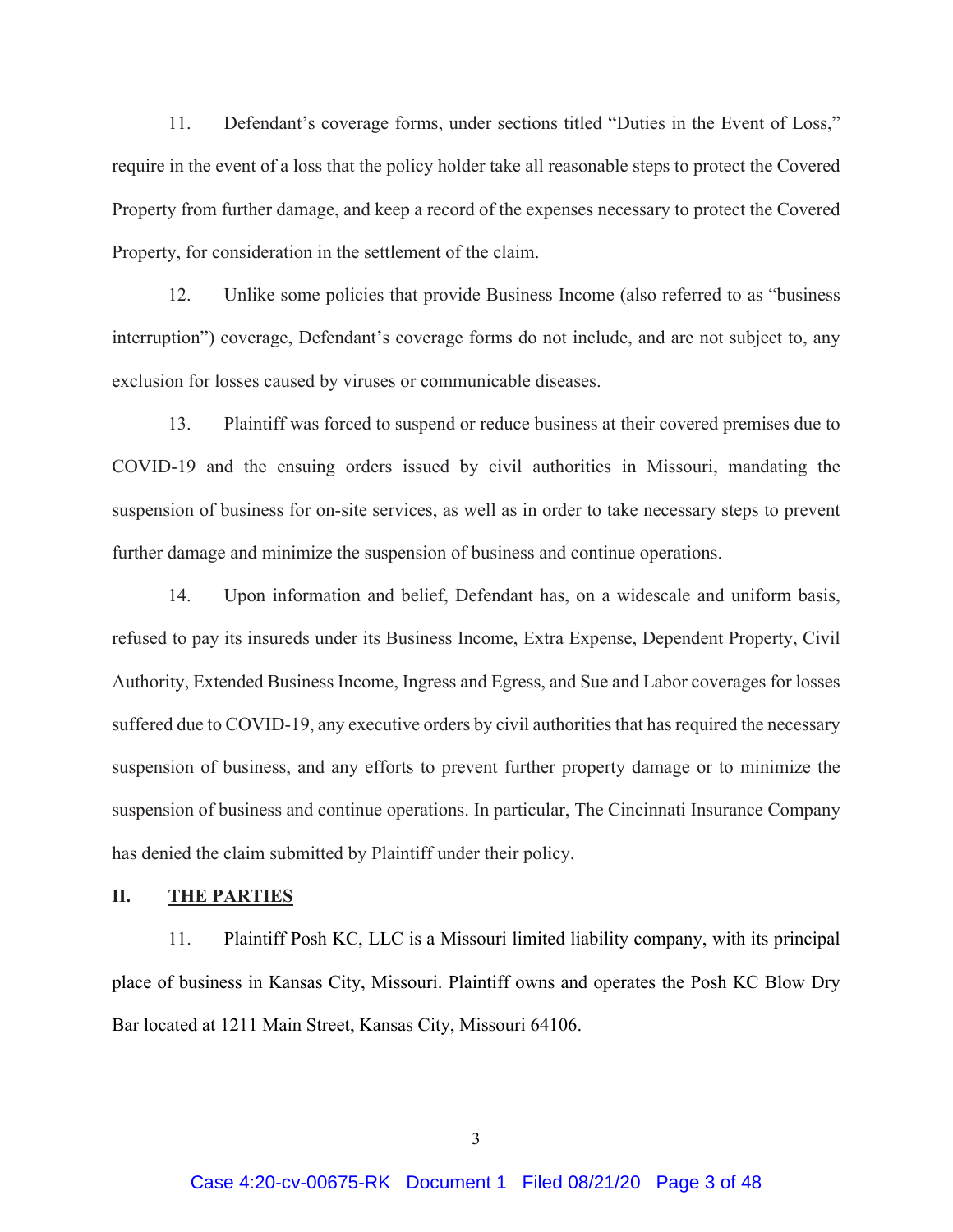12. Defendant is, and at all times relevant hereto has been, an insurance company writing insurance policies and doing business in the State of Missouri, capable of suing and being sued in the courts of this State. Defendant is a foreign corporation organized, incorporated and existing under the laws of the State of Ohio, with its principal place of business at 6200 S. Gilmore Road, Fairfield, Ohio 45014.

## **III. JURISDICTION AND VENUE**

13. This Court has jurisdiction over this action pursuant to 28 U.S.C. § 1332, because Plaintiff and Defendant are citizens of different states, and because: (a) the Class consists of at least 100 members; (b) the amount in controversy exceeds \$5,000,000 exclusive of interest and costs; and (c) no relevant exceptions apply to this claim.

14. Venue is proper in this District under 28 U.S.C. § 1391, because a substantial part of the events or omissions giving rise to the claims occurred, or a substantial part of property that is the subject of this action is situated in this judicial district. The policy at issue covers Plaintiff's premises located in the State of Missouri and Plaintiff purchased their policy in the State of Missouri.

### **IV. FACTUAL BACKGROUND**

#### **The Insurance Policies**

15. In return for the payment of a premium, Cincinnati issued Policy No. ECP0321041 to Plaintiff Posh KC, for a policy period of April 6, 2018 to April 6, 2021, including a Building and Personal Property Coverage Form and Business Income (And Extra Expense) Coverage Form. Upon information and belief, the forms and endorsements to Policy No. ECP0321041 are materially the same as those policies held by the members of the proposed class. Plaintiff Posh KC has performed all of its obligations under Policy No. 07ECP0321041, including the payment of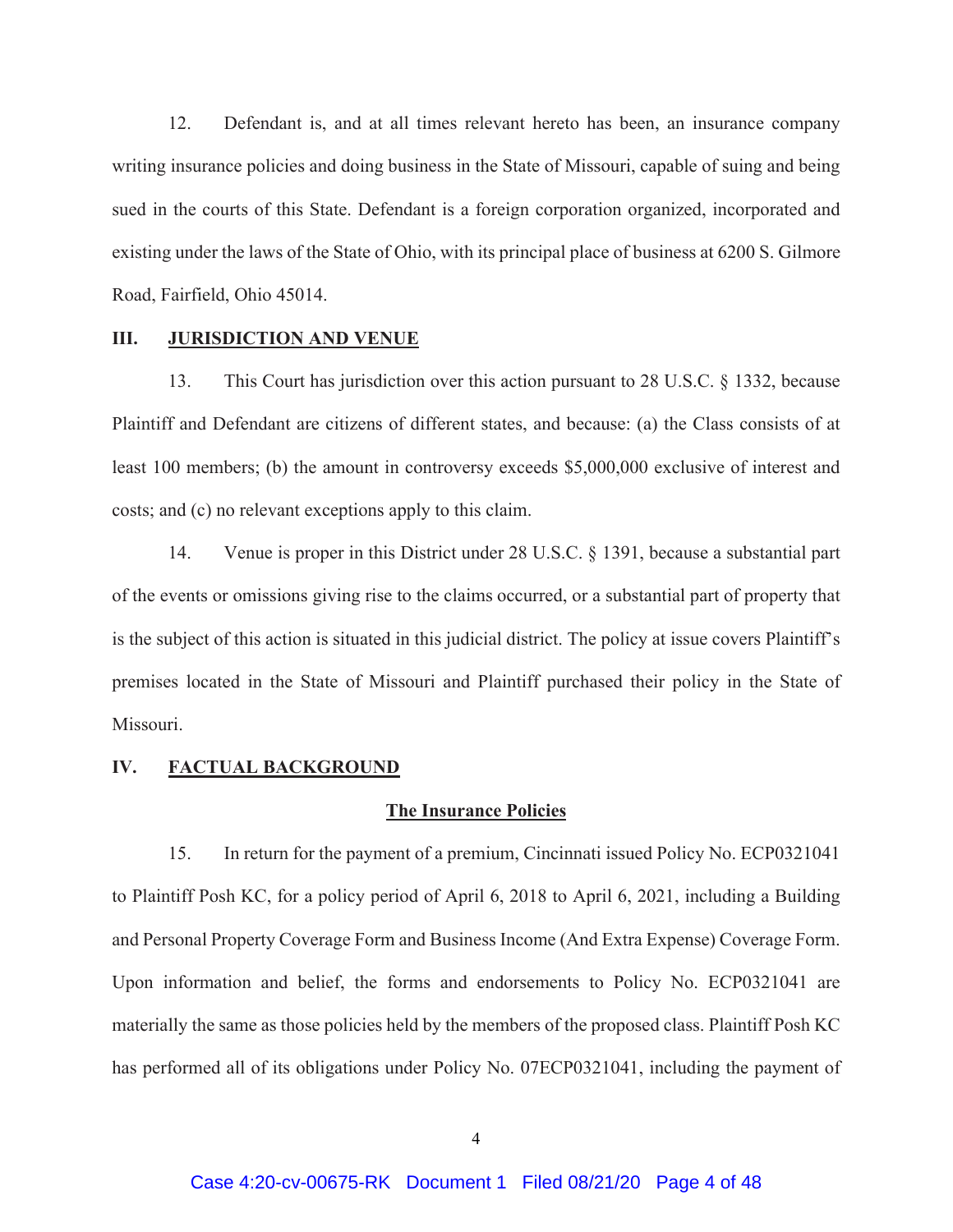premiums. The Covered Property, with respect to the Building and Personal Property Coverage Form, is the salon located at 1211 Main Street, Kansas City, Missouri 64106.

16. Plaintiff is the Named Insured under their policy, which remains in force.

17. Defendant is the effective and liable insurer of the policies meeting the class definition.

18. Sometimes property insurance is sold on a specific peril basis, where coverage is limited to risks of loss that are specifically listed (e.g., hurricane, earthquake, etc.). Many property policies sold in the United States, however, including those sold by Cincinnati, are "all-risk" property damage policies. These types of policies cover all risks of loss except for risks that are expressly and specifically excluded.

19. Under the heading "Covered Causes of Loss," Defendant agreed to pay for "direct 'loss' unless the 'loss' is excluded or limited" in the policies.

20. Defendant did not exclude or limit coverage for losses from viruses in Plaintiff's policy or those of the other Class members. The policies also did not exclude pandemic coverage, communicable disease coverage or anything similar.

21. Losses due to COVID-19 are a Covered Cause of Loss under Defendant's policies with the Building and Personal Property Coverage Form and Business Income (And Extra Expense) Coverage Form.

22. In the Building and Personal Property Coverage Form and Business Income (and Extra Expense) Coverage Form, Cincinnati agreed to pay for its insureds' actual loss of Business Income sustained due to the necessary suspension of their operations during the "period of restoration" caused by direct "loss" to property at the covered premises.

23. "Loss" is defined to mean accidental physical loss or accidental physical damage.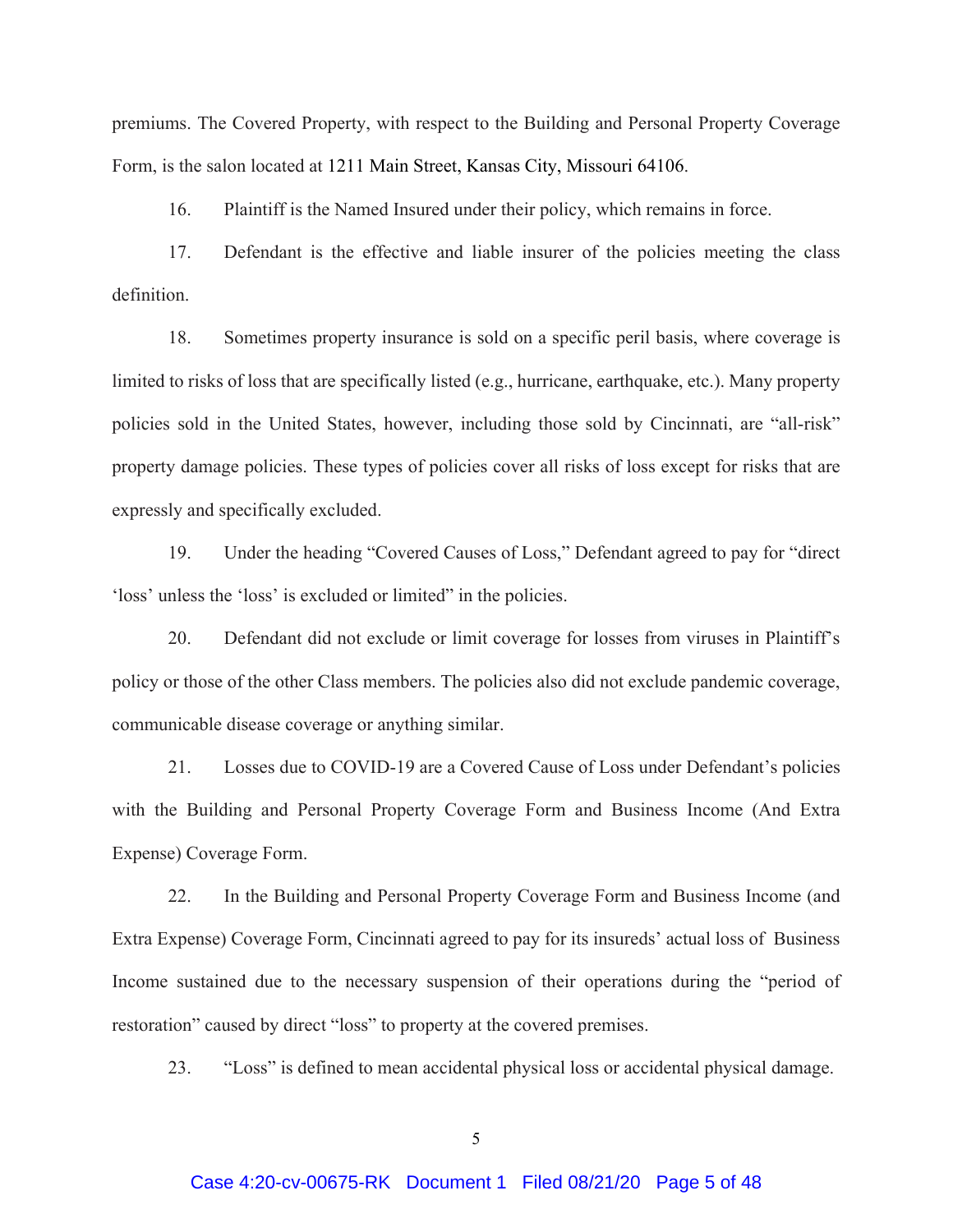24. "Suspension" is defined to mean the slowdown or cessation of business activities and that part or all of the covered premises is rendered untenable.

25. "Period of restoration" is defined to mean the period of time that begins at the time of direct loss.

26. "Business Income" is defined to mean net income (net profit or loss before income taxes) that would have been earned or incurred and continuing normal operating expenses sustained, including payroll.

27. The presence of virus or disease can constitute physical loss of or damage to property, as the insurance industry has recognized since at least 2006. When preparing so-called "virus" exclusions to be placed in some policies, but not others, the insurance industry drafting arm—Insurance Services Office, Inc. or "ISO"—circulated a statement to state insurance regulators that included the following:

Disease-causing agents may render a product impure (change its quality or substance), or enable the spread of disease by their presence on interior building surfaces or the surfaces of personal property. When disease-causing viral or bacterial contamination occurs, potential claims involve the cost of replacement of property (for example, the milk), cost of decontamination (for example, interior building surfaces), and business interruption (time element) losses. Although building and personal property could arguably become contaminated (often temporarily) by such viruses and bacteria, the nature of the property itself would has a bearing on whether there is actual property damage. An allegation of property damage may be a point of disagreement in a particular case.

28. The ISO also created a new "amendatory endorsement" to exclude loss due to virus or bacteria from coverage afforded by certain insurance policies. The ISO amendatory endorsement states that there is "no coverage for loss or damage caused by or resulting from any virus, bacterium or other microorganism that induces or is capable of inducing physical distress, illness or disease" (the "Virus Exclusion").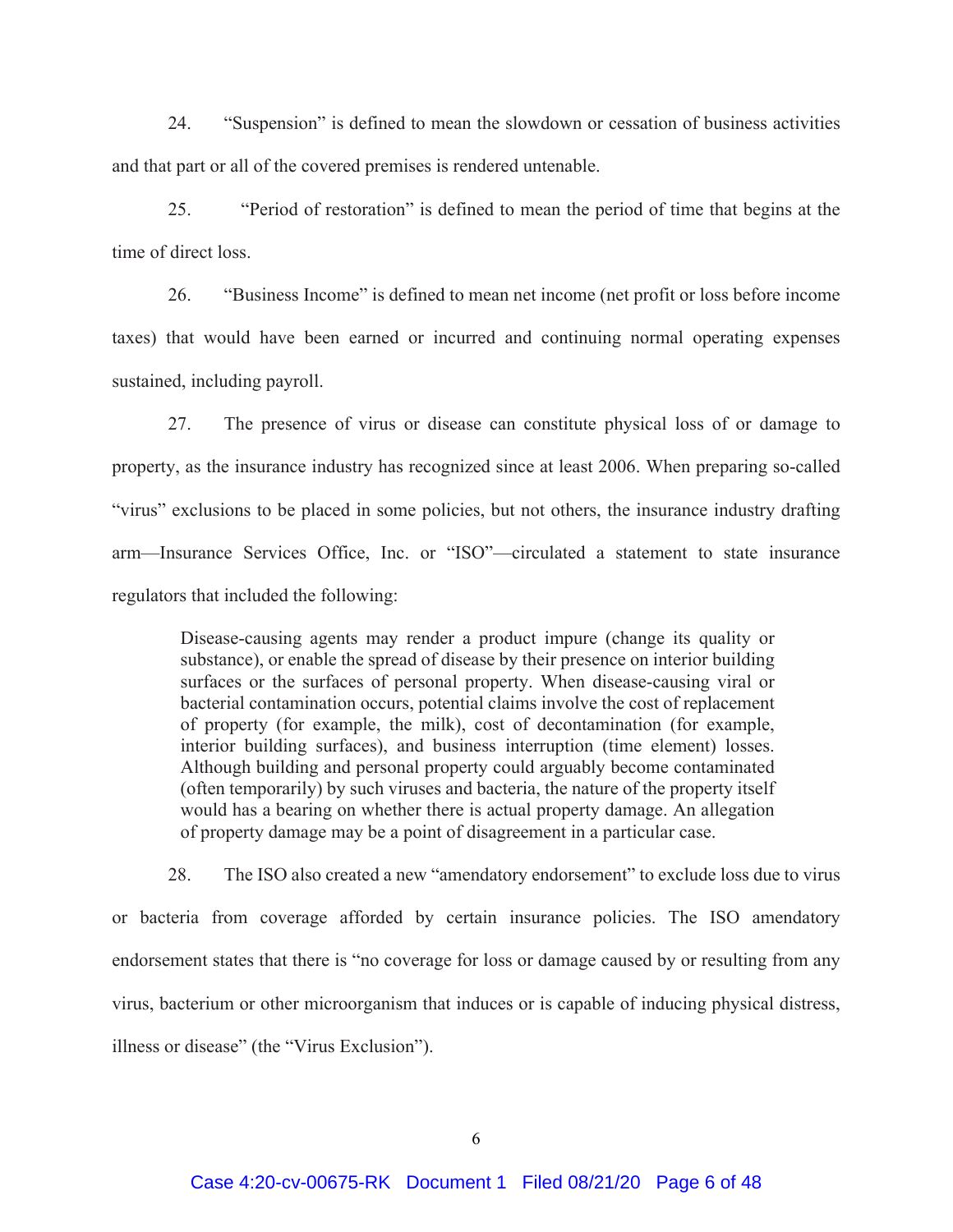29. Some insurers added the Virus Exclusion to their policies that provide Business Income (also referred to as "business interruption") coverage. Cincinnati's Building and Personal Property Coverage Form and Business Income (And Extra Expense) Coverage Form, however, do not include, and are not subject to, any exclusion for losses caused by viruses or communicable diseases.

30. In the Building and Personal Property Coverage Form and Business Income (And Extra Expense) Coverage Form, Defendant also agreed to pay necessary Extra Expense that its insureds sustain during the "period of restoration" that the insureds would not have sustained if there had been no direct loss to property caused by or resulting from a Covered Cause of Loss.

31. "Extra Expense" includes expenses to avoid or minimize the suspension of business, continue operations, and to repair or replace property.

32. Defendant also agreed to "pay for the actual loss of 'Business Income'" sustained due to the necessary suspension of operations "caused by direct 'loss' to 'dependent property.'"

33. "Dependent property" means property operated by others whom you depend on to deliver material or services to you, accept your products or services, manufacture products for delivery to your customers, or attract customers to your business.

34. Defendant also agreed to "pay for the actual loss of 'Business Income'" sustained "and necessary Extra Expense" sustained "caused by action of civil authority that prohibits access to" the Covered Property when a Covered Cause of Loss causes direct damage to property other than the Covered Property, the civil authority prohibits access to the area immediately surrounding the damaged property, and "the action of civil authority is taken in response to dangerous physical conditions resulting from the damage or continuation of the Covered Cause of Loss that caused the damage...."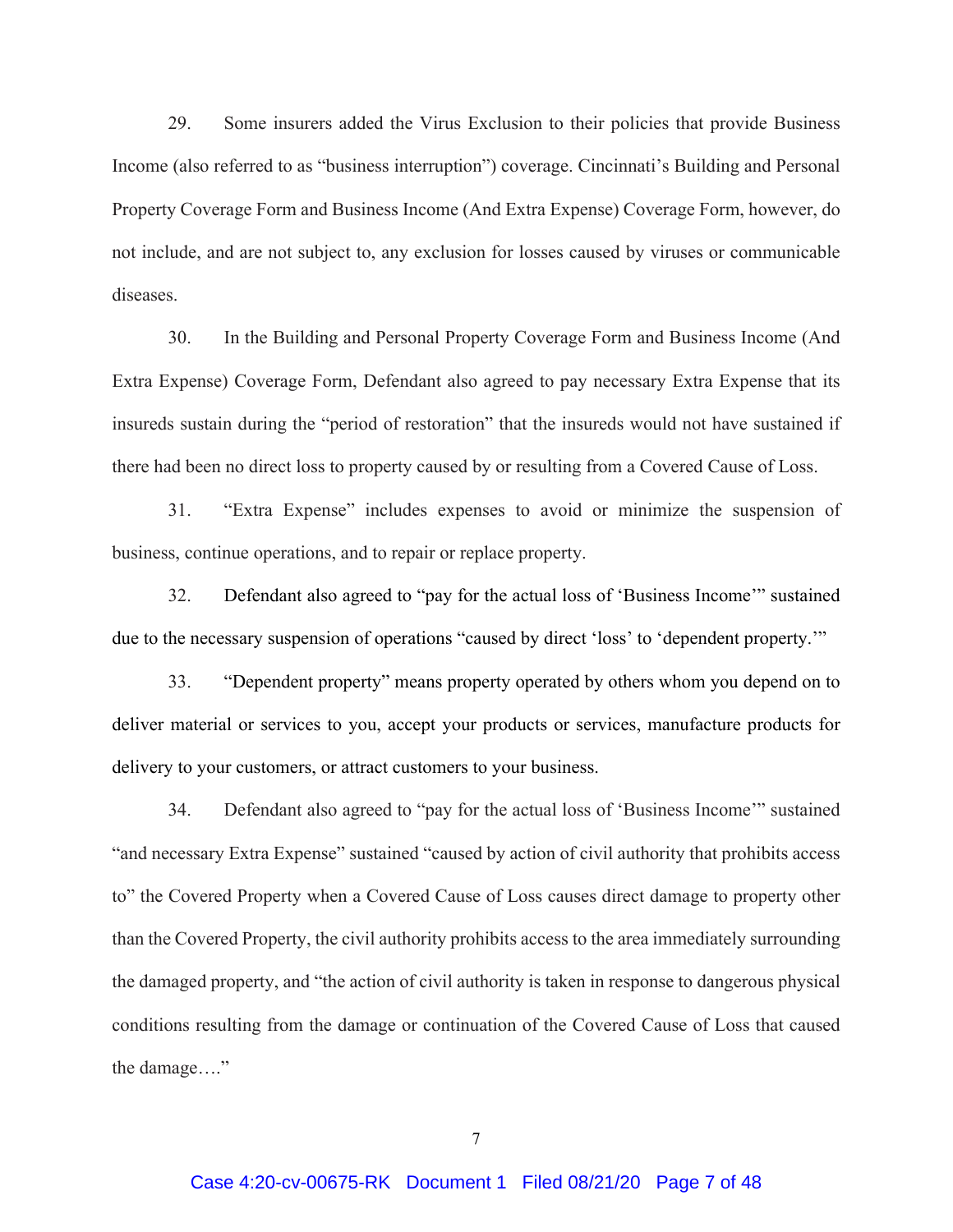35. Defendant also agreed to "pay for the actual loss of 'Business Income'" sustained "and Extra Expense" incurred during the period that begins on the date that the property is actually repaired, rebuilt or replaced and operations are resumed and ends on the earlier of: a) the date you could restore your operations, with reasonable speed, to the level which would generate the business income amount that would have existed if no loss had occurred; or b) after 60 consecutive days. This is referred to as the Extended Business Income coverage.

36. Defendant also agreed to "pay for the actual loss of 'Business Income'" sustained "and necessary Extra Expense" sustained "caused by the prevention of existing ingress or egress" to the covered premises due to a loss at a location contiguous to the premises.

37. Defendant's coverage forms, under sections titled "Duties in the Event of Loss," require in the event of a loss that the policy holder take all reasonable steps to protect the Covered Property from further damage, and keep a record of the expenses necessary to protect the Covered Property, for consideration in the settlement of the claim. This is commonly referred to as "Sue and Labor" coverage. In this instance, Plaintiff was required to suspend operations to reduce the spread of COVID-19 and further losses occasioned by its spread on Plaintiff's premises.

38. Losses caused by COVID-19 and the related orders issued by local, state, and federal authorities triggered the Business Income, Extra Expense, Dependent Property, Civil Authority, Extended Business Income, Ingress and Egress, and Sue and Labor provisions of Defendant's policies.

#### **COVID-19 and the Covered Cause of Loss**

39. Coronavirus (COVID-19) is a highly contagious virus that has rapidly spread and continues to spread across the United States. It is a physical substance, human pathogen and can be present outside the human body in viral fluid particles. According to the CDC, everyone is at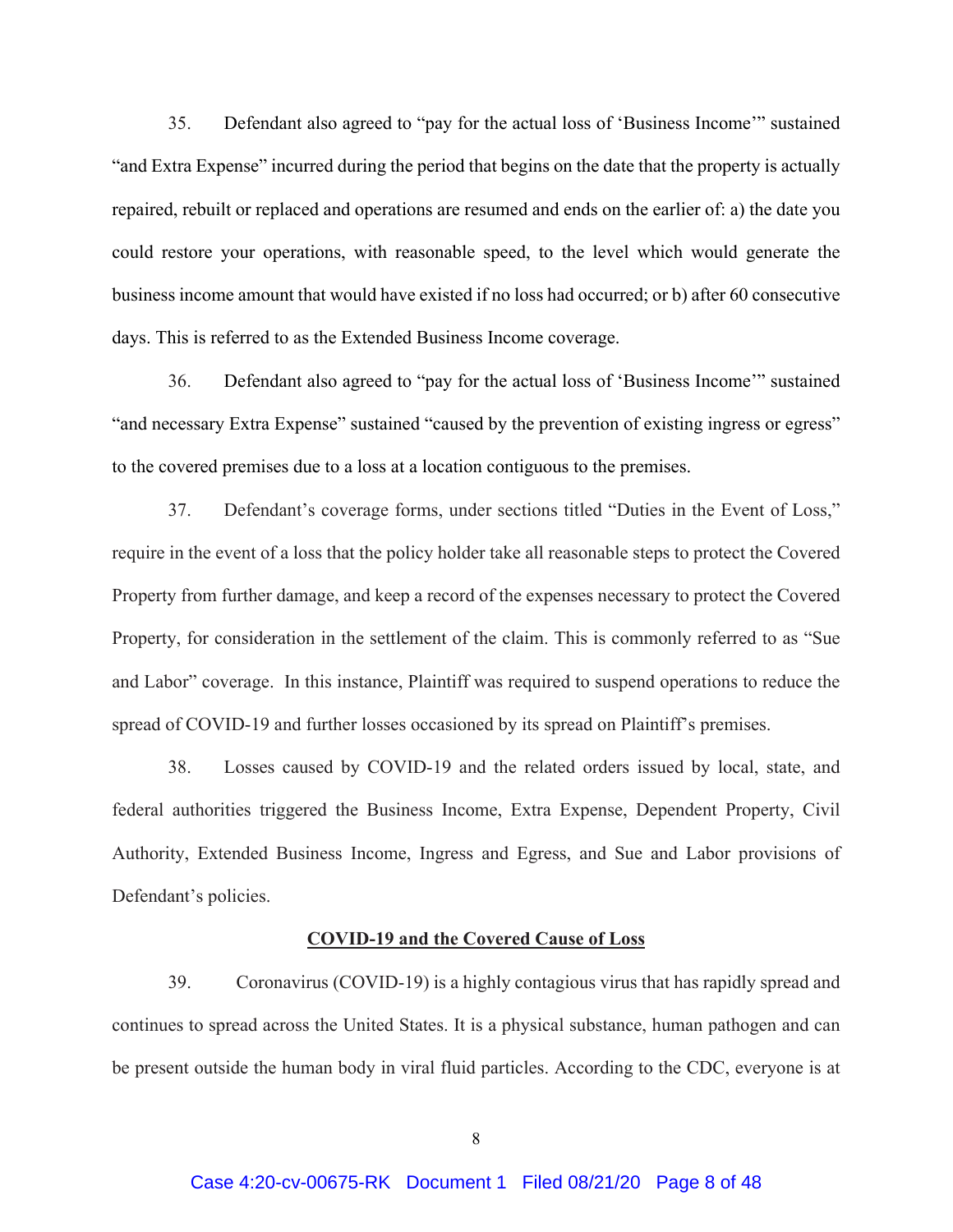risk of getting COVID-19.

40. COVID-19 is spread by a number of methods, including "community spread," meaning that some people has been infected and it is not known how or where they became exposed. Public health authorities, including the CDC, have reported significant ongoing community spread of the virus including instances of community spread in all 50 states.

41. The CDC has reported that a person can be become infected with COVID-19 by touching a surface or object (like a table, floor, wall, furniture, desk, countertop, touch screen or chair) that has the virus on it, and then touching their own mouth, nose or eyes. COVID-19 can and does live on and/or remains capable of being transmitted and active on inert physical surfaces.

42. More specifically, COVID-19 infections are spread through droplets of different sizes which can be deposited on surfaces or objects.

43. In addition, The New England Journal of Medicine reported finding that experimentally-produced aerosols containing the virus remained infectious in tissue-culture assays, with only a slight reduction in infectivity during a 3-hour period of observations. An April 2020 study published in the journal Emerging Infectious Diseases found a wide distribution of COVID-19 on surfaces and in the air about 13 feet from patients in two hospital wards. This means there has been a finding of COVID-19 in the air.

44. COVID-19 has been transmitted by way of human contact with surfaces and items of physical property located at premises in Missouri.

45. COVID-19 has been transmitted by human to human contact and interaction with premises in Missouri.

46. COVID-19 has been transmitted by way of human contact with airborne COVID-19 particles emitted into the air at premises in Missouri.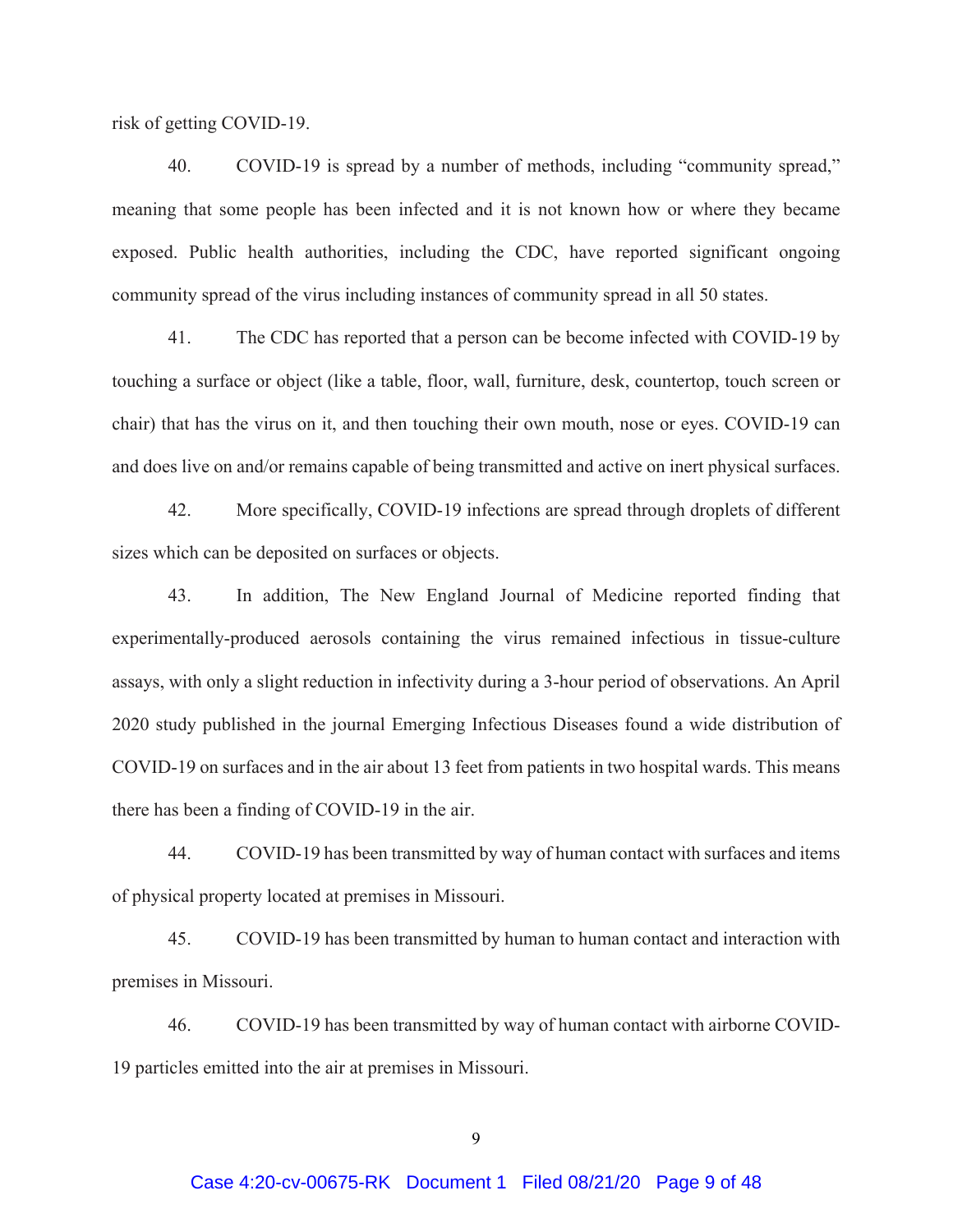47. The presence of any COVID-19 particles renders items of physical property unsafe and the premises unsafe.

48. The presence of any COVID-19 particles on physical property impairs its value, usefulness and/or normal function.

49. The presence of any COVID-19 particles causes direct physical harm, direct physical damage and direct physical loss to property.

50. The presence of people infected with or carrying COVID-19 particles renders physical property in their vicinity unsafe and unusable, resulting in direct physical loss to that property.

51. The presence of people infected with or carrying COVID-19 particles at premises renders the premises, including property located at that premises unsafe, resulting in direct physical loss to the premises and property.

52. Plaintiff's premises likely have been infected with COVID-19 and they have suffered direct physical loss to their property. The incubation period for COVID-19 is at least 14 days. Current evidence shows that the first death from COVID-19 occurred as early as February 6, 2020—weeks earlier than previously reported, suggesting that the virus has been circulated in the United States far longer than previously assumed. It is likely customers, employees and/or other visitors to the insured properties over the last several months were infected with COVID-19 and thereby infected the insured properties with COVID-19.

53. To reduce the spread of the disease, the CDC has recommended that businesses clean and disinfect all surfaces, prioritizing the most frequently touched surfaces.

54. COVID-19 has been declared a pandemic by the World Health Organization.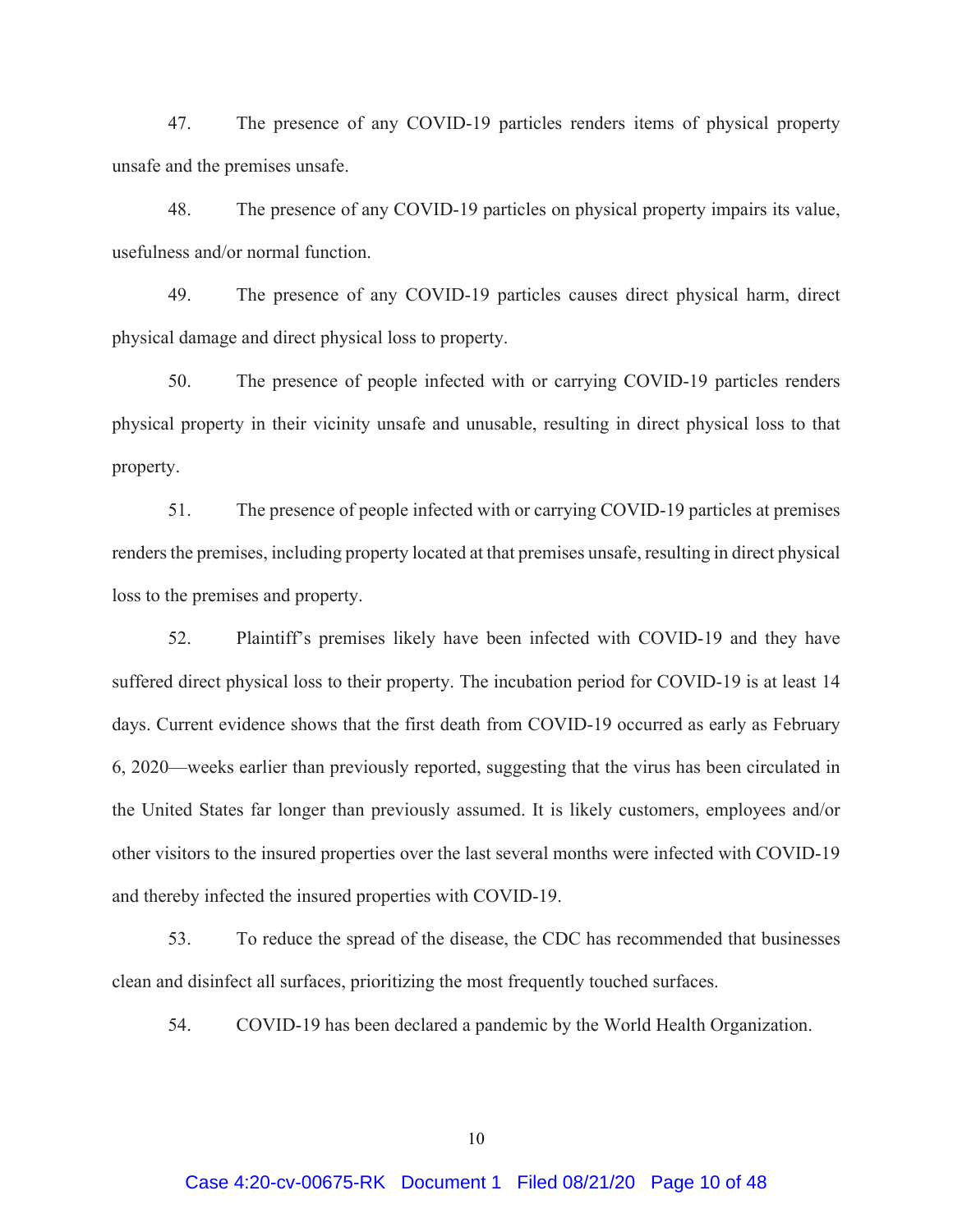55. The COVID-19 pandemic is a public health crisis that has profoundly impacted American society, including the public's ability to patronize hair salons, barber shops, restaurants, bars and other establishments.

56. The presence of COVID-19 has caused civil authorities throughout the country to issue orders requiring the suspension of business at a wide range of establishments, including civil authorities with jurisdiction over Plaintiff's business (the "Closure Orders").

#### **The Missouri Closure Orders**

57. On March 12, 2020, Quinton D. Lucas, the Mayor of the City of Kansas City, Missouri, issued a proclamation declaring a state of emergency, stating that the continued spread of COVID-19 constitutes a natural calamity and presents an imminent threat of widespread illness, which requires emergency action. The proclamation was ordered "to protect life and property" and permitted the city to order evacuations, close public places, impose curfews, limit public gathering and assemblies, and to order the closing of any and all businesses.

58. On March 21, 2020, Mayor Lucas issued a civil authority order stating in pertinent part:

- a. The COVID-19 virus spreads between people who are in close contact with one another through respiratory droplets produced when an infected person coughs or sneezes;
- b. A gathering of individuals without necessary mitigation for the spread of infection may pose a risk of the spread of infectious disease;
- c. That the City wishes to impose all means available under the law to protect public life, health, safety and property;
- d. That as of March 16, 2020, numerous cases of COVID-19 illness, including a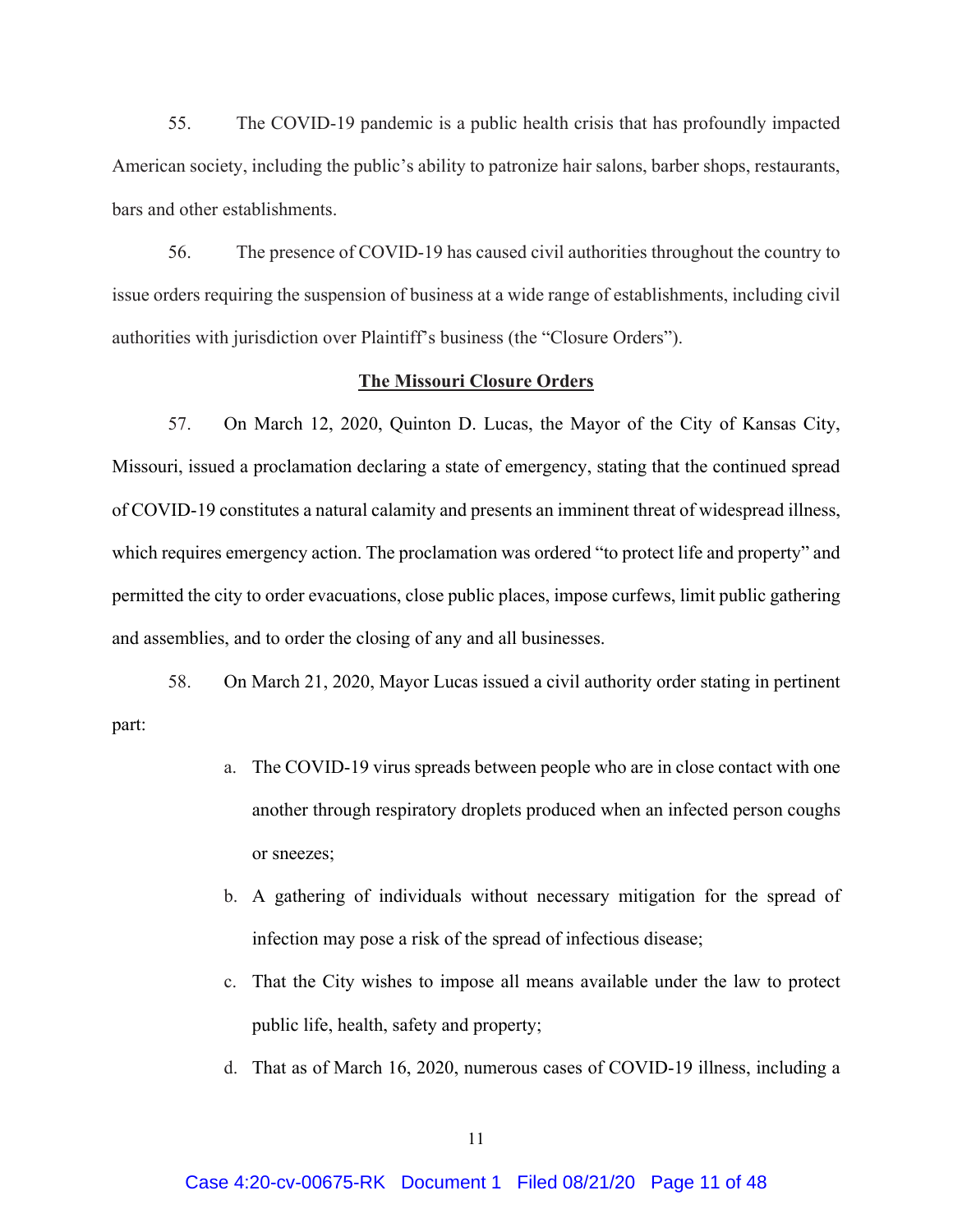fatality and evidence of community transmission, have been identified in jurisdictions bordering Kansas City; and

e. That on March 20, 2020, the Kansas City Health Department confirmed 12 cases, including possible community spread, of the COVID-19 illness in Kansas City, Missouri.

59. Mayor Lucas' March 21, 2020 order required all individuals to stay at home unless performing "essential activities," and ordered all businesses to cease all in-person operations unless declared an "essential business." The order required all restaurants to suspend operations except for providing delivery or carry out only. The order was to remain in effect until 11:59 PM on April 24, 2020.

60. On April 16, 2020, Mayor Lucas amended the March 21, 2020 order and extended its enforcement to 12:01 AM on May 15, 2020.

61. On March 21, 2020, the Governor of the State of Missouri issued a civil authority order limiting social gatherings of more than 10 people and directing that every person in the State of Missouri shall avoid eating or drinking at restaurants, bars, or food courts, provided, however, that the use of drive-thru, pickup, or delivery options is allowed throughout the duration of the order. That order went into effect on March 23, 2020. The purpose of the order was to mitigate and slow the spread of COVID-19 in the state.

62. Plaintiff's business did not and does not qualify as Essential Businesses and were required to cease and/or significantly reduce operations at their premises.

63. On April 3, 2020, the State of Missouri entered an order directing all residents in Missouri to stay at home, imposing social distancing rules, limiting occupancy of buildings, and reiterated that any entity that does not employ individuals to perform essential worker functions as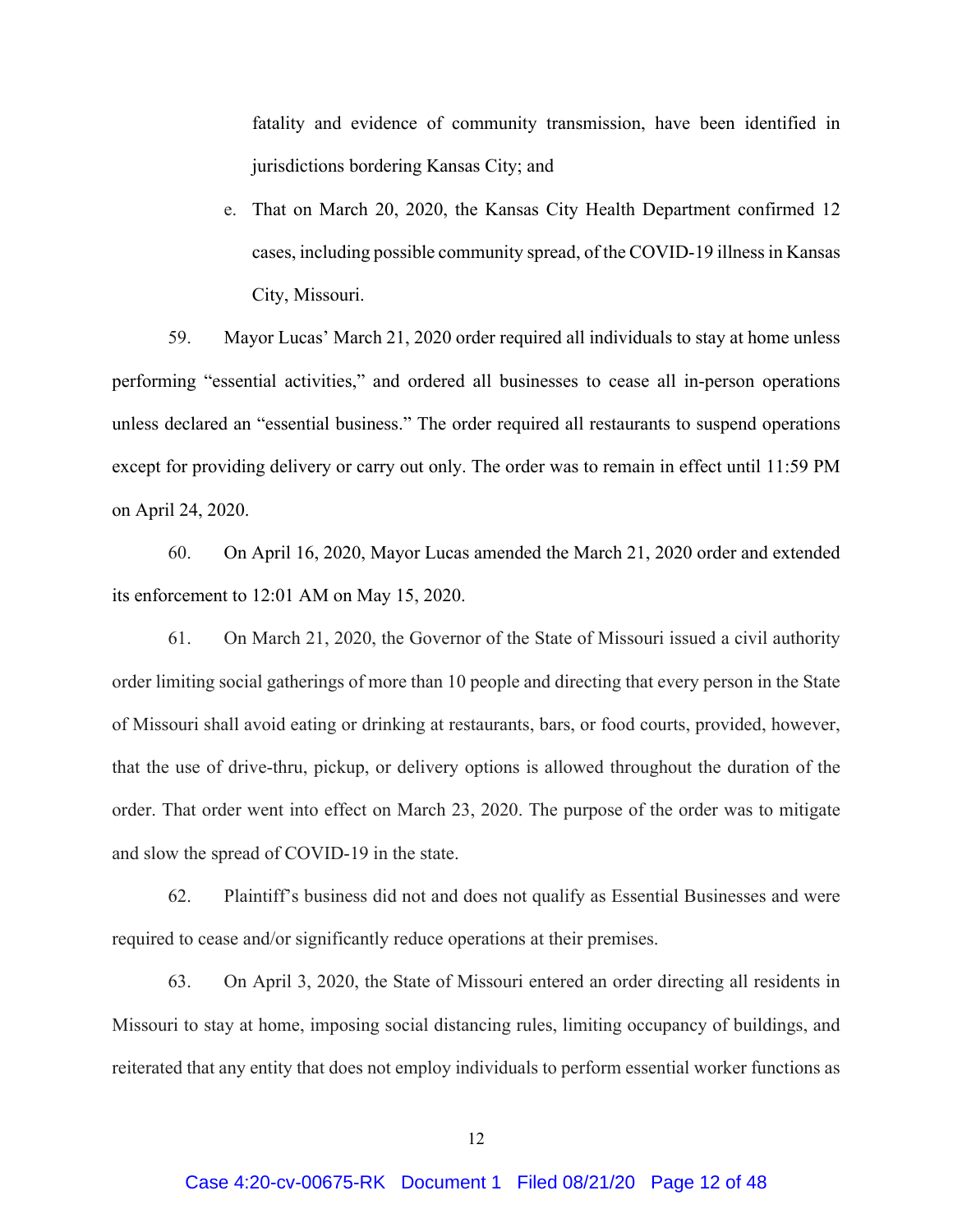set forth in guidance provided by the U.S Department of Homeland Security, Cybersecurity & Infrastructure Security Agency (CISA) shall adhere to limitations on social gatherings and social distancing set forth in the Order. This order went into effect at 12:01 AM on April 6, 2020 and was to remain in force until 11:59 PM on April 24, 2020. The purpose of the order was to mitigate and slow the spread of COVID-19 in the state.

64. On April 16, 2020, the State of Missouri amended the April 3, 2020 order and extended its enforcement to 11:59 PM on May 3, 2020. The purpose of the order was to mitigate and slow the spread of COVID-19 in the state.

65. On August 13, 2020, Mayor Lucas issued a Forth Amended Proclamation Declaring a State of Emergency and extended the state of emergency because of the threat of the spread of COVID-19 until 12:01 AM on Saturday, January 16, 2021. In this Proclamation, Mayor Lucas noted that as of August 12, 2020, the Missouri Department of Health and Social Services confirmed 7,077 cases of the COVID-19 illness in Kansas City, Missouri, over 23,000 in the Kansas City metropolitan area, and 62,530 cases in the State of Missouri.

66. The Missouri Closure Orders were issued in response to the rapid spread of COVID-19 throughout Missouri and are civil authority orders requiring the suspension of Plaintiff's business.

67. As a response to COVID-19 and the Pandemic, the Governor of Missouri and the mayor of Kansas City, Missouri have issued these orders pursuant to the authority vested in them by the Missouri Constitution, the laws of Missouri and the ordinances of their city.

68. Similarly, the Missouri Department of Health, pursuant to its authority under Missouri law, has issued orders, including a Stay at Home Order.

69. The State of Missouri is a civil authority contemplated by Defendant's policy.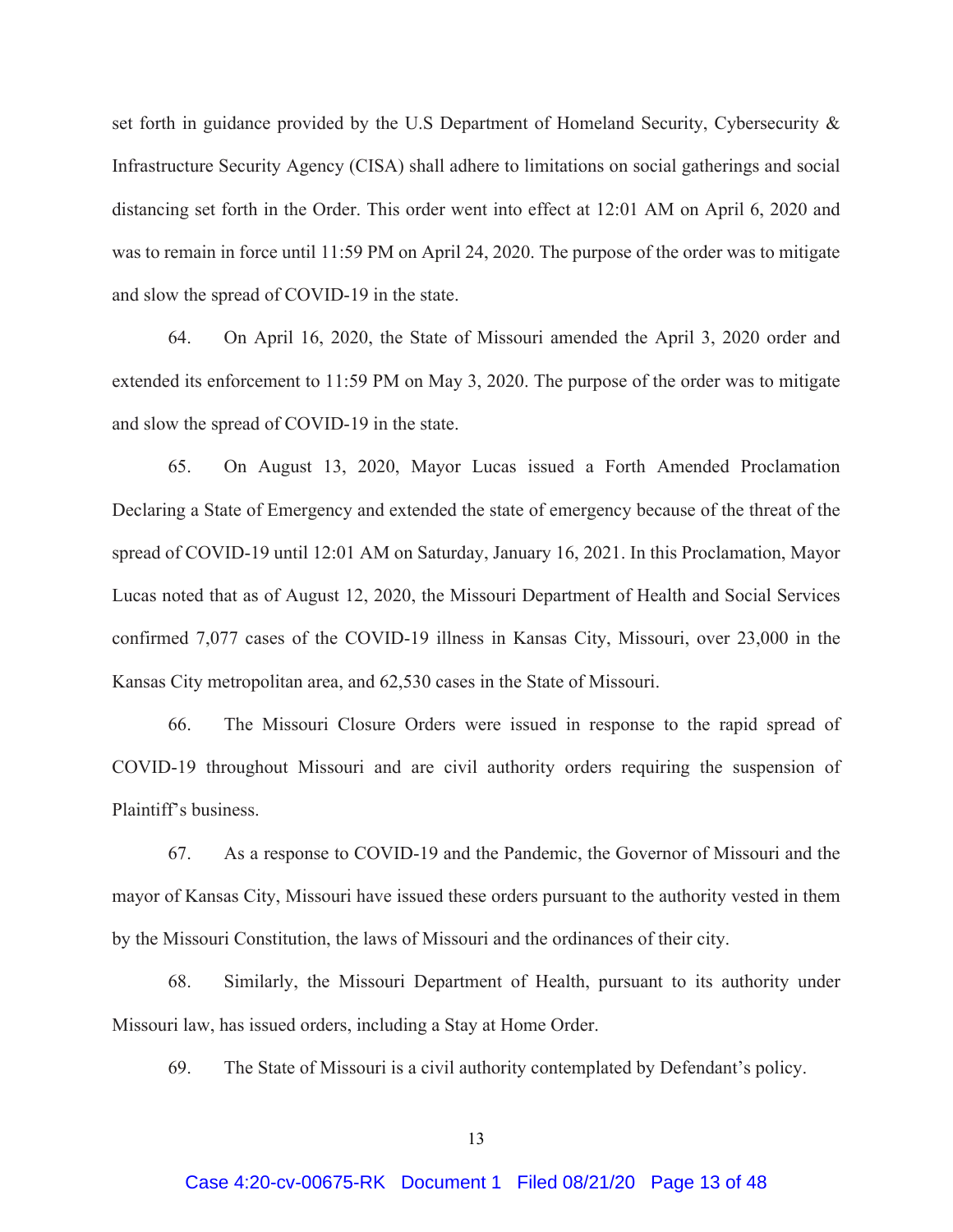70. The City of Kansas City, Missouri is a civil authority contemplated by Defendant's policy.

71. The Governor of the State of Missouri is a civil authority contemplated by Defendant's policy.

72. The mayor of Kansas City, Missouri is a civil authority contemplated by Defendant's policy.

## **The Impact of COVID-19 and the Closure Orders**

73. Loss of use of property that has not been physically altered constitutes "physical loss or damage" for purposes of first-party property insurance.

74. As the drafter of the policies, if Cincinnati had wished to exclude from coverage as "physical loss or damage" loss of use of property that has not been physically altered or deformed, it could have used explicit language stating such a definition, but it did not do so.

75. The presence of COVID-19 caused direct physical loss of or damage to the covered property or "premises" under the Plaintiff's policy, and the policies of the other Class members, by denying use of and damaging the covered property, and by causing a necessary suspension of operations during a period of restoration.

76. The Closure Orders prohibited access to and use of Plaintiff's and the other Class members' Covered Property, and the area immediately surrounding damaged property, in response to dangerous physical conditions resulting from the damage or continuation of the Covered Cause of Loss that caused the damage.

77. The presence of COVID-19 and the Closure Orders caused a direct loss to Plaintiff's dependent property, which resulted in a loss of Business Income sustained.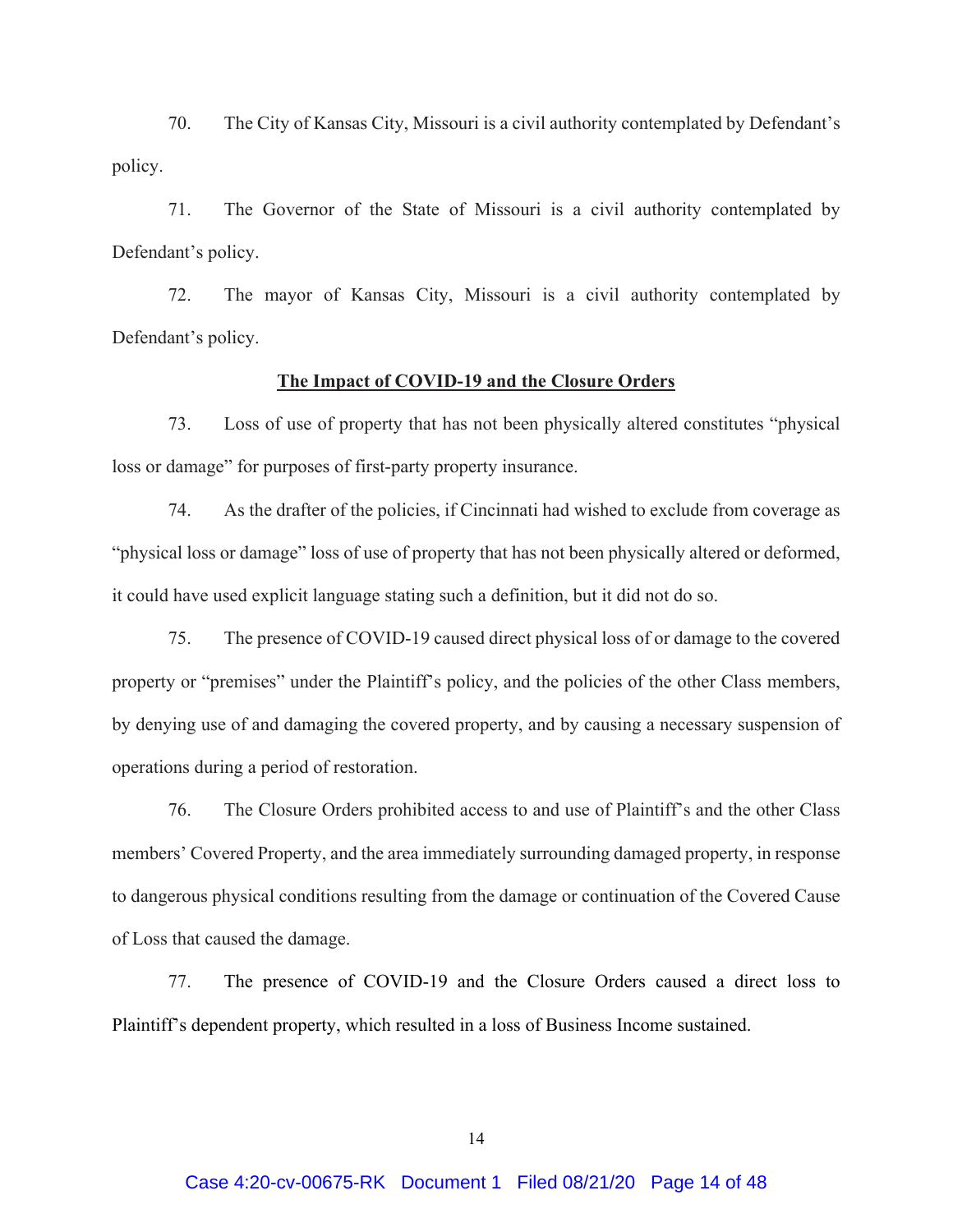78. The presence of COVID-19 and the Closure Orders caused a direct loss to locations contiguous to Plaintiff's premises, which prevented existing ingress and/or egress at Plaintiff's premises, and caused a loss of Business Income sustained and necessary Extra Expense incurred.

79. The State of Missouri, through the Governor and Department of Health, and the City of Kansas City, Missouri, through its mayor, has issued and continue to issue authoritative orders governing Missourians and Missouri businesses, including the Plaintiff's businesses, in response to COVID-19 and the Pandemic, the effect of which have required and continue to require Plaintiff to cease and/or significantly reduce operations at, and that have prohibited and continue to prohibit access to, the premises described in their policy.

80. State and local governmental authorities and public health officials around the United States acknowledge that COVID-19 and the Pandemic cause direct physical loss and damage to property. For example: (a) The State of Colorado issued a Public Health Order indicating that "COVID-19…physically contributes to property loss, contamination and damage…" (b) The City of New York issued an Emergency Executive Order in response to COVID-19 and the Pandemic, in part "because the virus physically is causing property loss and damage." (c) Broward County, Florida issued an Emergency Order acknowledging that COVID-19 "is physically causing property damage." (d) the State of Washington issued a stay at home Proclamation stating the "COVID-19 pandemic and its progression…remains a public disaster affecting life, health [and] property." (e) The State of Indiana issued an Executive Order recognizing that COVID-19 has the "propensity to physically impact surfaces and personal property." (f) the City of New Orleans issued an order stating "there is reason to believe that COVID-19 may spread amongst the population by various means of exposure, including the propensity to attach to surfaces for a prolonged period of time, thereby spreading from surface to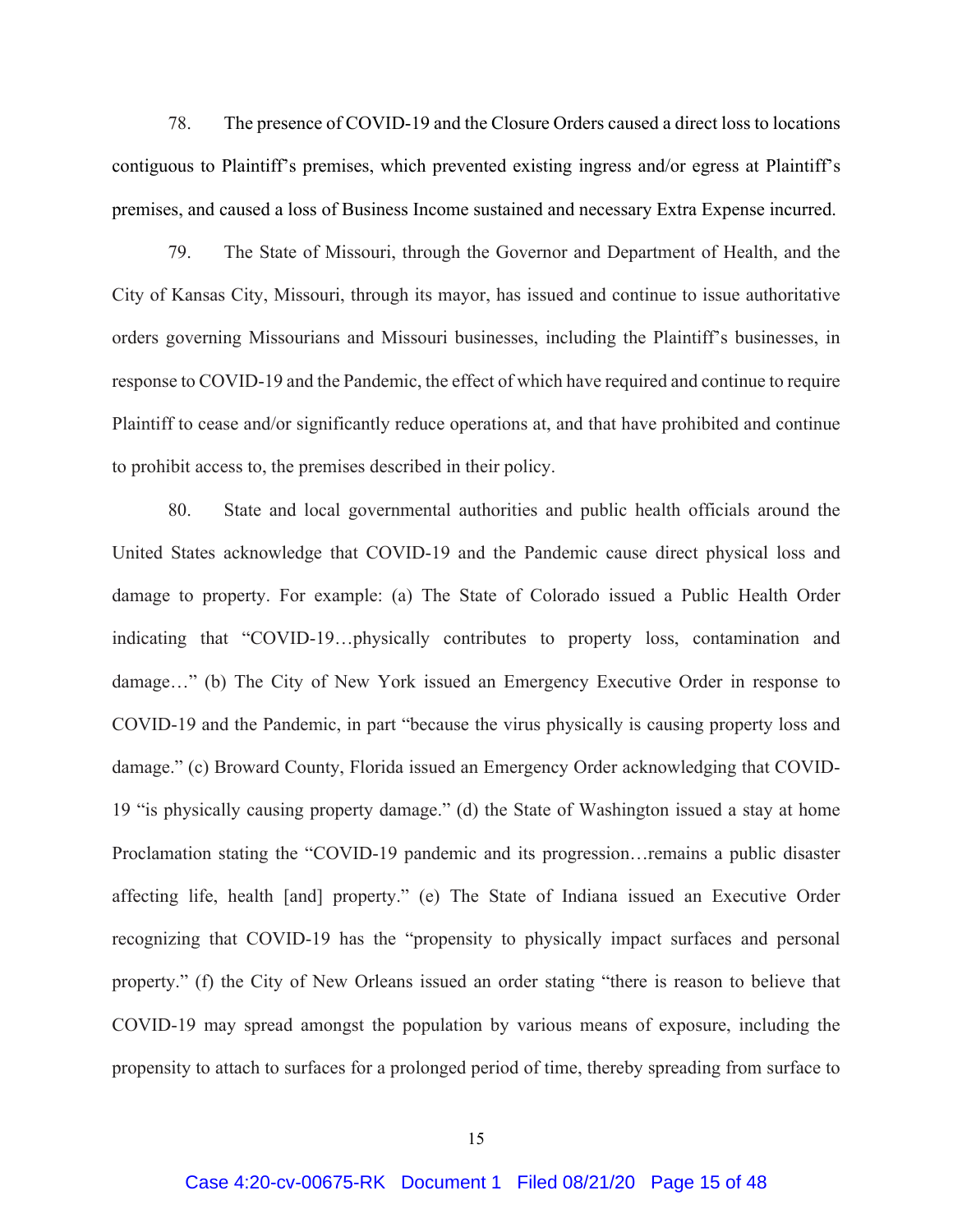person and causing property loss and damage in certain circumstances." (g) the State of New Mexico issued a Public Health Order acknowledging the "threat" COVID-19 "poses" to "property." (h) North Carolina issued a statewide Executive Order in response to the Pandemic not only "to assure adequate protection for lives" but also to "assure adequate protection of…property." (i) The City of Los Angeles issued an Order in response to COVID-19 "because, among other reasons, the COVID-19 virus can spread easily from person to person and it is physically causing property loss or damage due to its tendency to attach to surfaces for prolonged periods of time; and (j) The City of Kansas City, Missouri issued a Proclamation in response to COVID-19 "to protect life and property."

81. As a result of the presence of COVID-19 and the Closure Orders, Plaintiff and the other Class members lost Business Income and incurred Extra Expense.

# **Plaintiff Submitted a Notice of Loss to Cincinnati and was Wrongfully Denied Coverage**

82. Plaintiff submitted a notice of loss to Cincinnati under their policy due to the presence of COVID-19 and the Closure Orders, and Cincinnati denied that claim.

83. On June 18, 2020, Cincinnati sent a denial letter to Posh KC ostensibly denying coverage for the losses sustained as a result of COVID-19 and the Closure Orders.

84. Upon information and belief, Cincinnati is using a form denial letter to deny coverage to all its insureds with policies similar to Plaintiff and is otherwise uniformly refusing to pay insureds under its standard policy for losses related to COVID-19.

# **V. CLASS ACTION ALLEGATIONS**

85. Plaintiff brings this action, individually and on behalf of all others similarly situated, pursuant to Rules  $23(a)$ ,  $23(b)(1)$ ,  $23(b)(2)$ ,  $23(b)(3)$ , and  $23(c)(4)$ , of the Federal Rules of Civil Procedure.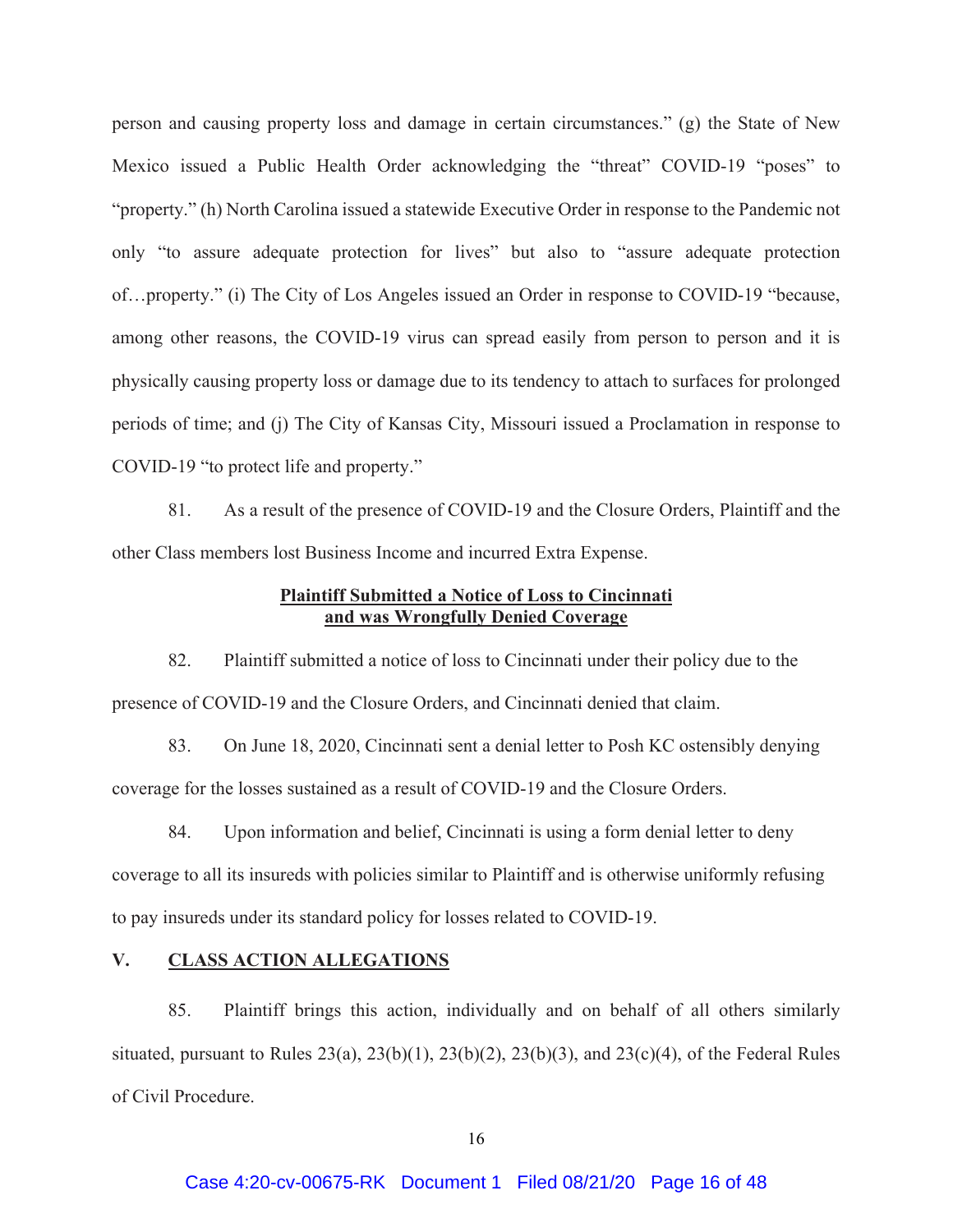86. Plaintiff seeks to represent nationwide classes for business income coverage defined as:

- a. All persons and entities with Business Income coverage under a property insurance policy issued by Cincinnati that suffered a suspension of business due to COVID-19 at the premises covered by the business income coverage (the "Business Income Declaratory Judgment Class").
- b. All persons and entities that: had Business Income coverage under a property insurance policy issued by Cincinnati; suffered a suspension of business related to COVID-19, at the premises covered by their Cincinnati property insurance policy; made a claim under their property insurance policy issued by Cincinnati; and were denied Business Income coverage by Cincinnati for the suspension of business resulting from the presence or threat of COVID-19 (the "Business Income Breach Class").
- 87. Plaintiff seeks to represent nationwide classes for extra expense coverage defined

as:

- a. All persons and entities with Extra Expense coverage under a property insurance policy issued by Cincinnati that sought to minimize the suspension of business in connection with COVID-19 at the premises covered by their Cincinnati property insurance policy (the "Extra Expense Declaratory Judgment Class").
- b. All persons and entities that: had Extra Expense coverage under a property insurance policy issued by Cincinnati; sought to minimize the suspension of business in connection with COVID-19 at the premises covered by their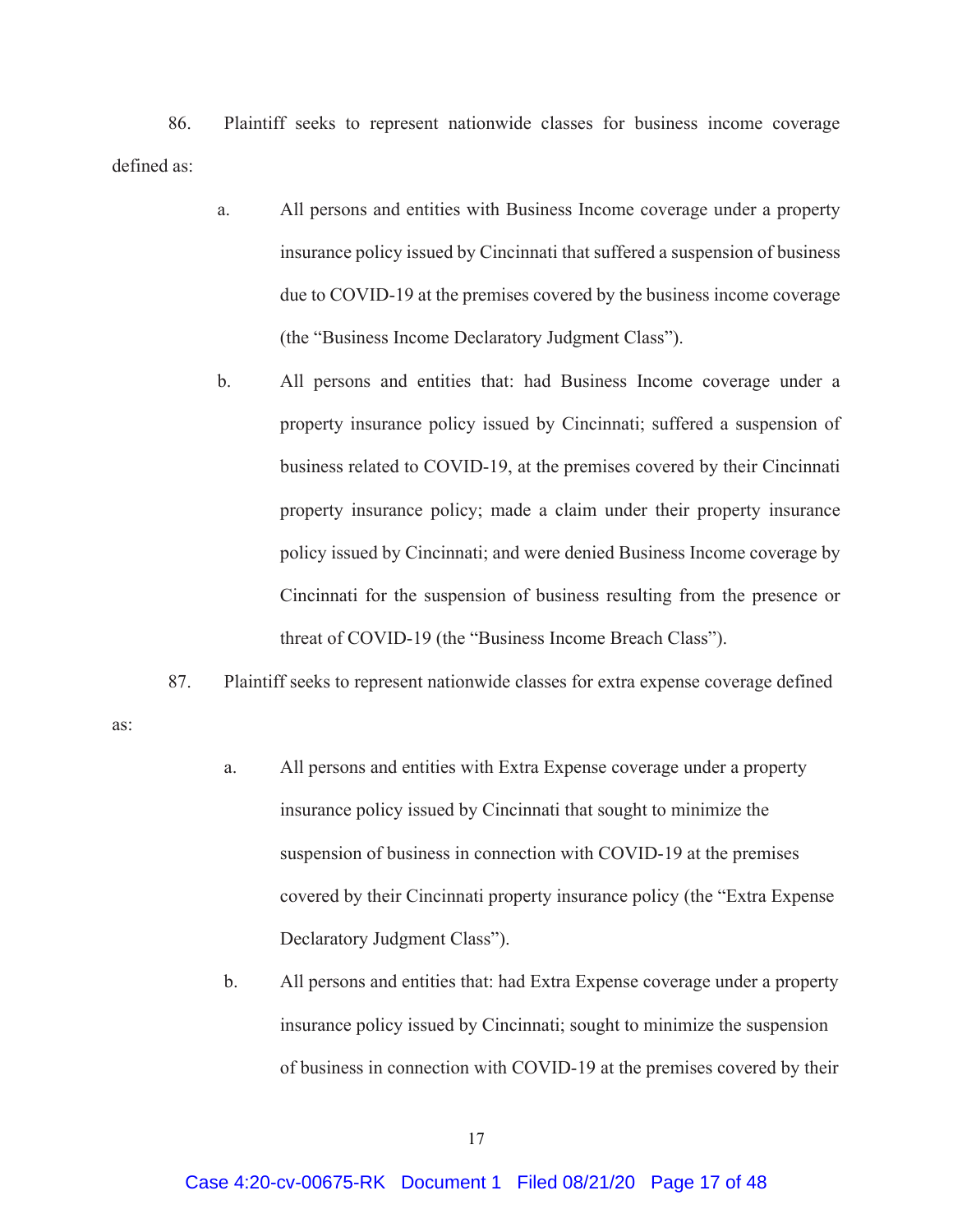Cincinnati property insurance policy; made a claim under their property insurance policy issued by Cincinnati; and were denied Extra Expense coverage by Cincinnati despite their efforts to minimize the suspension of business caused by COVID-19 (the "Extra Expense Breach Class").

88. Plaintiff seeks to represent nationwide classes for dependent property coverage defined as:

- a. All persons and entities with Dependent Property coverage under a property insurance policy issued by Cincinnati that suffered a suspension of business due to COVID-19 causing a direct loss to dependent property (the "Dependent Property Declaratory Judgment Class").
- b. All persons and entities that: had Dependent Property coverage under a property insurance policy issued by Cincinnati; suffered a suspension of business related to COVID-19 causing a direct loss to dependent property; made a claim under their property insurance policy issued by Cincinnati; and were denied Dependent Property coverage by Cincinnati for the suspension of business resulting from the presence or threat of COVID-19 (the "Dependent Property Breach Class").
- 89. Plaintiff seeks to represent nationwide classes for civil authority coverage defined

as:

a. All persons and entities with Civil Authority coverage under a property insurance policy issued by Cincinnati that suffered loss of Business Income and/or Extra Expense caused by a Closure Order (the "Civil Authority Declaratory Judgment Class").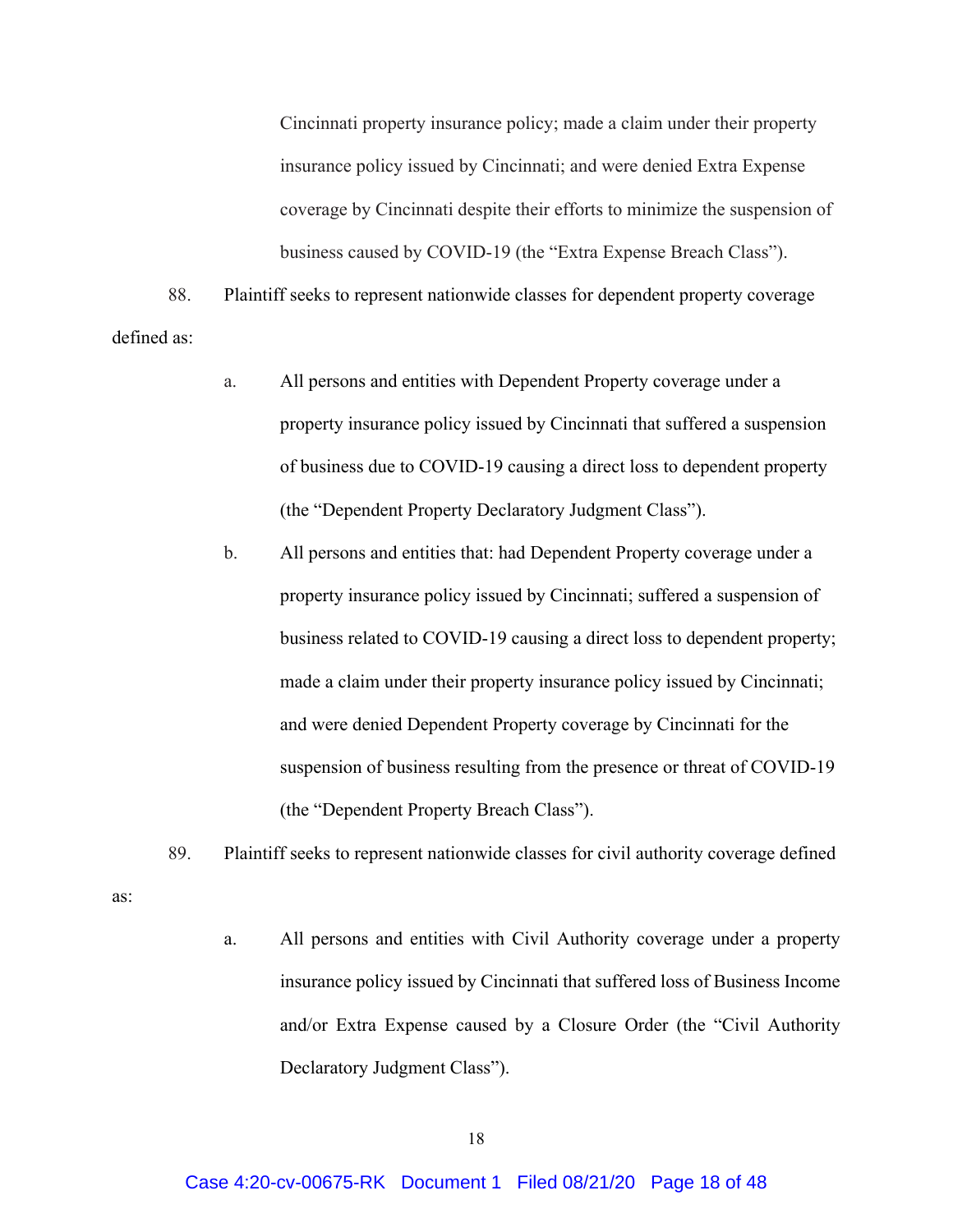b. All persons and entities that: had Civil Authority coverage under a property insurance policy issued by Cincinnati; suffered loss of Business Income and/or Extra Expense caused by action of a civil authority; made a claim under their property insurance policy issued by Cincinnati; and were denied Civil Authority coverage by Cincinnati for the loss of Business Income and/or Extra Expense caused by a Closure Order (the "Civil Authority Breach Class").

90. Plaintiff seeks to represent nationwide classes for extended business income coverage defined as:

- a. All persons and entities with Extended Business Income coverage under a property insurance policy issued by Cincinnati that suffered a suspension of business due to COVID-19 at the premises covered by the business income coverage (the "Extended Business Income Declaratory Judgment Class").
- b. All persons and entities that: had Extended Business Income coverage under a property insurance policy issued by Cincinnati; suffered a suspension of business related to COVID-19, at the premises covered by their Cincinnati property insurance policy; made a claim under their property insurance policy issued by Cincinnati; and were denied Extended Business Income coverage by Cincinnati for the suspension of business resulting from the presence or threat of COVID-19 (the "Extended Business Income Breach Class").

91. Plaintiff seeks to represent nationwide classes for ingress and egress coverage defined as: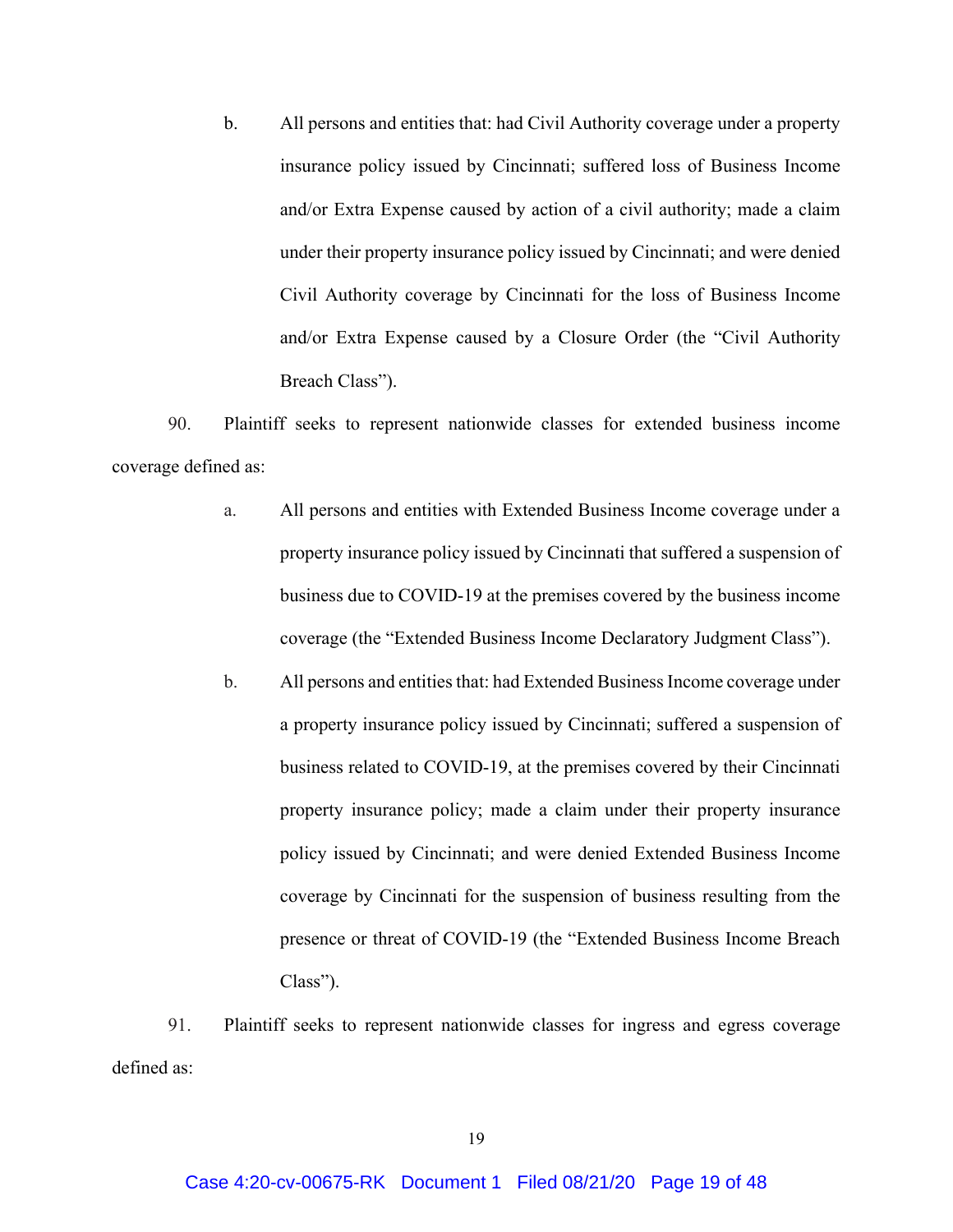- a. All persons and entities with Ingress and Egress coverage under a property insurance policy issued by Cincinnati that suffered an actual loss caused by the prevention of existing ingress or egress at the premises covered by their Cincinnati property insurance policy (the "Ingress and Egress Declaratory Judgment Class").
- b. All persons and entities that: had Ingress and Egress coverage under a property insurance policy issued by Cincinnati; suffered an actual loss caused by the prevention of existing ingress or egress at the premises covered by their Cincinnati property insurance policy; made a claim under their property insurance policy issued by Cincinnati; and were denied Ingress and Egress coverage by Cincinnati for the suspension of business resulting from the presence or threat of COVID-19 (the "Ingress and Egress Breach Class").
- 92. Plaintiff seeks to represent nationwide classes for sue and labor coverage defined

as:

- a. All persons and entities with a Sue and Labor provision under a property insurance policy issued by Cincinnati that sought to prevent property damage caused by COVID-19 by suspending or reducing business operations, at the premises covered by their Cincinnati property insurance policy (the "Sue and Labor Declaratory Judgment Class").
- b. All persons and entities that: had a Sue and Labor provision under a property insurance policy issued by Cincinnati; sought to prevent property damage caused by COVID-19 by suspending or reducing business operations, at the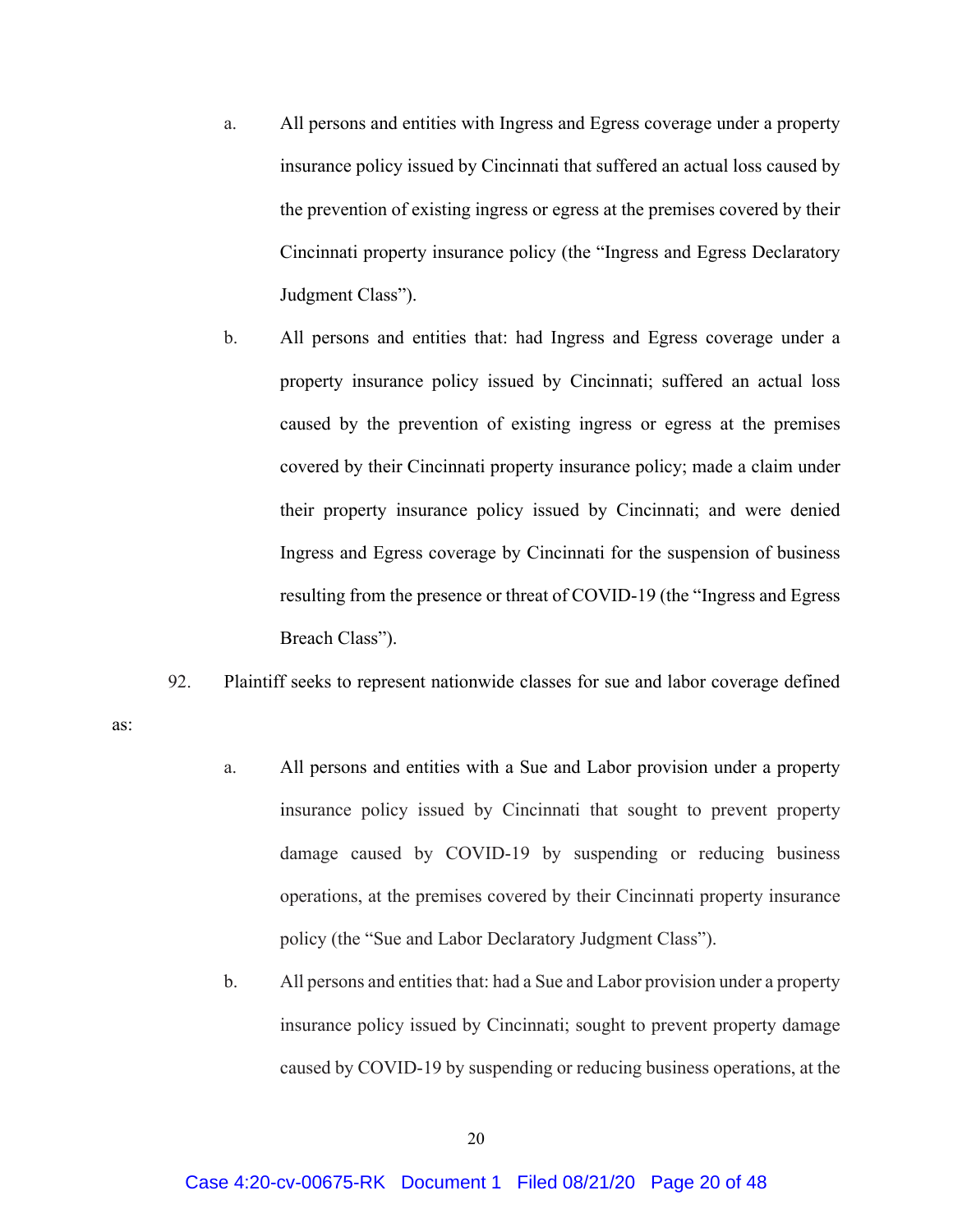premises covered by their Cincinnati property insurance policy; made a claim under their property insurance policy issued by Cincinnati; and were denied Sue and Labor coverage by Cincinnati in connection with the suspension of business caused by COVID-19 (the "Sue and Labor Breach Class").

93. Plaintiff seeks to represent a Missouri subclass, or all policyholders who purchased one of Defendant's policies in Missouri and was denied coverage due to COVID-19.

94. Excluded from each defined Class are Cincinnati and any of its members, affiliates, parents, subsidiaries, officers, directors, employees, successors, or assigns; governmental entities; and the Court staff assigned to this case and their immediate family members. Plaintiff reserves the right to modify or amend each of the Class definitions, as appropriate, during this litigation.

95. This action has been brought and may properly be maintained on behalf of each Class proposed herein under the criteria of Rule 23 of the Federal Rules of Civil Procedure.

#### **Numerosity—Federal Rule of Civil Procedure 23(a)(1).**

96. The members of each defined Class are so numerous that individual joinder of all Class members is impracticable. While Plaintiff is informed and believes that there are thousands of members of each Class, the precise number of Class members is unknown to Plaintiff but may be ascertained from Cincinnati's books and records. Class members may be notified of the pendency of this action by recognized, Court-approved notice dissemination methods, which may include U.S. Mail, electronic mail, internet postings, and/or published notice.

#### **Commonality and Predominance—Federal Rule of Civil Procedure 23(a)(2) and 23(b)(3).**

97. This action involves common questions of law and fact, which predominate over any questions affecting only individual Class members, including, without limitation: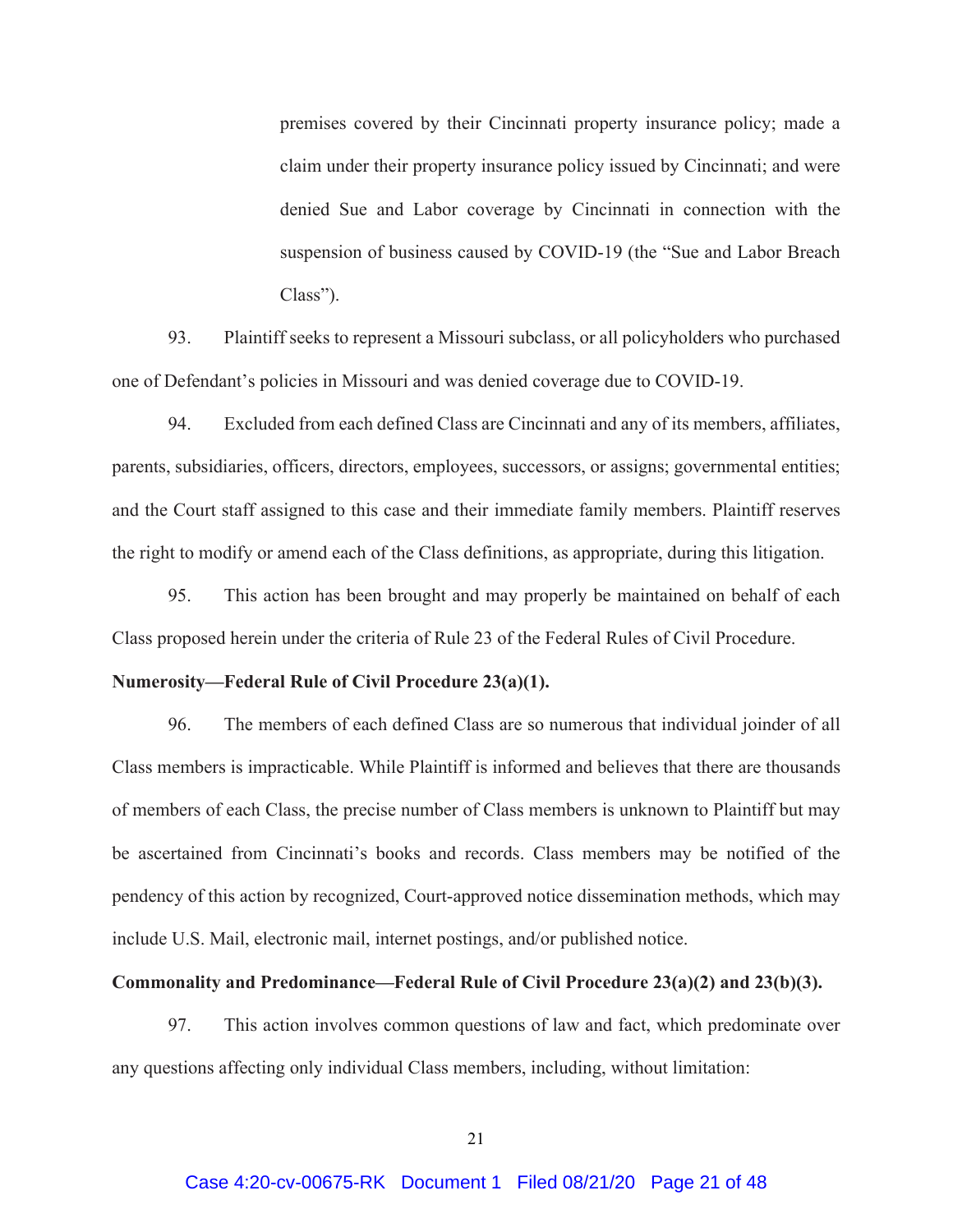- a. Cincinnati issued all-risk policies to the members of the Class in exchange for payment of premiums by the Class members;
- b. whether the Class suffered a covered loss based on the common policies issued to members of the Class;
- c. whether Cincinnati wrongfully denied all claims based on COVID-19;
- d. whether Cincinnati's Business Income coverage applies to a suspension of business caused by COVID-19 and/or the Stay at Home Orders;
- e. whether Cincinnati's Extra Expense coverage applies to efforts to minimize a loss caused by COVID-19 and/or the Stay at Home Orders;
- f. whether Cincinnati's Dependent Property coverage applies to a suspension of business caused by COVID-19 and/or the Stay at Home Orders;
- g. whether Cincinnati's Civil Authority coverage applies to a loss of Business Income and Extra Expense sustained caused by the orders of state governors and/or mayors requiring the suspension of businesses as a result of COVID-19 and/or the Stay at Home Orders;
- h. whether Cincinnati's Extended Business Income coverage applies to a suspension of business caused by COVID-19 and/or the Stay at Home Orders;
- i. whether Cincinnati's Ingress and Egress coverage applies to a prevention of existing ingress or egress caused by COVID-19 and/or the Stay at Home Orders;
- j. whether Cincinnati's Sue and Labor provision applies to require Cincinnati to pay for efforts to reduce damage caused by COVID-19 and/or the Stay at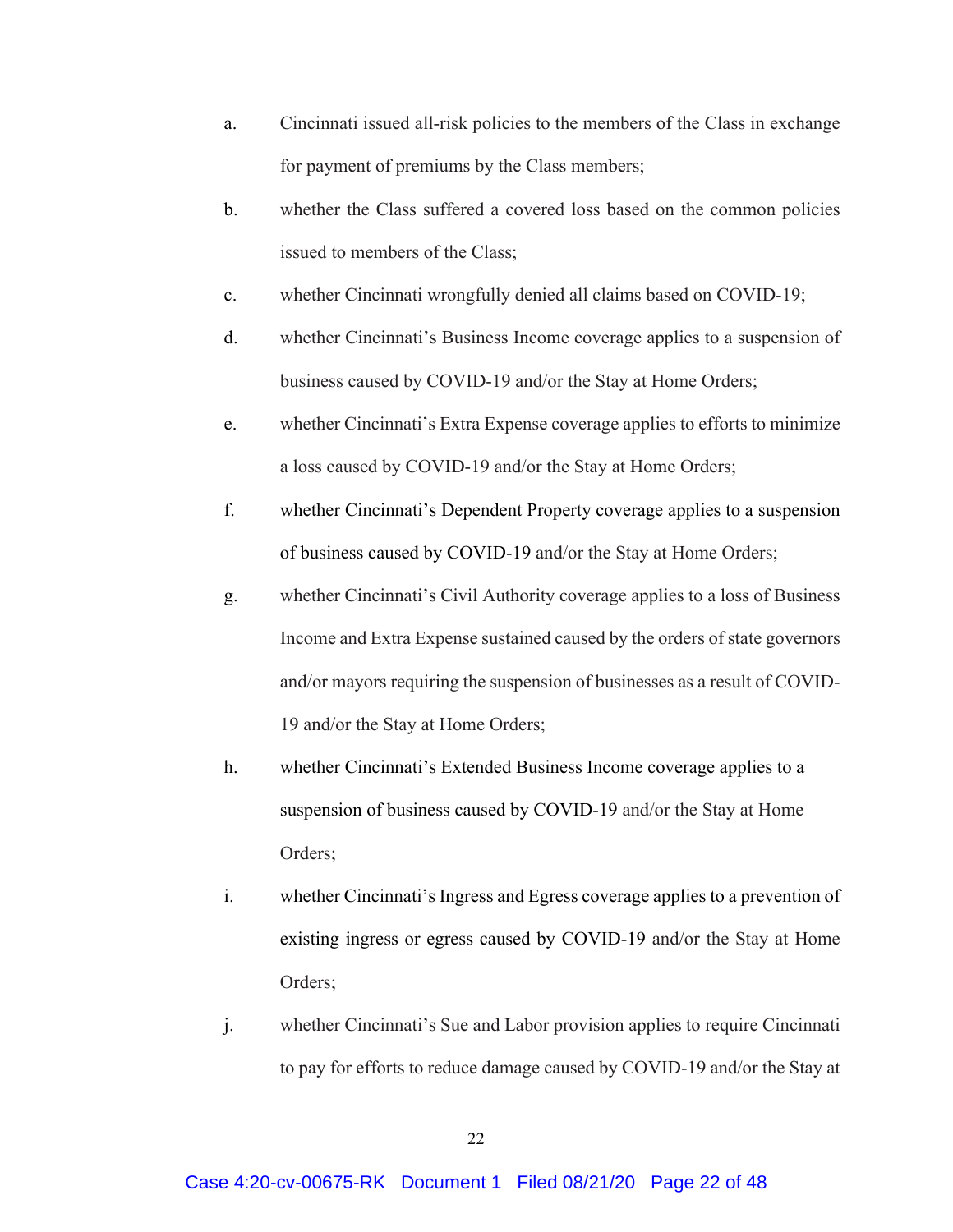Home Orders;

- k. whether Cincinnati has breached its contracts of insurance through a blanket denial of all claims based on business interruption, income loss related to COVID-19 and the related closures; and
- l. whether Plaintiff and the Class are entitled to an award of reasonable attorney fees, interest and costs.

## **Typicality—Federal Rule of Civil Procedure 23(a)(3)**

98. Plaintiff's claims are typical of the other Class members' claims because Plaintiff and the other Class members are all similarly affected by Cincinnati's refusal to pay under its Business Income, Extra Expense, Dependent Property, Civil Authority, Extended Business Income, Ingress and Egress, and Sue and Labor coverages. Plaintiff's claims are based upon the same legal theories as those of the other Class members. Plaintiff and the other Class members sustained damages as a direct and proximate result of the same wrongful practices in which Cincinnati engaged.

## **Adequacy of Representation—Federal Rule of Civil Procedure 23(a)(4).**

99. Plaintiff is an adequate Class and Missouri subclass representative because they are a member of the class, their interests do not conflict with the interests of the other Class members who they seek to represent, Plaintiff has retained counsel competent and experienced in complex class action litigation, including successfully litigating cases similar to this one, where insurers breached contracts with insureds by failing to pay the amounts owed under their policies, and Plaintiff intends to prosecute this action vigorously. The interests of the abovedefined Classes will be fairly and adequately protected by Plaintiff and their counsel.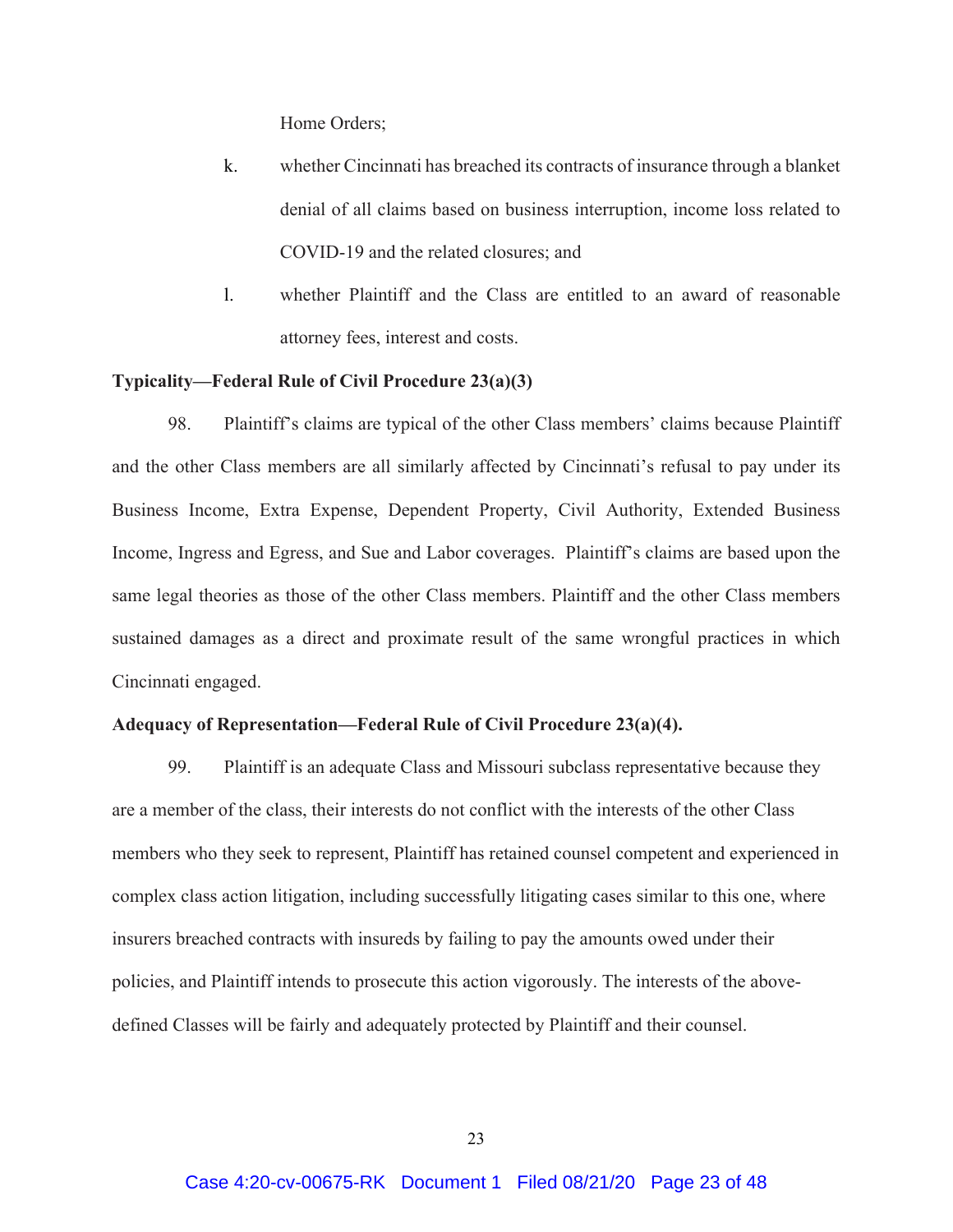**Inconsistent Adjudications and Impediments to Others—Federal Rule of Civil Procedure 23(b)(1).**

100. Plaintiff seeks class-wide adjudication as to the interpretation, and resultant scope, of Cincinnati's Business Income, Extra Expense, Dependent Property, Civil Authority, Extended Business Income, Ingress and Egress, and Sue and Labor coverages. The prosecution of separate actions by individual members of the Classes would create an immediate risk of inconsistent or varying adjudications that would establish incompatible standards of conduct for Cincinnati. Moreover, the adjudications sought by Plaintiff could, as a practical matter, substantially impair or impede the ability of other Class members, who are not parties to this action, to protect their interests.

## **Declaratory and Injunctive Relief—Federal Rule of Civil Procedure 23(b)(2).**

101. Cincinnati acted or refused to act (or intends to refuse) on grounds generally applicable to Plaintiff and the other Class members, thereby making appropriate final injunctive relief and declaratory relief, as described below, with respect to the Class members.

## **Superiority—Federal Rule of Civil Procedure 23(b)(3).**

102. A class action is superior to any other available means for the fair and efficient adjudication of this controversy, and no unusual difficulties are likely to be encountered in the management of this class action. Defendant has acted or refused to act on grounds generally applicable to the class and Missouri subclass. Individualized litigation creates a potential for inconsistent or contradictory judgments and increases the delay and expense to all parties and the court system. By contrast, the class action device presents far fewer management difficulties, and provides the benefits of single adjudication, economies of scale, and comprehensive supervision by a single court.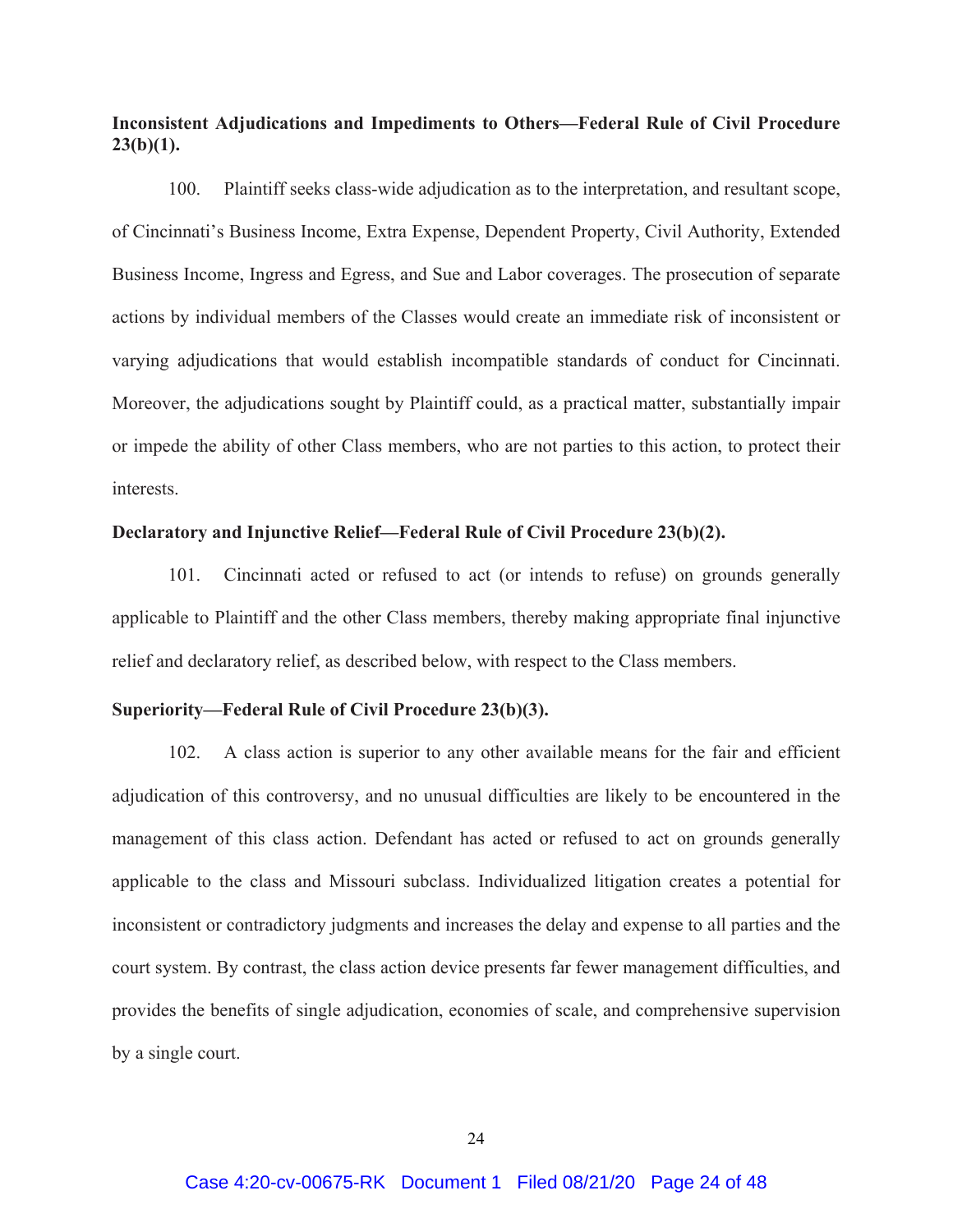#### **Issue Class and Modification of Class Definitions and Creation of Subclasses**

103. In the alternative, Plaintiff reserves the right to seek certification of one or more common issues pursuant to Rule  $23(c)(4)$ . In addition, Plaintiff reserves the right to modify the definitions of the class and/or create subclasses either by amendment to the complaint or by motion for class certification, including but not limited to subclasses for policyholders with each of the following policy provisions: Business Income, Extra Expense, Dependent Property, Civil Authority, Extended Business Income, Ingress and Egress, and/or Sue and Labor and/or other subclasses that may be appropriate or necessary.

## **VI. LEGAL CLAIMS FOR RELIEF**

# **COUNT I – Declaratory Judgment – Business Income Coverage (Brought on behalf of the Business Income Declaratory Judgment Class)**

104. Plaintiff repeats and realleges Paragraphs 1-103 as if fully set forth herein.

105. Plaintiff brings this Count individually and on behalf of the other members of the Business Income Declaratory Judgment Class and Missouri Subclass.

106. The Declaratory Judgment Act, 28 U.S.C. §§2201 and 2202, allows this Court to declare the rights and other legal relations of the parties to this dispute.

107. Plaintiff's Cincinnati policy, as well as those of the other Business Income Declaratory Judgment Class members, are contracts under which Cincinnati was paid premiums in exchange for its promise to pay Plaintiff and the other Business Income Declaratory Judgment Class members' losses for claims covered by the policy.

108. Plaintiff and the other Business Income Declaratory Judgment Class members have complied with all applicable provisions of the policies and/or those provisions have been waived by Cincinnati, or Cincinnati is estopped from asserting them, and yet Cincinnati has abrogated its insurance coverage obligations pursuant to the policies' clear and unambiguous terms and has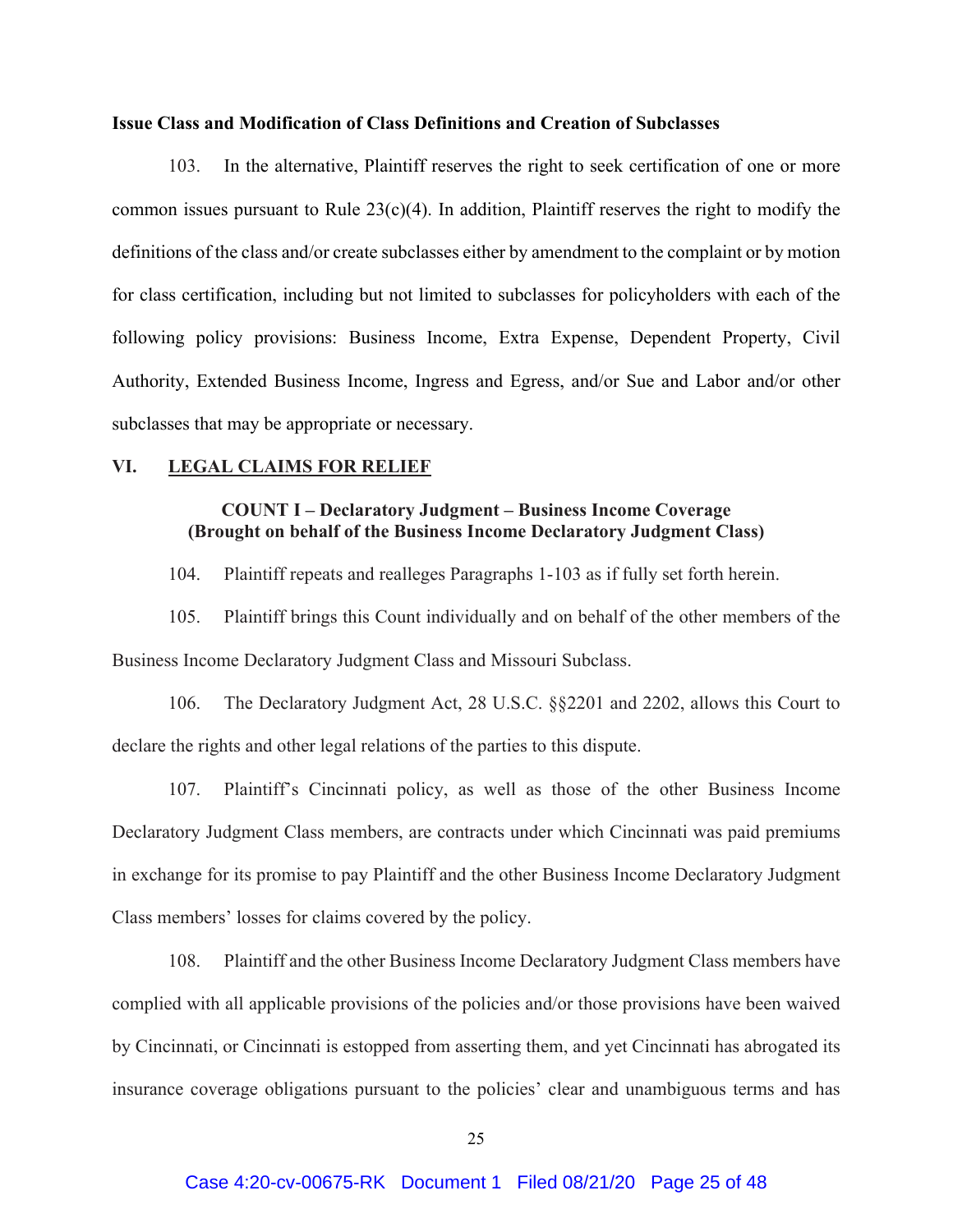wrongfully and illegally refused to provide coverage to which Plaintiff and the other Business Income Declaratory Judgment Class members are entitled.

109. Cincinnati has denied claims related to COVID-19 on a uniform and class wide basis, without individual bases or investigations, such that the Court can render declaratory judgment irrespective of whether members of the Class has filed a claim.

110. An actual case or controversy exists regarding Plaintiff and the other Business Income Declaratory Judgment Class members' rights and Cincinnati's obligations under the policies to reimburse Plaintiff for the full amount of Business Income losses incurred by Plaintiff and the other Business Income Declaratory Judgment Class members in connection with suspension of their businesses stemming from the COVID-19 pandemic.

111. Pursuant to 28 U.S.C. § 2201, Plaintiff and the other Business Income Declaratory Judgment Class members seek a declaratory judgment from this Court declaring the following:

- a. Plaintiff and the other Business Income Declaratory Judgment Class members' Business Income losses incurred in connection with the Closure or Stay at Home Orders and the necessary interruption of their businesses stemming from the COVID-19 pandemic are insured losses under their policies;
- b. Cincinnati is obligated to pay Plaintiff and the other Business Income Declaratory Judgment Class members for the full amount of the Business Income losses incurred and to be incurred in connection with the Closure Orders during the period of restoration and the necessary interruption of their businesses stemming from the COVID-19 pandemic; and

26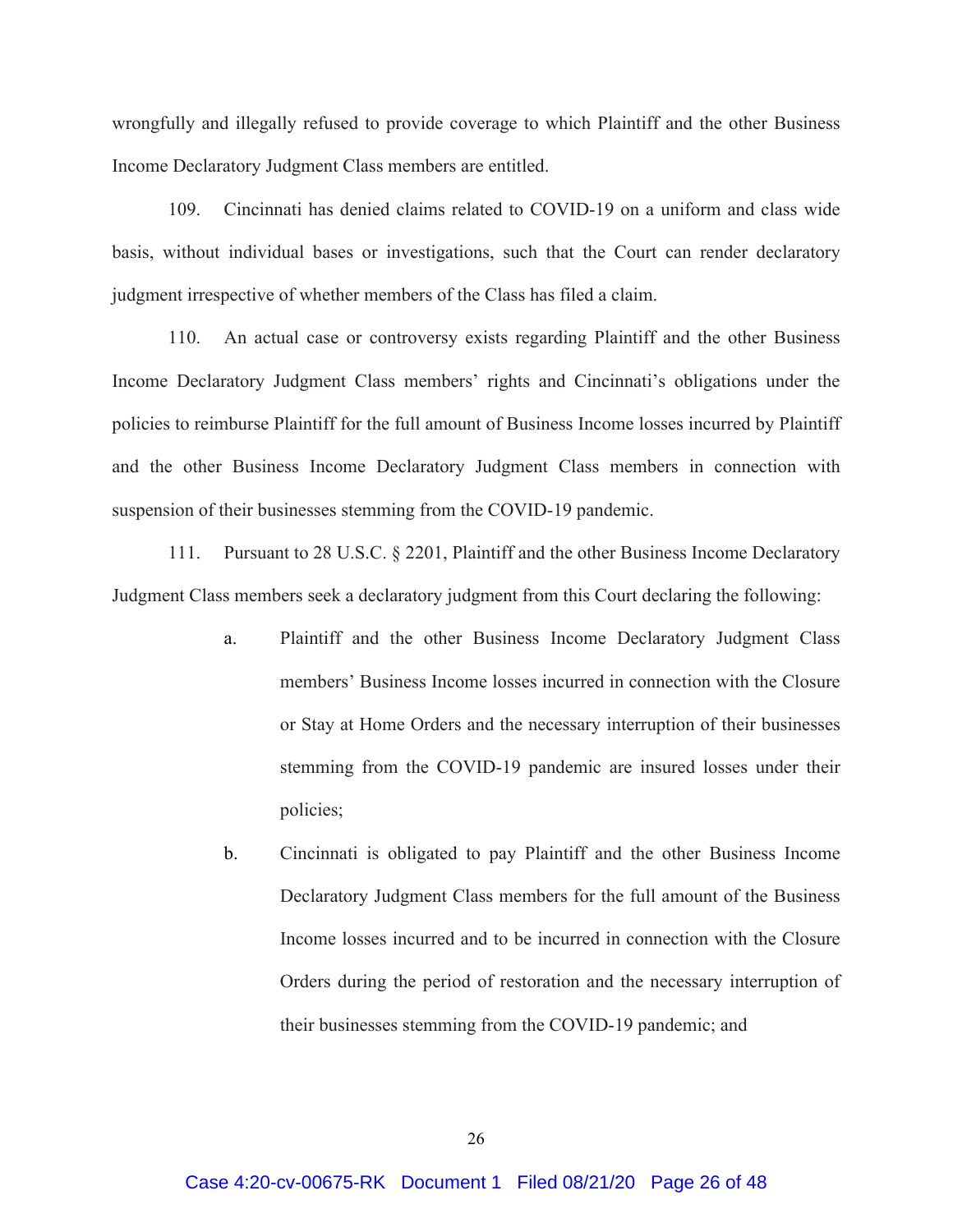c. Plaintiff further seeks an injunction enjoining Defendant from continuing to engage in conduct in breach of its policies in regards to coverage decisions under the Business Income coverage form and ordering Defendant to comply with the terms of the policies in regards to coverage decisions.

# **COUNT II – Breach of Contract – Business Income Coverage (Brought on behalf of the Business Income Breach Class)**

112. Plaintiff repeats and realleges Paragraphs 1-103 as if fully set forth herein.

113. Plaintiff brings this Count individually and on behalf of the other members of the Business Income Breach Class and Missouri Subclass.

114. Plaintiff's Cincinnati policy, as well as those of the other Business Income Breach Class members, are contracts under which Cincinnati were paid premiums in exchange for their promise to pay Plaintiff and the other Business Income Breach Class members' losses for claims covered by the policy.

115. In the Building and Personal Property Coverage Form and Business Income (and Extra Expense) Coverage Form, Cincinnati agreed to pay for its insureds' actual loss of Business Income sustained due to the necessary suspension of its operations during the "period of restoration."

116. A "slowdown or cessation" of business activities at the Covered Property is a "suspension" under the policy, for which Cincinnati agreed to pay for loss of Business Income during the "period of restoration" that begins at the time of direct loss.

117. "Business Income" means net income (net profit or loss before income taxes) that would have been earned or incurred and continuing normal operating expenses sustained, including payroll.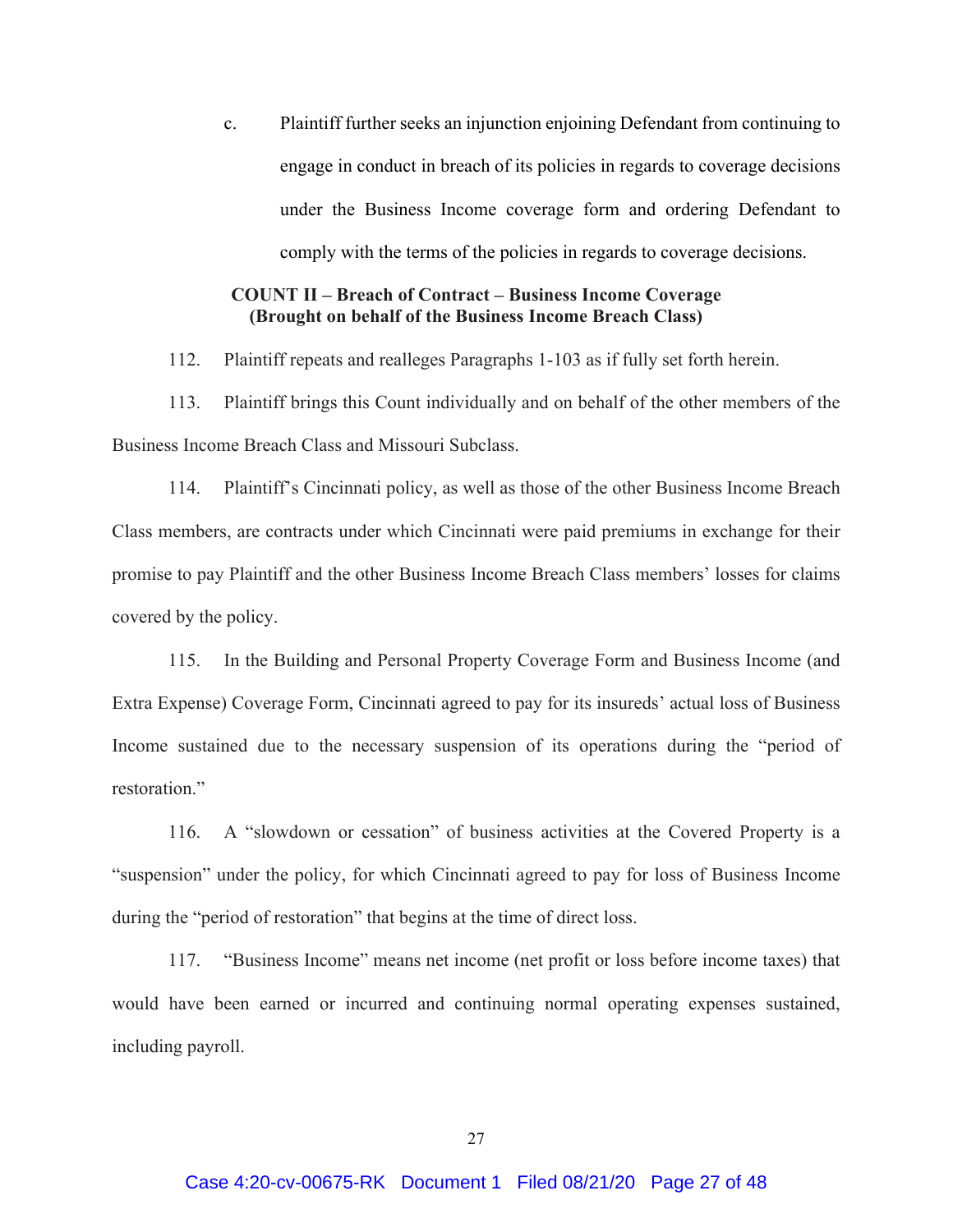118. COVID-19 caused direct physical loss of or damage to Plaintiff's and the other Business Income Breach Class members' Covered Properties, requiring suspension of operations at the Covered Properties. Losses caused by COVID-19 thus triggered the Business Income provision of Plaintiff's and the other Business Income Breach Class members' Cincinnati policies.

119. Plaintiff and the other Business Income Breach Class members have complied with all applicable provisions of their policies and/or those provisions have been waived by Defendant, or Defendant is estopped from asserting them, and yet Defendant has abrogated its insurance coverage obligations pursuant to the policies' clear and unambiguous terms.

120. By denying coverage for any Business Income losses incurred by Plaintiff and the other Business Income Breach Class members in connection with the COVID-19 pandemic, Defendant has breached its coverage obligations under the policies.

121. As a result of Defendant's breaches of the policies, Plaintiff and the other Business Income Breach Class members have sustained substantial damages for which Defendant is liable, in an amount to be established at trial.

# **COUNT III – Declaratory Judgment – Extra Expense Coverage (Brought on behalf of the Extra Expense Declaratory Judgment Class)**

122. Plaintiff repeats and realleges Paragraphs 1-103 as if fully set forth herein.

123. Plaintiff brings this Count individually and on behalf of the other members of the Extra Expense Declaratory Judgment Class and Missouri Subclass.

124. The Declaratory Judgment Act, 28 U.S.C. §§2201 and 2202, allows this Court to declare the rights and other legal relations of the parties to this dispute.

125. Plaintiff's Cincinnati insurance policy, as well as those of the other Extra Expense Declaratory Judgment Class members, are contracts under which Defendant was paid premiums in exchange for its promise to pay Plaintiff and the other Extra Expense Declaratory Judgment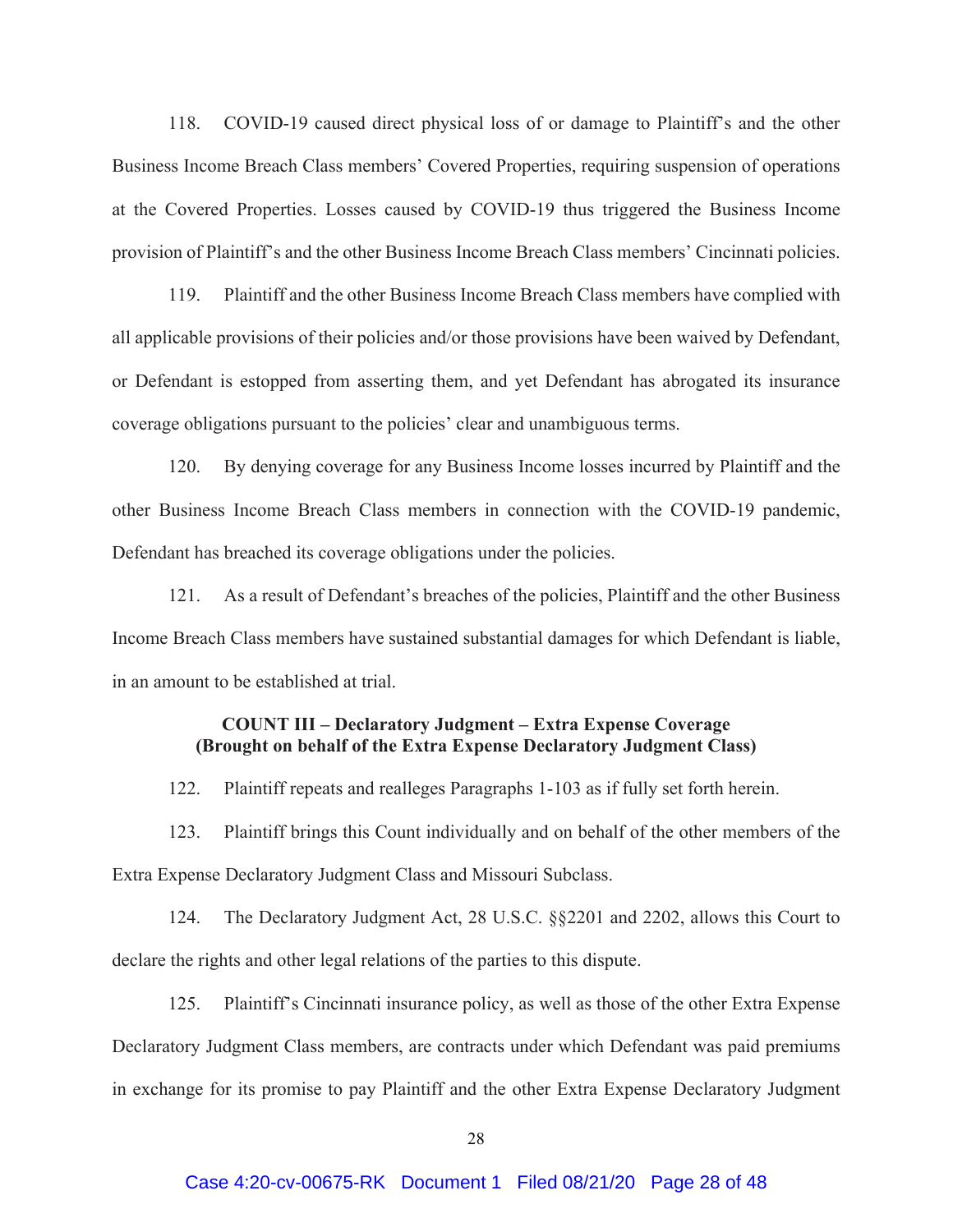Class members' losses for claims covered by the policy.

126. Plaintiff and the other Extra Expense Declaratory Judgment Class members have complied with all applicable provisions of the policies and/or those provisions have been waived by Defendant, or Defendant is estopped from asserting them, and yet Defendant has abrogated its insurance coverage obligations pursuant to the policies clear and unambiguous terms and has wrongfully and illegally refused to provide coverage to which Plaintiff and the other Class members are entitled.

127. Defendant has denied claims related to COVID-19 on a uniform and class wide basis, without individual bases or investigations, such that the Court can render declaratory judgment irrespective of whether members of the Class has filed a claim.

128. An actual case or controversy exists regarding Plaintiff's and the other Extra Expense Declaratory Judgment Class members' rights and Defendant's obligations under the policies to reimburse Plaintiff and the other Extra Expense Declaratory Judgment Class members for the full amount of Extra Expense losses incurred by Plaintiff in connection with Closure Orders and the necessary interruption of their businesses stemming from the COVID-19 pandemic.

129. Pursuant to 28 U.S.C. § 2201, Plaintiff and the other Extra Expense Declaratory Judgment Class members seek a declaratory judgment from this Court declaring the following:

- a. Plaintiff and the other Extra Expense Declaratory Judgment Class members' Extra Expense losses incurred in connection with the Closure Orders and the necessary interruption of their businesses stemming from the COVID-19 pandemic are insured losses under their policies;
- b. Defendant is obligated to pay Plaintiff and the other Extra Expense Declaratory Judgment Class members for the full amount of the Extra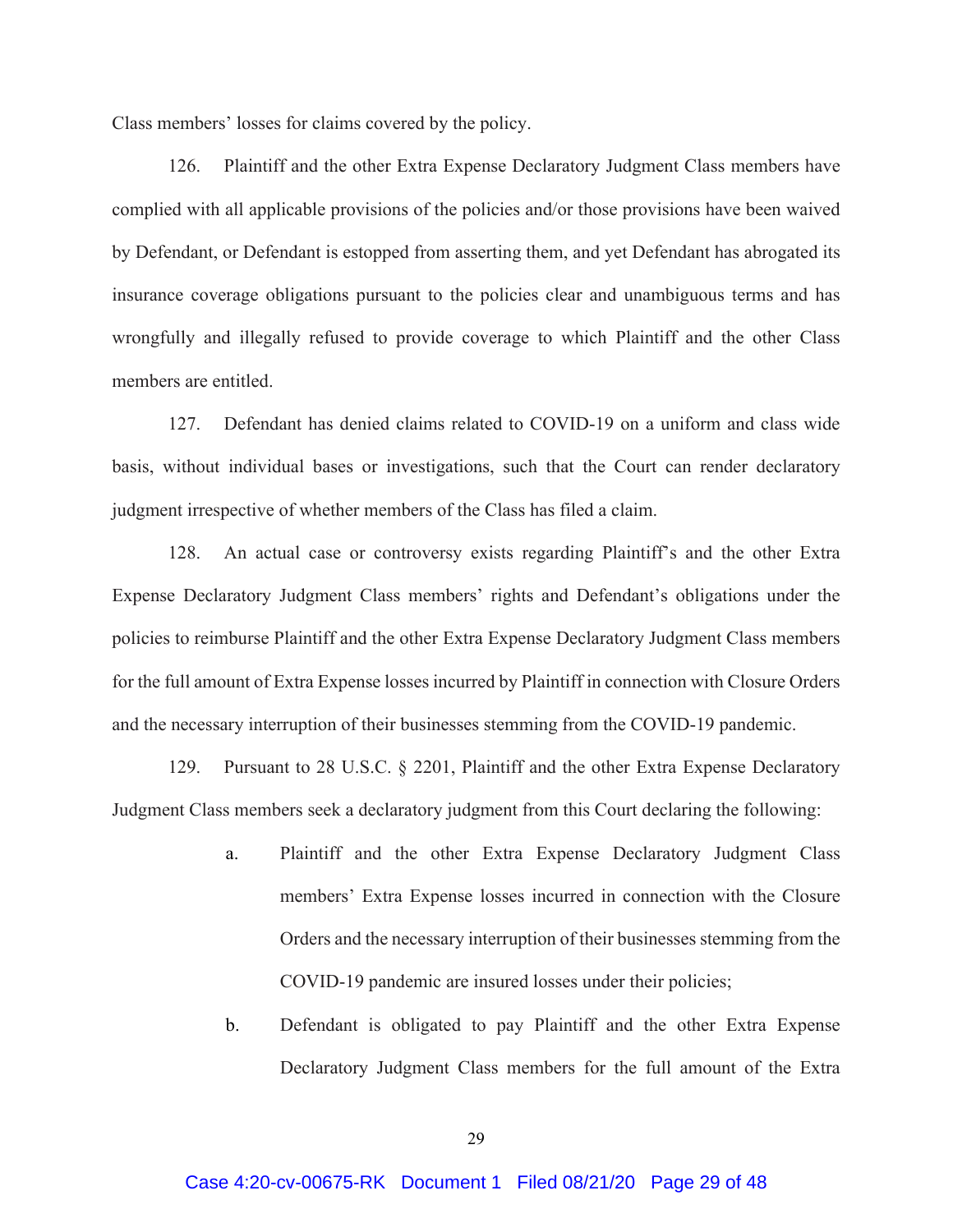Expense losses incurred and to be incurred in connection with the covered losses related to the Closure Orders during the period of restoration and the necessary interruption of their businesses stemming from the COVID-19 pandemic; and

c. Plaintiff further seeks an injunction enjoining Defendant from continuing to engage in conduct in breach of its policies in regards to coverage decisions under the Extra Expense coverage form and ordering Defendant to comply with the terms of the policies in regards to coverage decisions.

# **COUNT IV – Breach of Contract – Extra Expense Coverage (Brought on behalf of the Extra Expense Breach Class)**

130. Plaintiff repeats and realleges Paragraphs 1-103 as if fully set forth herein.

131. Plaintiff brings this Count individually and on behalf of the other members of the Extra Expense Breach Class and Missouri Subclass.

132. Plaintiff's Cincinnati insurance policy, as well as those of the other Extra Expense Breach Class members, are contracts under which Defendant was paid premiums in exchange for its promise to pay Plaintiff and the other Extra Expense Breach Class members' losses for claims covered by the policy.

133. In the Building and Personal Property Coverage Form and Business Income (And Extra Expense) Coverage Form, Defendant also agreed to pay necessary Extra Expense that its insureds incur during the "period of restoration" that the insureds would not has sustained if there had been no direct loss to property caused by or resulting from a Covered Cause of Loss.

134. "Extra Expense" includes expenses to avoid or minimize the suspension of business, continue operations, and to repair or replace property.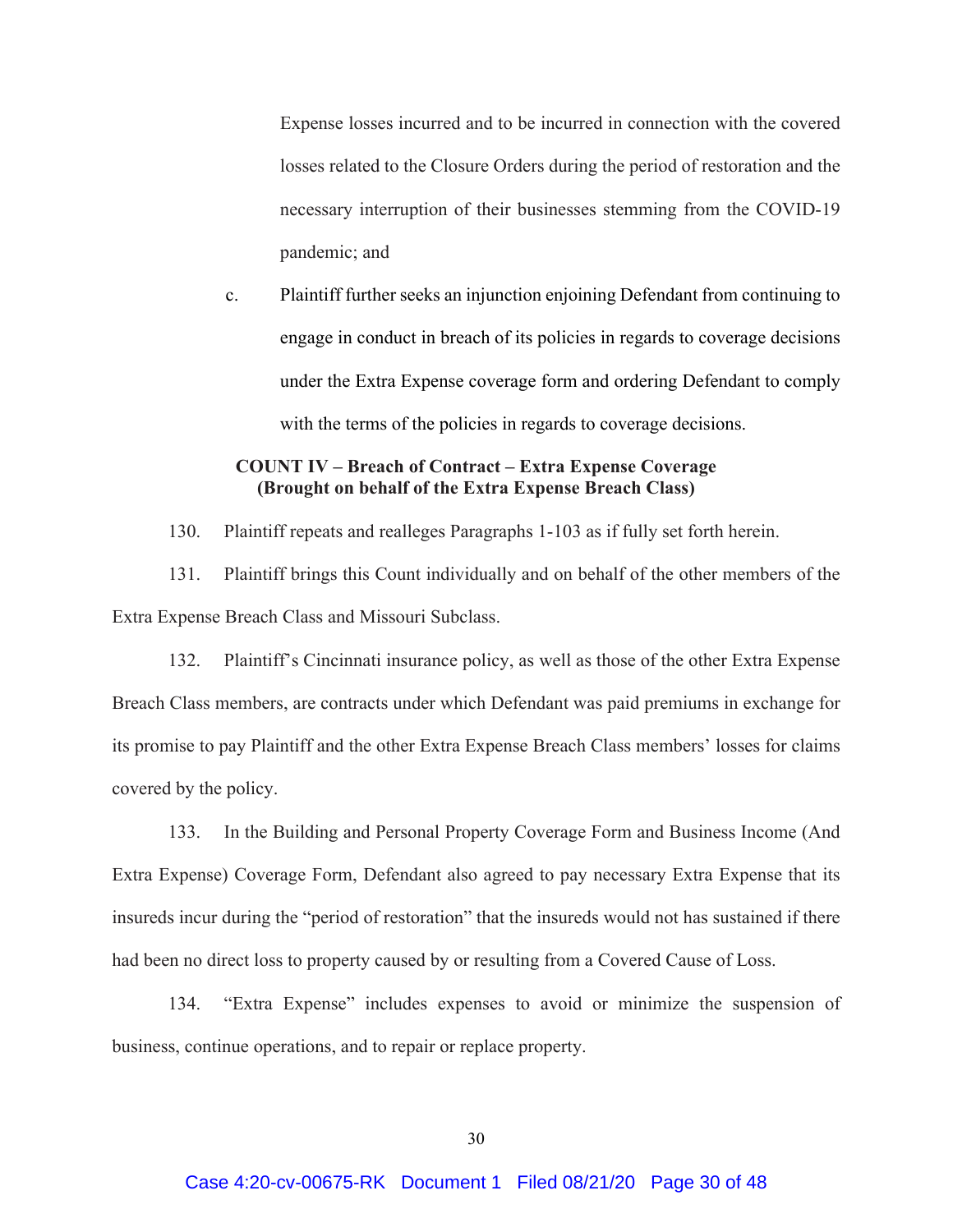135. Due to COVID-19 and the Closure Orders, Plaintiff and the other members of the Extra Expense Breach Class incurred Extra Expense at Covered Property. Plaintiff and the other members of the Extra Expense Breach Class have complied with all applicable provisions of the policies and/or those provisions have been waived by Defendant, or Defendant is estopped from asserting them, and yet Defendant has abrogated its insurance coverage obligations pursuant to the policies' clear and unambiguous terms.

136. By denying coverage for any business losses incurred by Plaintiff and the other members of the Extra Expense Breach Class in connection with the Closure Orders and the COVID-19 pandemic, Defendant has breached its coverage obligations under the policies.

137. As a result of Defendant's breaches of the policies, Plaintiff and the other members of the Extra Expense Breach Class have sustained substantial damages for which Defendant is liable, in an amount to be established at trial.

# **COUNT V – Declaratory Judgment – Dependent Property Coverage (Brought on behalf of the Dependent Property Declaratory Judgment Class)**

138. Plaintiff repeats and realleges Paragraphs 1-103 as if fully set forth herein.

139. Plaintiff brings this Count individually and on behalf of the other members of the Dependent Property Declaratory Judgment Class and Missouri Subclass.

140. The Declaratory Judgment Act, 28 U.S.C. §§2201 and 2202, allows this Court to declare the rights and other legal relations of the parties to this dispute.

141. Plaintiff's Cincinnati policy, as well as those of the other Dependent Property Declaratory Judgment Class members, are contracts under which Cincinnati was paid premiums in exchange for its promise to pay Plaintiff and the other Dependent Property Declaratory Judgment Class members' losses for claims covered by the policy.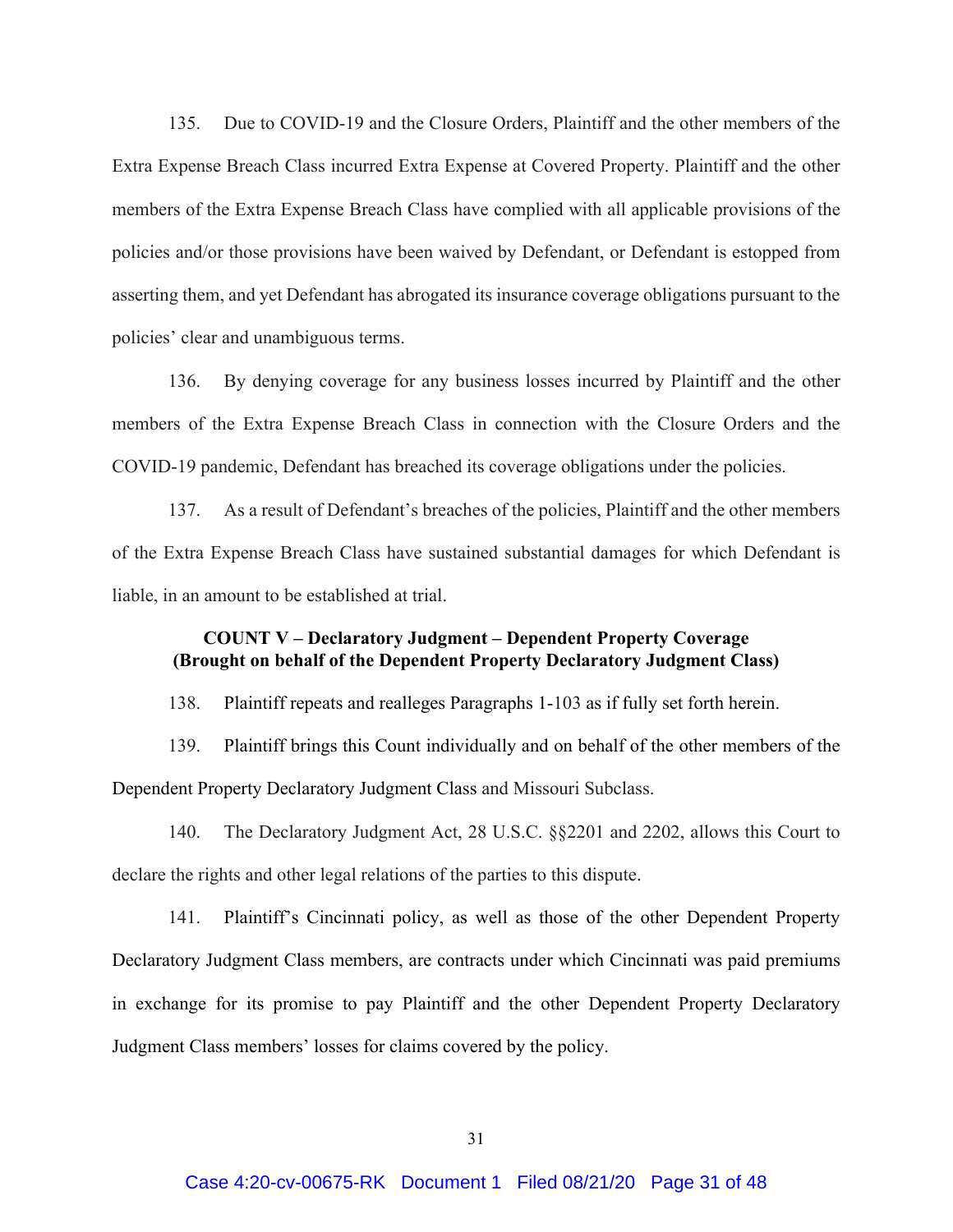142. Plaintiff and the other Dependent Property Declaratory Judgment Class members have complied with all applicable provisions of the policies and/or those provisions have been waived by Cincinnati, or Cincinnati is estopped from asserting them, and yet Cincinnati has abrogated its insurance coverage obligations pursuant to the policies' clear and unambiguous terms and has wrongfully and illegally refused to provide coverage to which Plaintiff and the other Dependent Property Declaratory Judgment Class members are entitled.

143. Cincinnati has denied claims related to COVID-19 on a uniform and class wide basis, without individual bases or investigations, such that the Court can render declaratory judgment irrespective of whether members of the Class have filed a claim.

144. An actual case or controversy exists regarding Plaintiff's and the other Dependent Property Declaratory Judgment Class members' rights and Cincinnati's obligations under the policies to reimburse Plaintiff for the full amount of Business Income losses incurred by Plaintiff and the other Dependent Property Declaratory Judgment Class members in connection with suspension of their businesses stemming from the COVID-19 pandemic.

145. Pursuant to 28 U.S.C. § 2201, Plaintiff and the other Dependent Property Declaratory Judgment Class members seek a declaratory judgment from this Court declaring the following:

> a. Plaintiff and the other Dependent Property Declaratory Judgment Class members' Business Income losses sustained in connection with the Closure Orders and the necessary interruption of their businesses and dependent properties stemming from the COVID-19 pandemic are insured losses under their policies;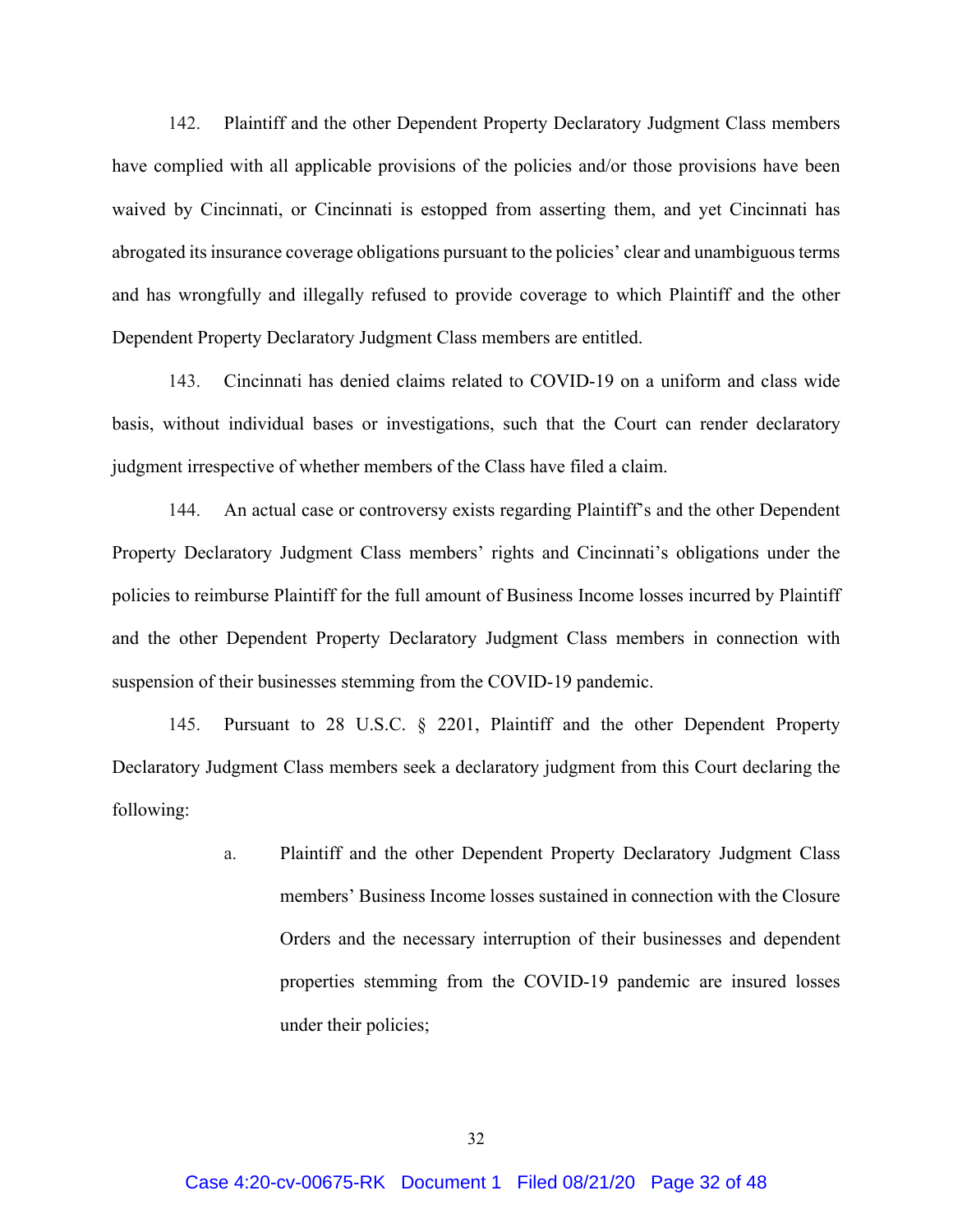- b. Cincinnati is obligated to pay Plaintiff and the other Dependent Property Declaratory Judgment Class members for the full amount of the Business Income losses incurred and to be incurred in connection with the Closure Orders during the period of restoration and the necessary interruption of their businesses stemming from the COVID-19 pandemic; and
- c. Plaintiff further seeks an injunction enjoining Defendant from continuing to engage in conduct in breach of its policies in regards to coverage decisions under the Dependent Property coverage form and ordering Defendant to comply with the terms of the policies in regards to coverage decisions.

# **COUNT VI – Breach of Contract – Dependent Property Coverage (Brought on behalf of the Dependent Property Breach Class)**

146. Plaintiff repeats and realleges Paragraphs 1-103 as if fully set forth herein.

147. Plaintiff brings this Count individually and on behalf of the other members of the Dependent Property Breach Class and Missouri subclass.

148. Plaintiff's Cincinnati policy, as well as those of the other Dependent Property Breach Class members, are contracts under which Cincinnati were paid premiums in exchange for their promise to pay Plaintiff and the other Dependent Property Breach Class members' losses for claims covered by the policy.

149. In the Building and Personal Property Coverage Form and Business Income (and Extra Expense) Coverage Form, Cincinnati agreed to pay for its insureds' actual loss of Business Income sustained due to the necessary suspension of its operations during the "period of restoration" when "caused by direct 'loss' to 'dependent property.'"

150. "Loss" means accidental physical loss or accidental physical damage.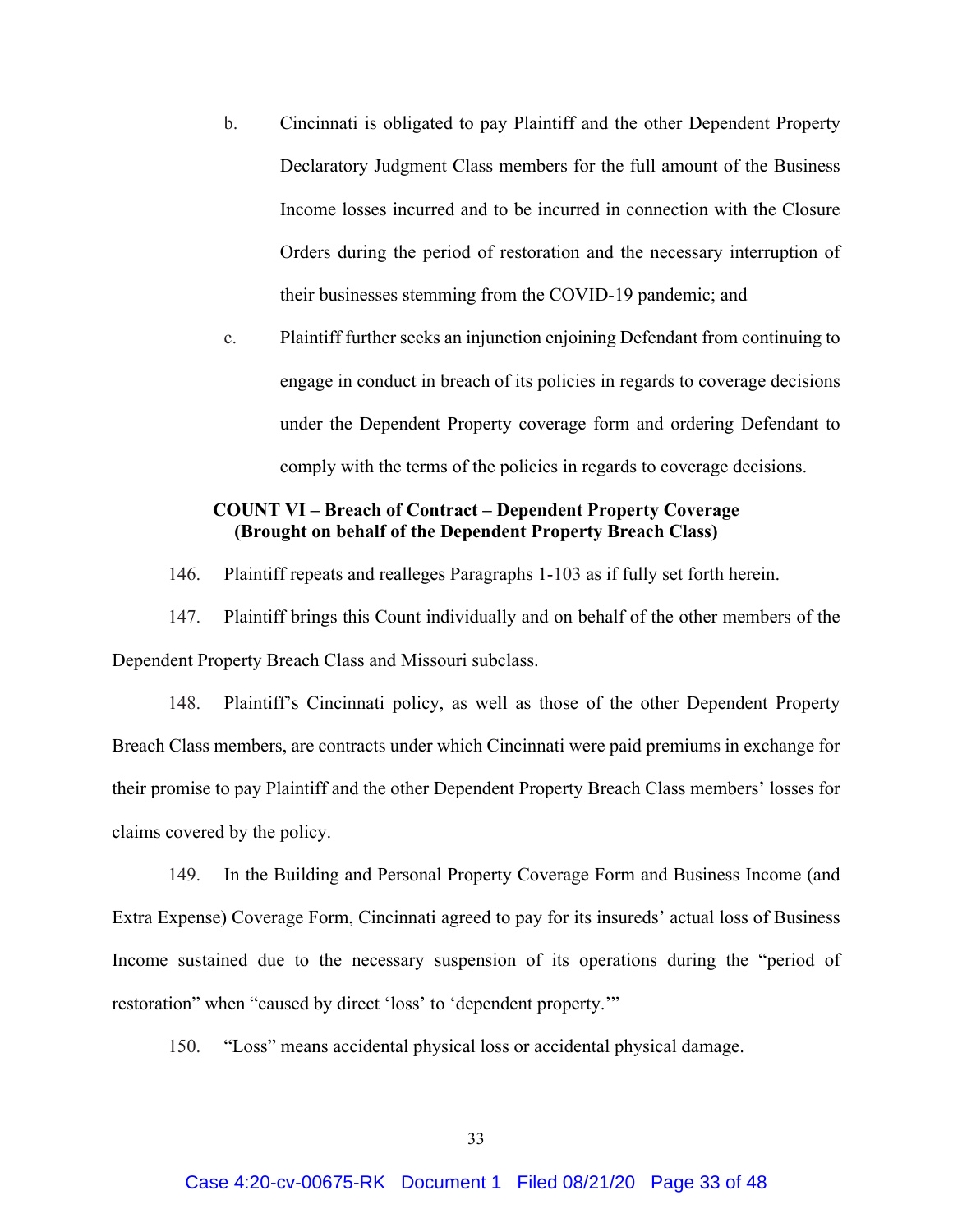151. "Dependent property" means property operated by others whom you depend on to deliver material or services to you, accept your products or services, manufacture products for delivery to your customers, or attract customers to your business.

152. A "slowdown or cessation" of business activities at the Covered Property is a "suspension" under the policy, for which Cincinnati agreed to pay for loss of Business Income during the "period of restoration" that begins 24 hours after the time of direct loss.

153. "Business Income" means net income (net profit or loss before income taxes) that would have been earned or incurred and continuing normal operating expenses sustained, including payroll.

154. COVID-19 caused direct physical loss of or damage to Plaintiff's and the other Business Income Breach Class members' dependent property, requiring suspension of operations at the Covered Properties. Losses caused by COVID-19 thus triggered the Dependent Property provision of Plaintiff's and the other Dependent Property Breach Class members' Cincinnati policies.

155. Plaintiff and the other Dependent Property Breach Class members have complied with all applicable provisions of their policies and/or those provisions have been waived by Cincinnati, or Cincinnati is estopped from asserting them, and yet Cincinnati has abrogated its insurance coverage obligations pursuant to the policies' clear and unambiguous terms.

156. By denying coverage for any Business Income losses incurred by Plaintiff and the other Dependent Property Breach Class members in connection with the COVID-19 pandemic, Cincinnati has breached its coverage obligations under the policies.

157. As a result of Cincinnati's breaches of the policies, Plaintiff and the other Dependent Property Breach Class members have sustained substantial damages for which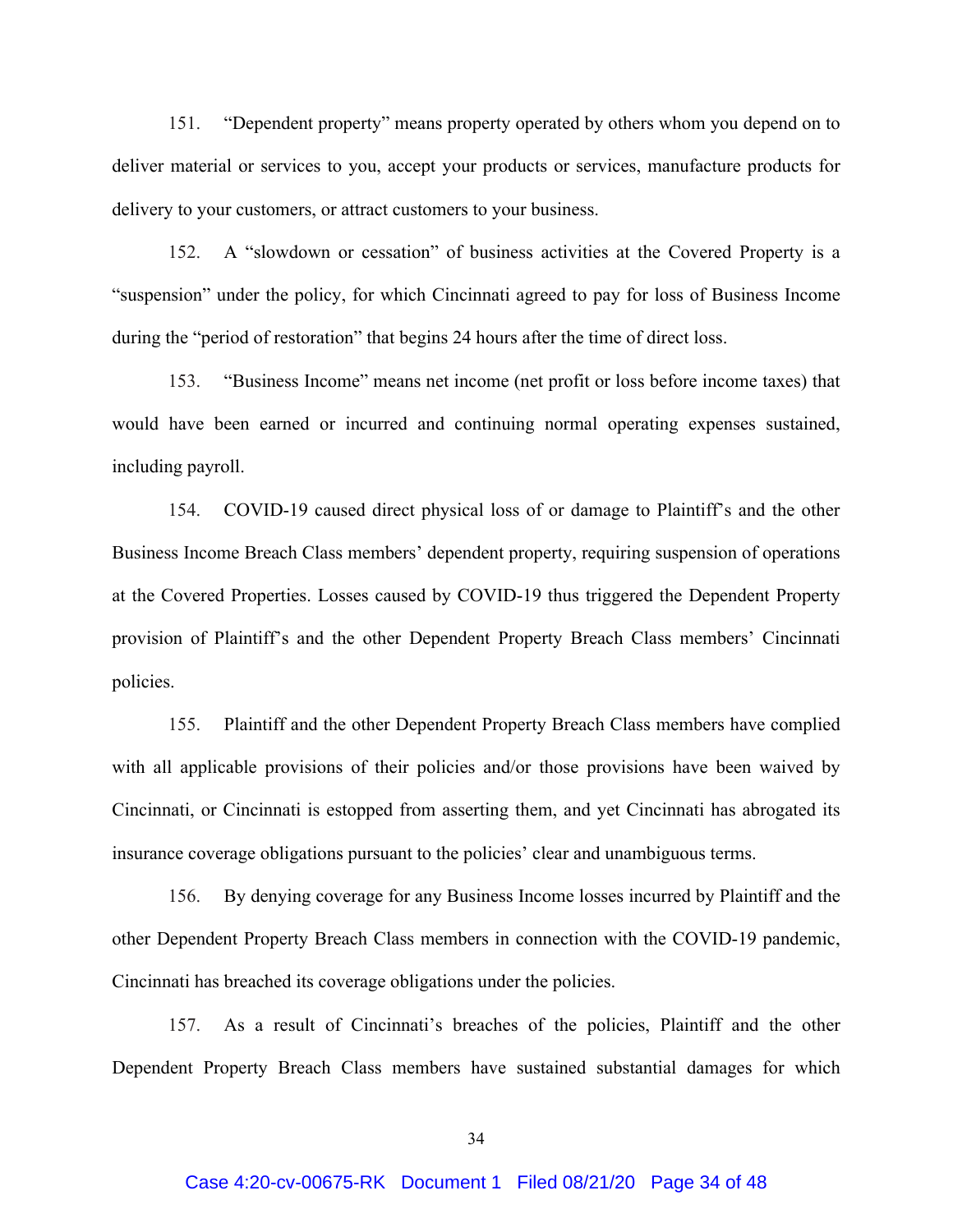Cincinnati is liable, in an amount to be established at trial.

## **COUNT VII – Declaratory Judgment – Civil Authority Coverage (Brought on behalf of the Civil Authority Declaratory Judgment Class)**

158. Plaintiff repeats and realleges Paragraphs 1-103 as if fully set forth herein.

159. Plaintiff brings this Count individually and on behalf of the other members of the Civil Authority Declaratory Judgment Class and Missouri Subclass.

160. The Declaratory Judgment Act, 28 U.S.C. §§2201 and 2202, allows this Court to declare the rights and other legal relations of the parties to this dispute.

161. Plaintiff's Cincinnati insurance policy, as well as those of the other Civil Authority Declaratory Judgment Class members, are contracts under which Defendant was paid premiums in exchange for its promise to pay Plaintiff and the other Civil Authority Declaratory Judgment Class members' losses for claims covered by the policy.

162. Plaintiff and the other Civil Authority Declaratory Judgment Class members have complied with all applicable provisions of the policies and/or those provisions have been waived by Defendant, or Defendant is estopped from asserting them, and yet Defendant has abrogated its insurance coverage obligations pursuant to the policies' clear and unambiguous terms and has wrongfully and illegally refused to provide coverage to which Plaintiff and the other Class members are entitled.

163. Defendant has denied claims related to COVID-19 on a uniform and class wide basis, without individual bases or investigations, such that the Court can render declaratory judgment irrespective of whether members of the Class has filed a claim.

164. An actual case or controversy exists regarding Plaintiff's and the other Civil Authority Declaratory Judgment Class members' rights and Defendant's obligations under the policies to reimburse Plaintiff and the other Civil Authority Declaratory Judgment Class members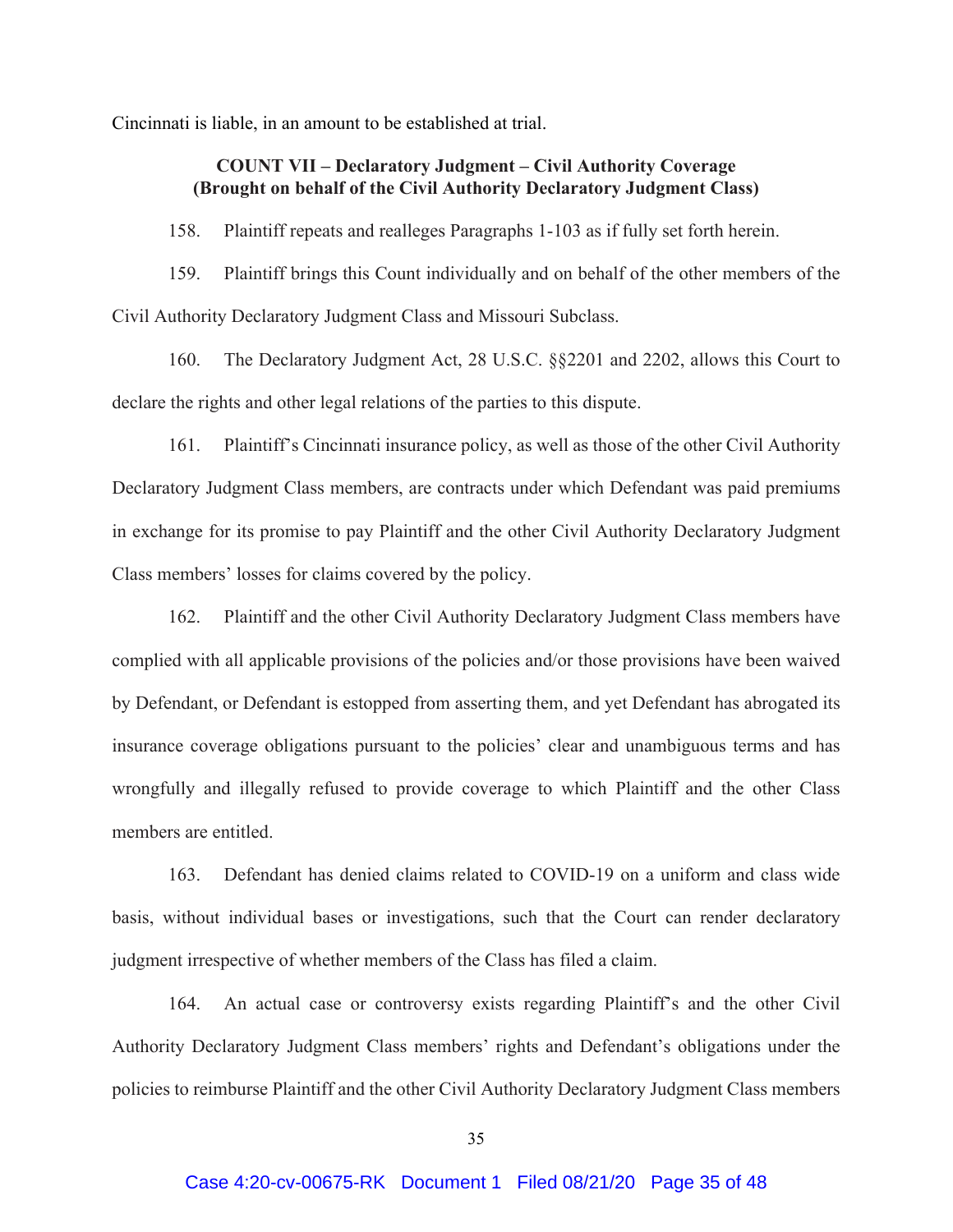for the full amount of covered Civil Authority losses incurred by Plaintiff and the other Civil Authority Declaratory Judgment Class members in connection with Closure Orders and the necessary interruption of their businesses stemming from the COVID-19 pandemic.

165. Pursuant to 28 U.S.C. § 2201, Plaintiff and the other Civil Authority Declaratory Judgment Class members seek a declaratory judgment from this Court declaring the following:

- a. Plaintiff and the other Civil Authority Declaratory Judgment Class members' Civil Authority losses incurred in connection with the Closure Orders and the necessary interruption of their businesses stemming from the COVID-19 pandemic are insured losses under their policies;
- b. Defendant is obligated to pay Plaintiff and the other Civil Authority Declaratory Judgment Class members the full amount of the Civil Authority losses incurred and to be incurred in connection with the covered losses related to the Closure Orders and the necessary interruption of their businesses stemming from the COVID-19 pandemic; and
- c. Plaintiff further seeks an injunction enjoining Defendant from continuing to engage in conduct in breach of its policies in regards to coverage decisions under the Civil Authority coverage form and ordering Defendant to comply with the terms of the policies in regards to coverage decisions.

# **COUNT VIII – Breach of Contract – Civil Authority Coverage (Brought on behalf of the Civil Authority Breach Class)**

166. Plaintiff repeats and realleges Paragraphs 1-103 as if fully set forth herein.

167. Plaintiff brings this Count individually and on behalf of the other members of the Civil Authority Breach Class and Missouri Subclass.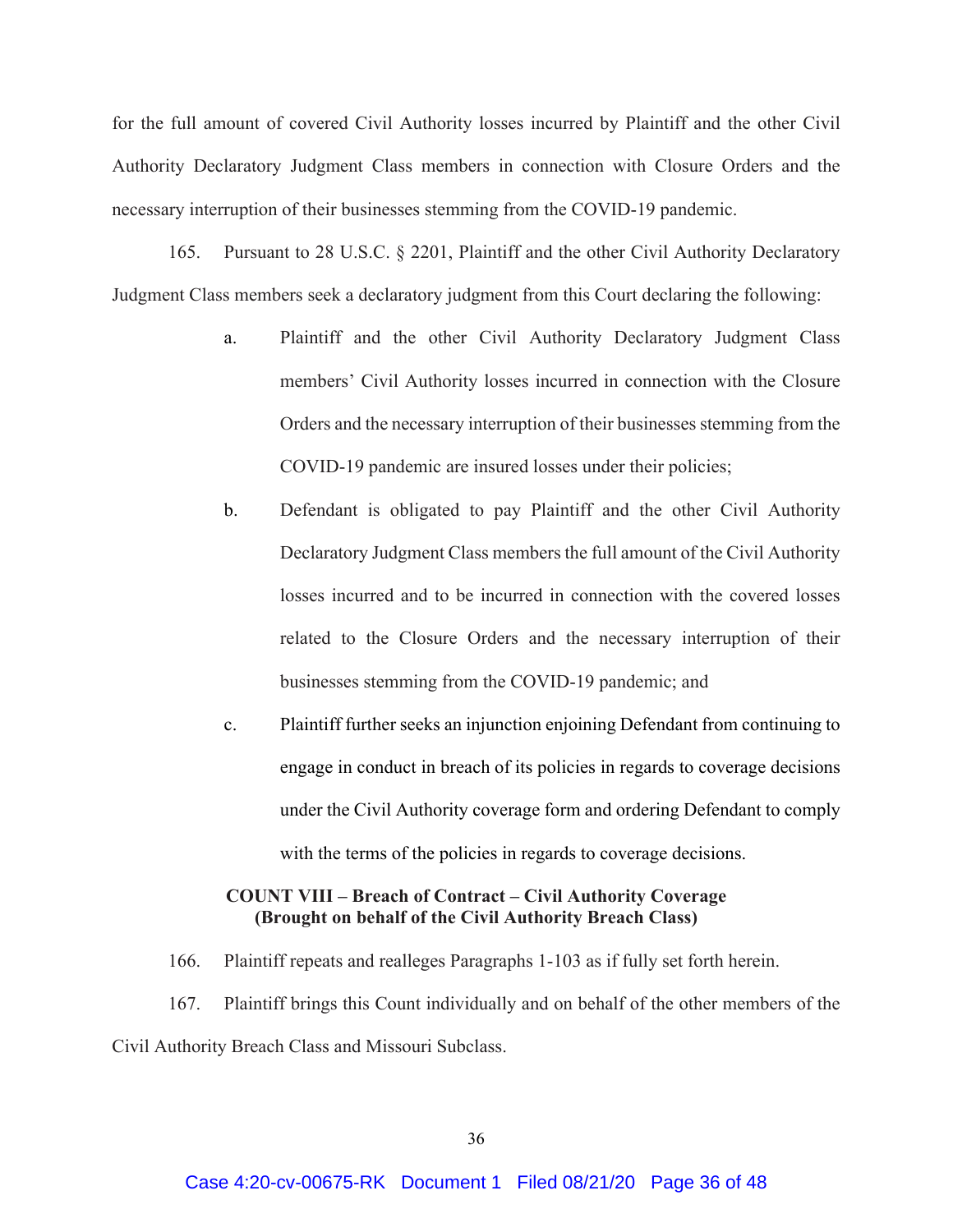168. Plaintiff's Cincinnati insurance policy, as well as those of the other Civil Authority Breach Class members, are contracts under which Defendant was paid premiums in exchange for its promise to pay Plaintiff and the other Civil Authority Breach Class members' losses for claims covered by their policies.

169. Defendant agreed to "pay for the actual loss of 'Business Income'" sustained "and necessary Extra Expense" sustained "caused by action of civil authority that prohibits access to" the Covered Property when a Covered Cause of Loss causes direct damage to property other than the Covered Property, the civil authority prohibits access to the area immediately surrounding the damaged property, and "the action of civil authority is taken in response to dangerous physical conditions resulting from the damage or continuation of the Covered Cause of Loss that caused the damage…."

170. The Closure Orders triggered the Civil Authority provision under Plaintiff's and the other members of the Civil Authority Breach Class's Cincinnati insurance policies.

171. Plaintiff and the other members of the Civil Authority Breach Class have complied with all applicable provisions of the policies, and/or those provisions have been waived by Defendant, or Defendant is estopped from asserting them, and yet Defendant has abrogated its insurance coverage obligations pursuant to the Policies' clear and unambiguous terms.

172. By denying coverage for any business losses incurred and extra expenses sustained by Plaintiff and other members of the Civil Authority Breach Class in connection with the Closure Orders and the COVID-19 pandemic, Defendant has breached its coverage obligations under the policies.

173. As a result of Defendant's breaches of the policies, Plaintiff and the other members of the Civil Authority Breach Class have sustained substantial damages for which Defendant is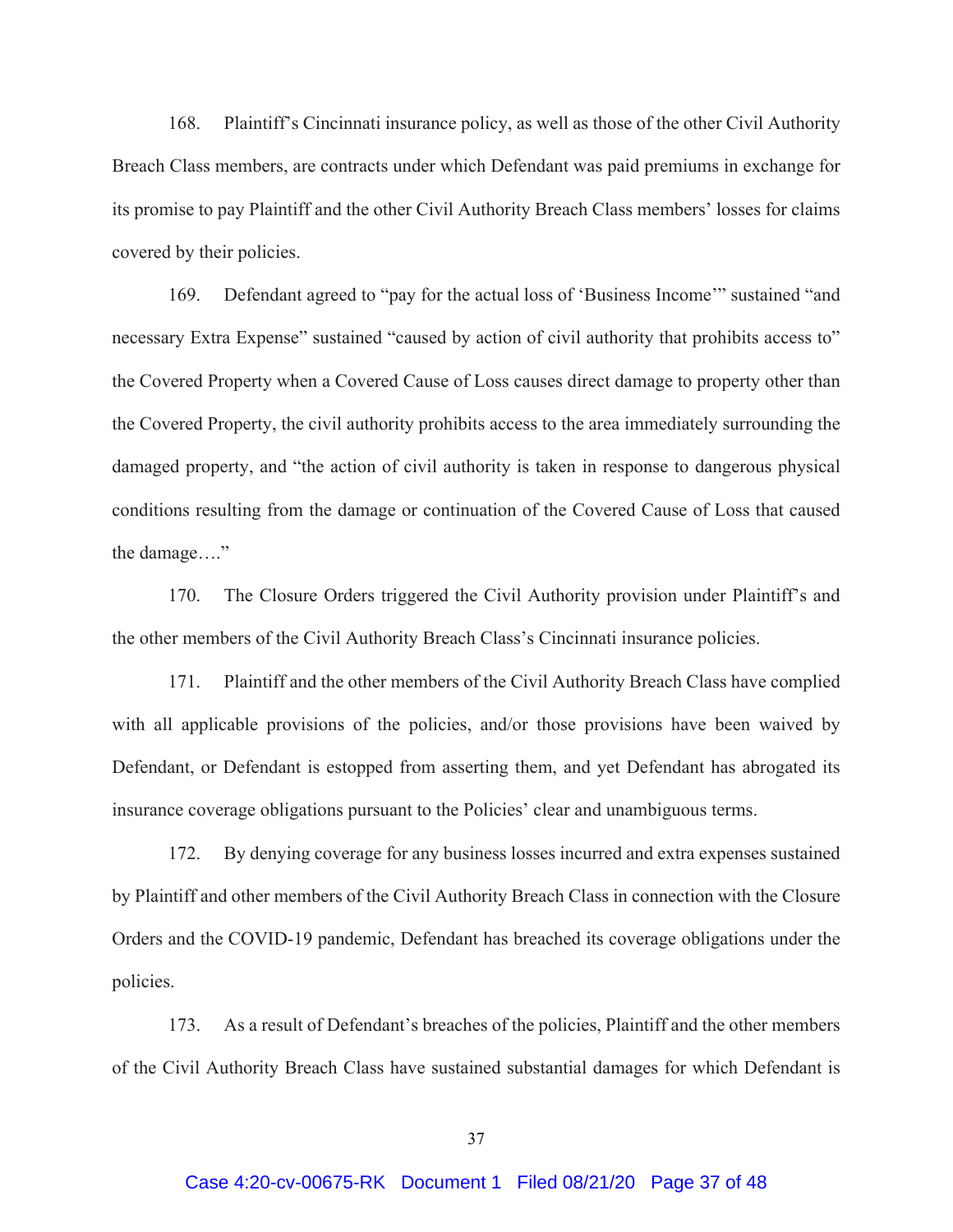liable, in an amount to be established at trial.

# **COUNT IX – Declaratory Judgment – Extended Business Income Coverage (Brought on behalf of the Extended Business Income Declaratory Judgment Class)**

174. Plaintiff repeats and realleges Paragraphs 1-103 as if fully set forth herein.

175. Plaintiff brings this Count individually and on behalf of the other members of the Extended Business Income Declaratory Judgment Class and Missouri Subclass.

176. The Declaratory Judgment Act, 28 U.S.C. §§2201 and 2202, allows this Court to declare the rights and other legal relations of the parties to this dispute.

177. Plaintiff's Cincinnati insurance policy, as well as those of the other Extended Business Income Declaratory Judgment Class members, are contracts under which Cincinnati was paid premiums in exchange for its promise to pay Plaintiff and the other Extended Business Income Declaratory Judgment Class members' losses for claims covered by the policy.

178. Plaintiff and the other Extended Business Income Declaratory Judgment Class members have complied with all applicable provisions of the policies and/or those provisions have been waived by Cincinnati, or Cincinnati is estopped from asserting them, and yet Cincinnati has abrogated its insurance coverage obligations pursuant to the policies' clear and unambiguous terms and has wrongfully and illegally refused to provide coverage to which Plaintiff and the other Class members are entitled.

179. Cincinnati has denied claims related to COVID-19 on a uniform and class wide basis, without individual bases or investigations, such that the Court can render declaratory judgment irrespective of whether members of the Class have filed a claim.

180. An actual case or controversy exists regarding Plaintiff's and the other Extended Business Income Declaratory Judgment Class members' rights and Cincinnati's obligations under the policies to reimburse Plaintiff and the other Extended Business Income Declaratory Judgment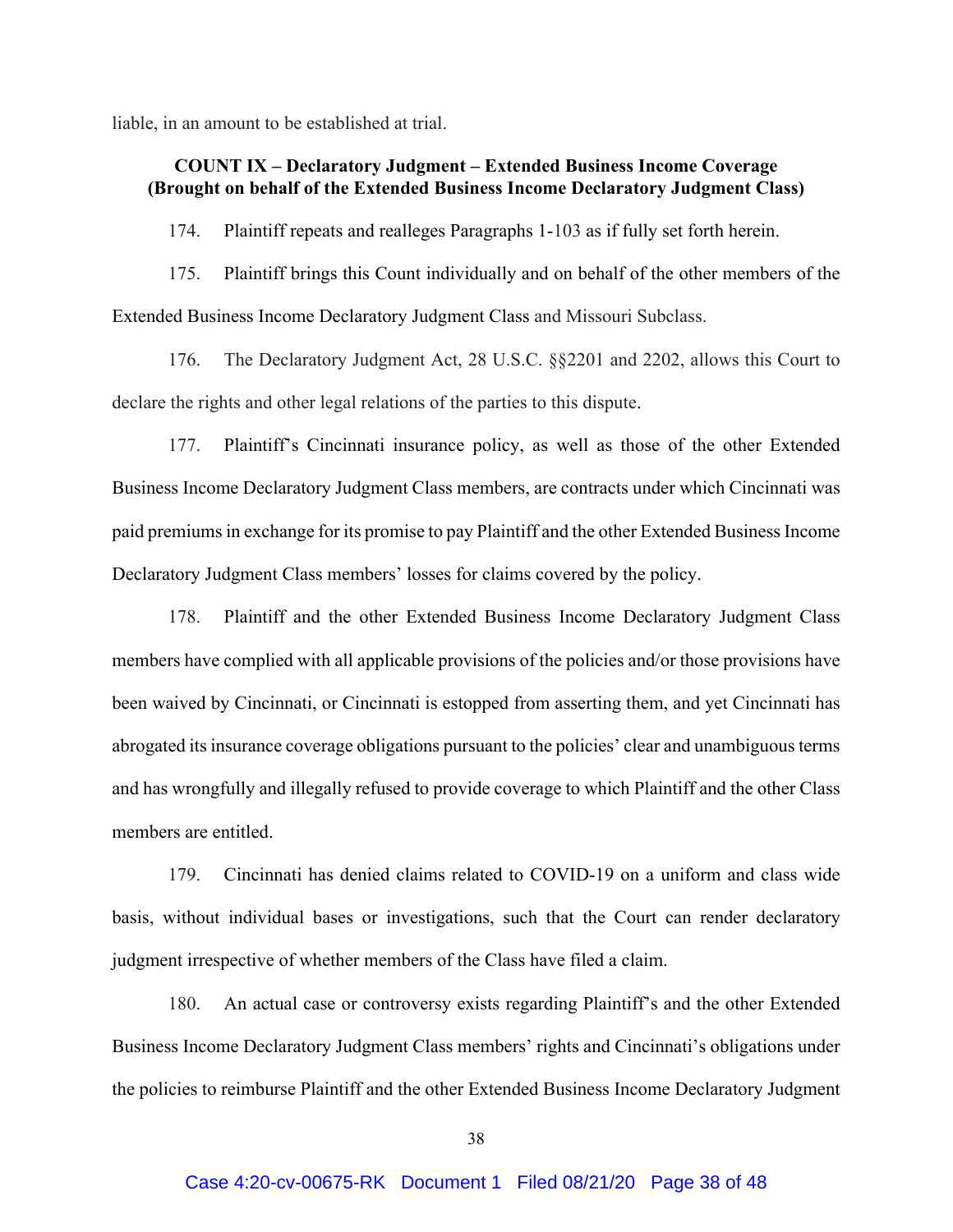Class members for the full amount of covered Extended Business Income losses incurred by Plaintiff and the other Extended Business Income Declaratory Judgment Class members in connection with Closure Orders and the necessary interruption of their businesses stemming from the COVID-19 pandemic.

181. Pursuant to 28 U.S.C. § 2201, Plaintiff and the other Extended Business Income Declaratory Judgment Class members seek a declaratory judgment from this Court declaring the following:

- a. Plaintiff and the other Extended Business Income Declaratory Judgment Class members' Extended Business Income losses incurred in connection with the Closure Orders and the necessary interruption of their businesses stemming from the COVID-19 pandemic are insured losses under their policies;
- b. Cincinnati is obligated to pay Plaintiff and the other Extended Business Income Declaratory Judgment Class members the full amount of Extended Business Income losses incurred and to be incurred in connection with the covered losses related to the Closure Orders and the necessary interruption of their businesses stemming from the COVID-19 pandemic; and
- c. Plaintiff further seeks an injunction enjoining Defendant from continuing to engage in conduct in breach of its policies in regards to coverage decisions under the Extended Business Income coverage form and ordering Defendant to comply with the terms of the policies in regards to coverage decisions.

39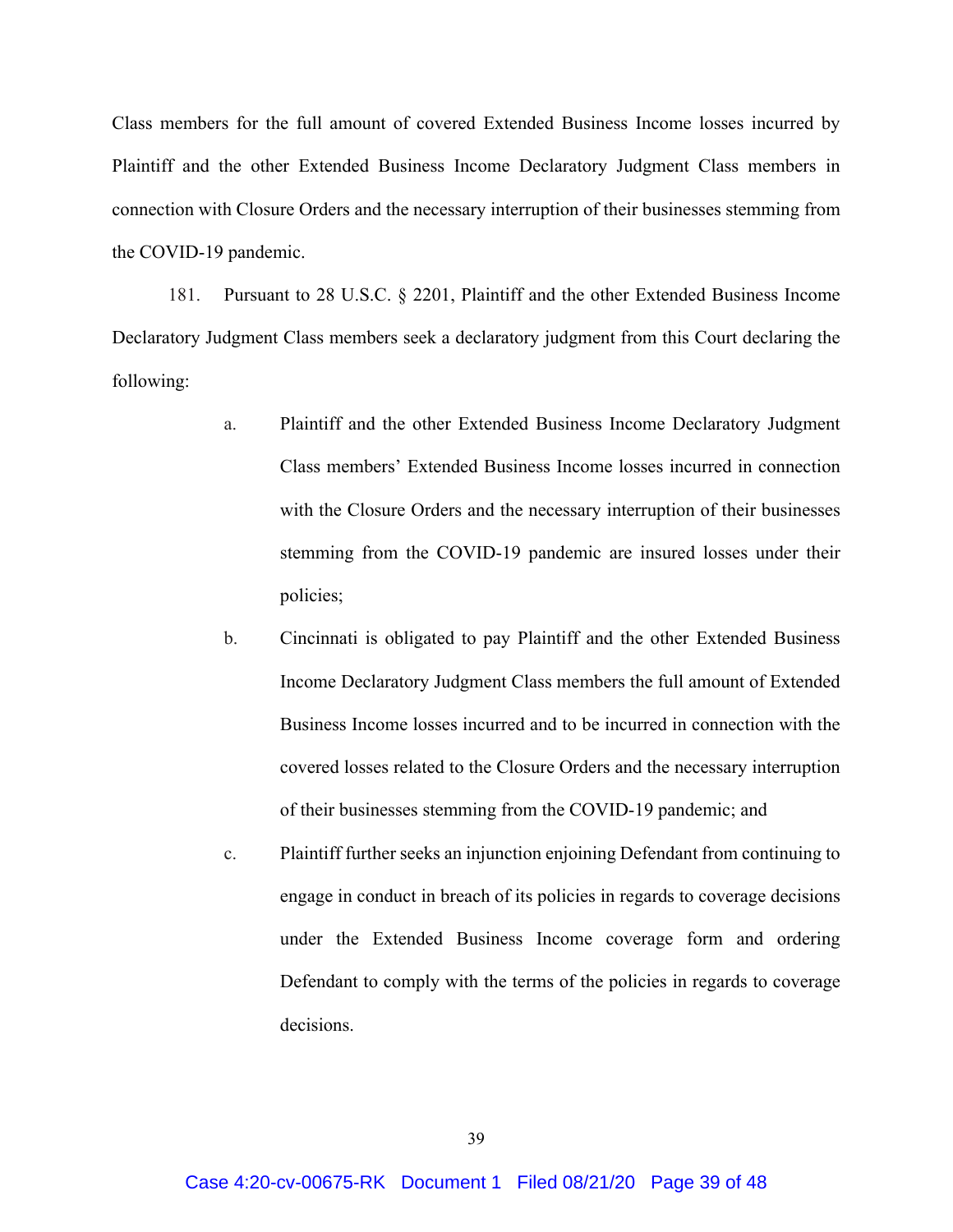## **COUNT X – Breach of Contract – Extended Business Income Coverage (Brought on behalf of the Extended Business Income Breach Class)**

182. Plaintiff repeats and realleges Paragraphs 1-103 as if fully set forth herein.

183. Plaintiff brings this Count individually and on behalf of the other members of the Extended Business Income Breach Class and Missouri Subclass.

184. Plaintiff's Cincinnati insurance policy, as well as those of the other Extended Business Income Breach Class members, are contracts under which Cincinnati was paid premiums in exchange for its promise to pay Plaintiff and the other Extended Business Income Breach Class members' losses for claims covered by the policy.

185. When a Business Income or Extra Expense loss occurs under the policy, Cincinnati also agreed to "pay for the actual loss of 'Business Income'" sustained "and Extra Expense" incurred during the period that begins on the date that the property is actually repaired, rebuilt or replaced and operations are resumed and ends on the earlier of: a) the date you could restore your operations, with reasonable speed, to the level which would generate the business income amount that would have existed if no loss had occurred; or b) after 60 consecutive days. This is referred to as the Extended Business Income coverage.

186. The Business Income and Extra Expenses losses suffered by Plaintiff and the other members of the Extended Business Income Breach Class triggered the Extended Business Income provision under their Cincinnati insurance policies.

187. Plaintiff and the other members of the Extended Business Income Breach Class have complied with all applicable provisions of the policies, and/or those provisions have been waived by Cincinnati, or Cincinnati is estopped from asserting them, and yet Cincinnati has abrogated its insurance coverage obligations pursuant to the Policies' clear and unambiguous terms.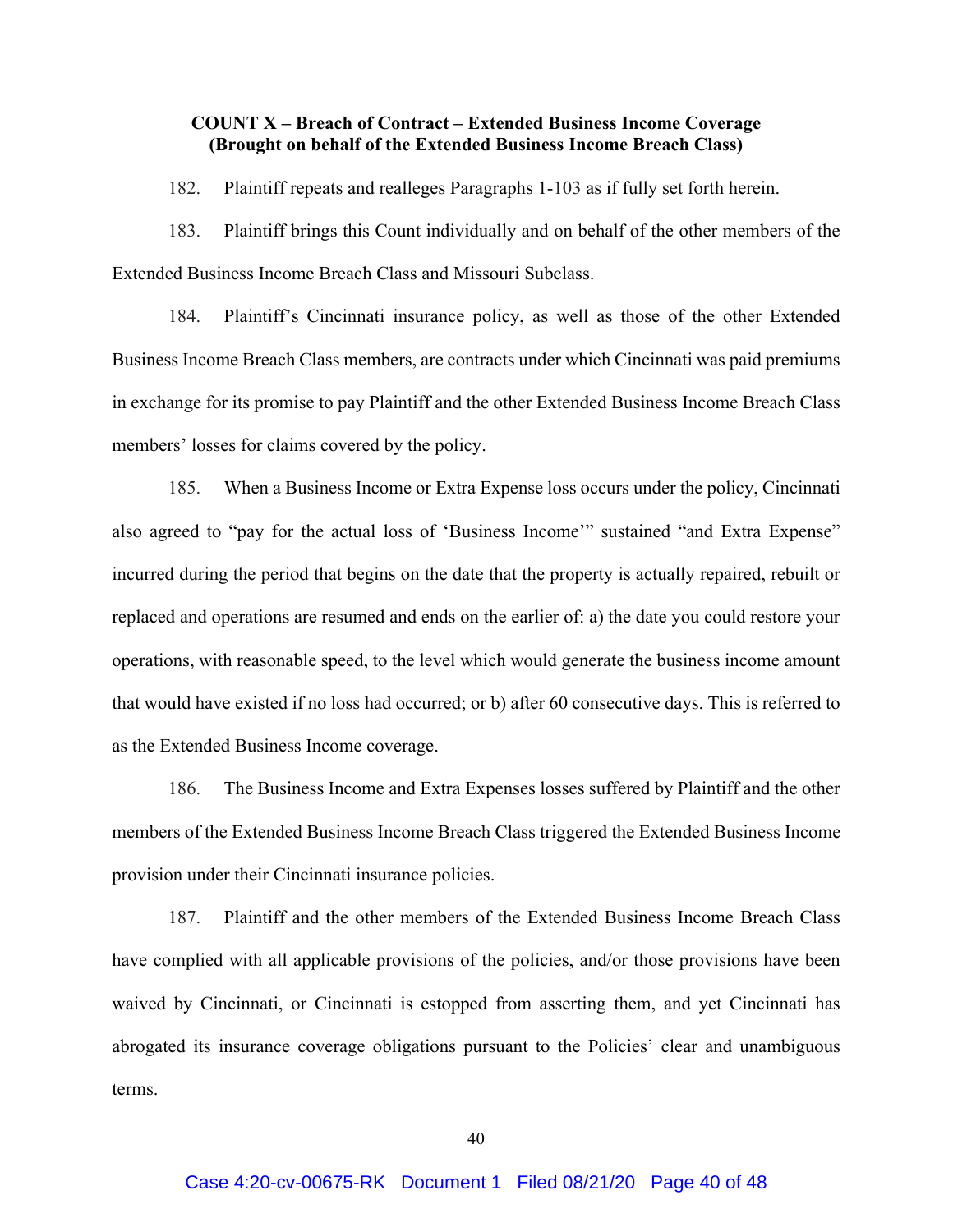188. By denying coverage for any business losses sustained and extra expenses incurred by Plaintiff and other members of the Extended Business Income Breach Class in connection with the Closure Orders and the COVID-19 pandemic, Cincinnati has breached its coverage obligations under the policies.

189. As a result of Cincinnati's breaches of the policies, Plaintiff and the other members of the Extended Business Income Breach Class have sustained substantial damages for which Cincinnati is liable, in an amount to be established at trial.

# **COUNT XI – Declaratory Judgment – Ingress and Egress Coverage (Brought on behalf of the Ingress and Egress Declaratory Judgment Class)**

190. Plaintiff repeats and realleges Paragraphs 1-103 as if fully set forth herein.

191. Plaintiff brings this Count individually and on behalf of the other members of the Ingress and Egress Declaratory Judgment Class and Missouri Subclass.

192. The Declaratory Judgment Act, 28 U.S.C. §§2201 and 2202, allows this Court to declare the rights and other legal relations of the parties to this dispute.

193. Plaintiff's Cincinnati insurance policy, as well as those of the other Ingress and Egress Declaratory Judgment Class members, are contracts under which Cincinnati was paid premiums in exchange for its promise to pay Plaintiff and the other Ingress and Egress Declaratory Judgment Class members' losses for claims covered by the policy.

194. Plaintiff and the other Ingress and Egress Declaratory Judgment Class members have complied with all applicable provisions of the policies and/or those provisions have been waived by Cincinnati, or Cincinnati is estopped from asserting them, and yet Cincinnati has abrogated its insurance coverage obligations pursuant to the policies' clear and unambiguous terms and has wrongfully and illegally refused to provide coverage to which Plaintiff and the other Class members are entitled.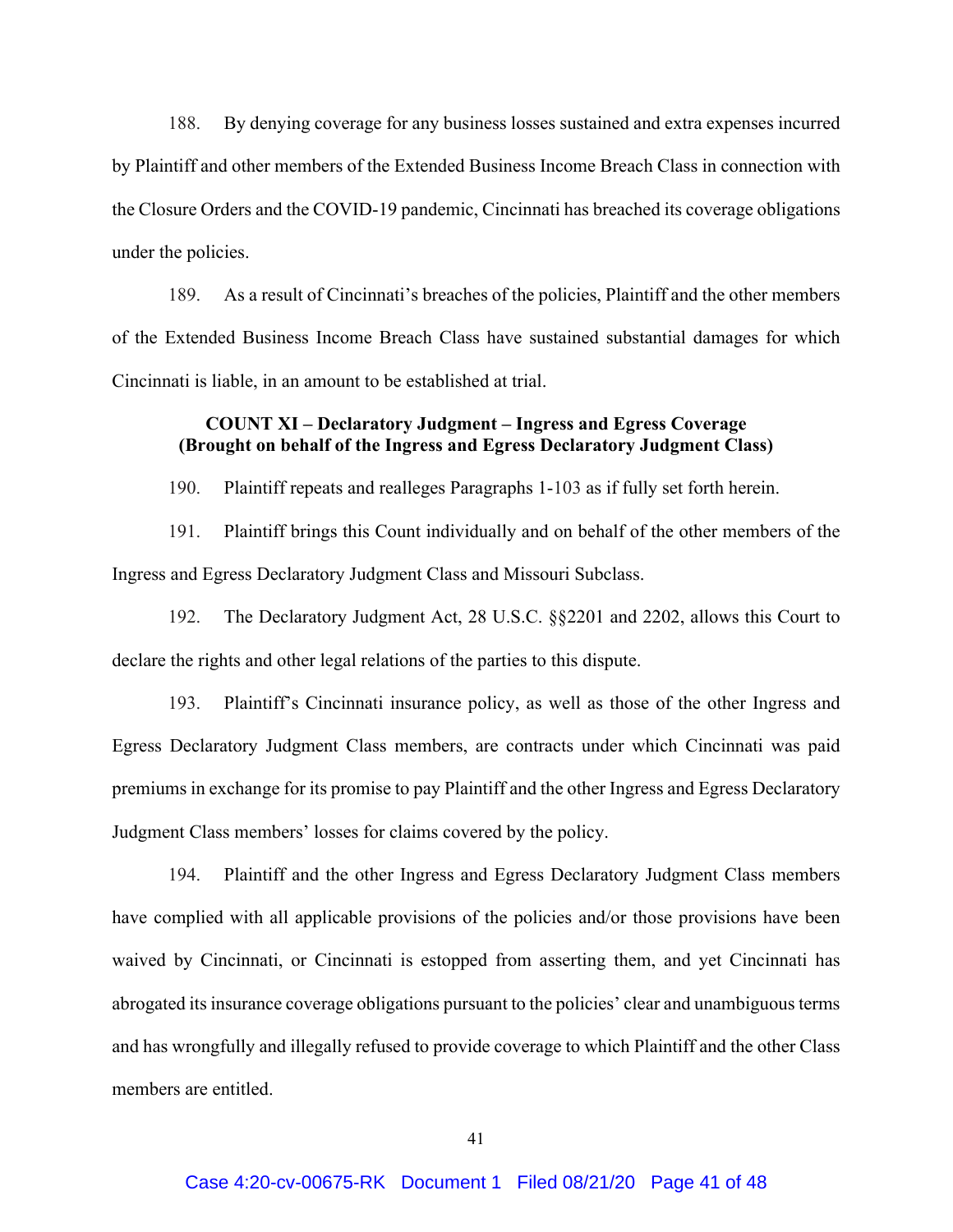195. Cincinnati has denied claims related to COVID-19 on a uniform and class wide basis, without individual bases or investigations, such that the Court can render declaratory judgment irrespective of whether members of the Class have filed a claim.

196. An actual case or controversy exists regarding Plaintiff's and the other Ingress and Egress Declaratory Judgment Class members' rights and Cincinnati's obligations under the policies to reimburse Plaintiff and the other Ingress and Egress Declaratory Judgment Class members for the full amount of covered Ingress and Egress losses incurred by Plaintiff and the other Ingress and Egress Declaratory Judgment Class members in connection with Closure Orders and the necessary interruption of their businesses stemming from the COVID-19 pandemic.

197. Pursuant to 28 U.S.C. § 2201, Plaintiff and the other Ingress and Egress Declaratory Judgment Class members seek a declaratory judgment from this Court declaring the following:

- a. Plaintiff's and the other Ingress and Egress Declaratory Judgment Class members' Ingress and Egress losses incurred in connection with the Closure Orders and the necessary interruption of their businesses stemming from the COVID-19 pandemic are insured losses under their policies;
- b. Cincinnati is obligated to pay Plaintiff and the other Ingress and Egress Declaratory Judgment Class members the full amount of the Ingress and Egress losses incurred and to be incurred in connection with the covered losses related to the Closure Orders and the necessary interruption of their businesses stemming from the COVID-19 pandemic; and
- c. Plaintiff further seeks an injunction enjoining Defendant from continuing to engage in conduct in breach of its policies in regards to coverage decisions under the Ingress and Egress coverage form and ordering Defendant to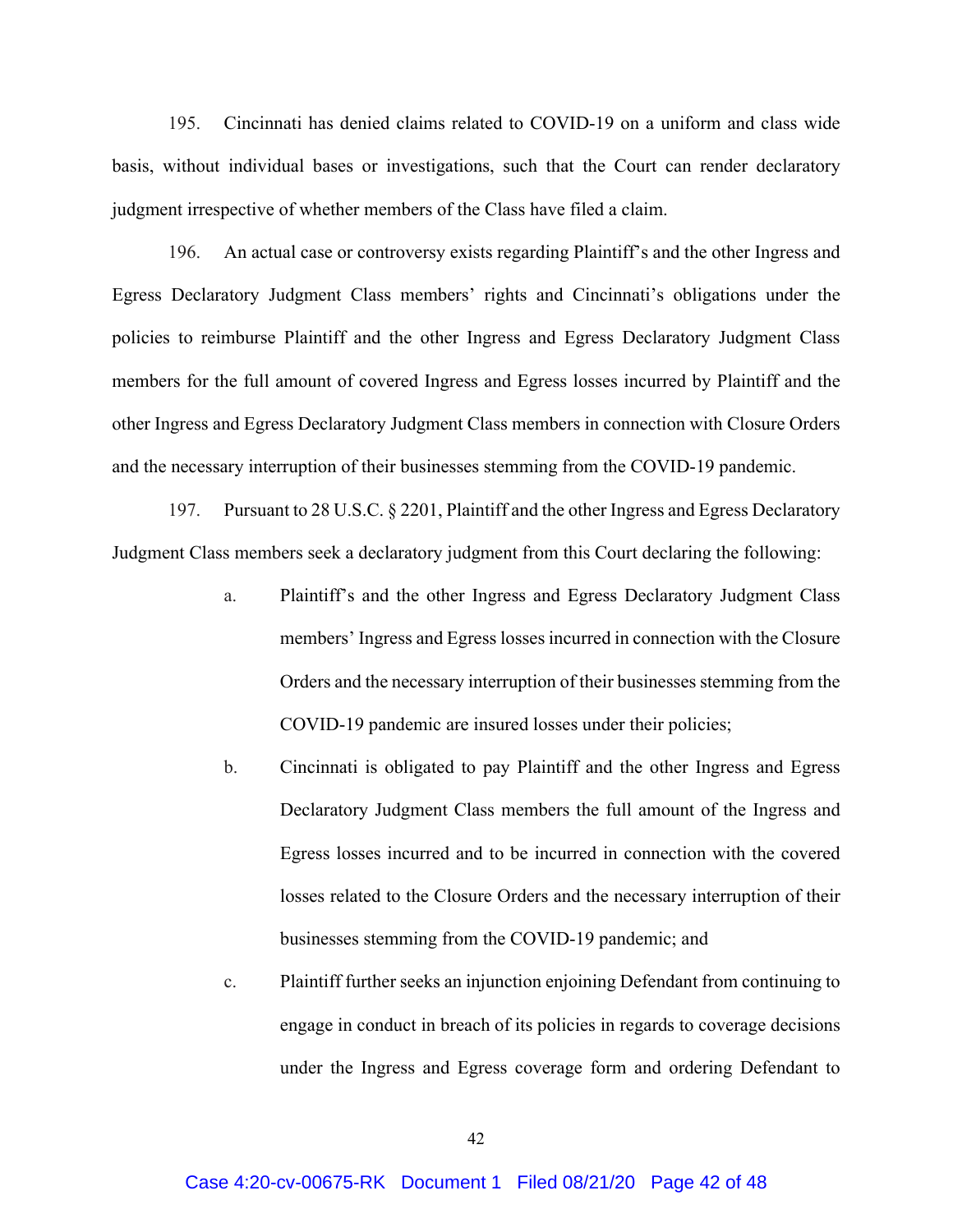comply with the terms of the policies in regards to coverage decisions.

# **COUNT XII – Breach of Contract – Ingress and Egress Coverage (Brought on behalf of the Ingress and Egress Breach Class)**

198. Plaintiff repeats and realleges Paragraphs 1-103 as if fully set forth herein.

199. Plaintiff brings this Count individually and on behalf of the other members of the Ingress and Egress Breach Class and Missouri Subclass.

200. Plaintiff's Cincinnati insurance policy, as well as those of the other Ingress and Egress Breach Class members, are contracts under which Cincinnati was paid premiums in exchange for its promise to pay Plaintiff and the other Ingress and Egress Breach Class members' losses for claims covered by the policy.

201. Cincinnati agreed to "pay for the actual loss of 'Business Income'" sustained "and necessary Extra Expense" sustained "caused by the prevention of existing ingress or egress" to the covered premises.

202. The Closure Orders and the COVID-19 pandemic caused direct loss to locations contiguous to Plaintiff's premises and prevented existing ingress or egress to covered premises and triggered the Ingress and Egress provision under Plaintiff's and the other members of the Ingress and Egress Breach Class's Cincinnati insurance policies.

203. Plaintiff and the other members of the Ingress and Egress Breach Class have complied with all applicable provisions of the policies, and/or those provisions have been waived by Cincinnati, or Cincinnati is estopped from asserting them, and yet Cincinnati has abrogated its insurance coverage obligations pursuant to the Policies' clear and unambiguous terms.

204. By denying coverage for any business losses sustained and extra expenses incurred by Plaintiff and other members of the Ingress and Egress Breach Class in connection with the Closure Orders and the COVID-19 pandemic, Cincinnati has breached its coverage obligations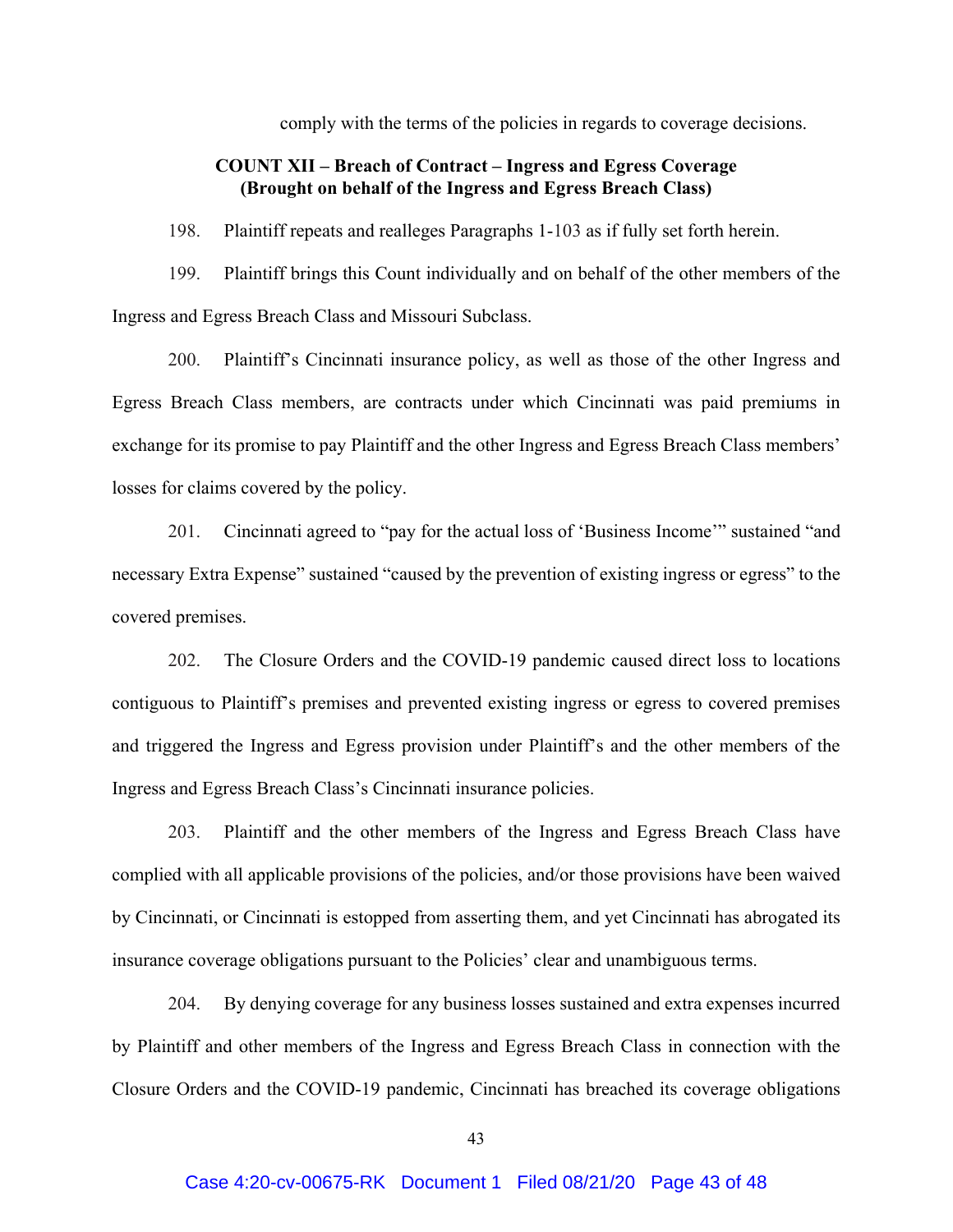under the policies.

205. As a result of Cincinnati's breaches of the policies, Plaintiff and the other members of the Ingress and Egress Breach Class have sustained substantial damages for which Cincinnati is liable, in an amount to be established at trial.

# **COUNT XIII – Declaratory Judgment – Sue and Labor Coverage (Brought on behalf of the Sue and Labor Declaratory Judgment Class)**

206. Plaintiff repeats and realleges Paragraphs 1-103 as if fully set forth herein.

207. Plaintiff brings this Count individually and on behalf of the other members of the Sue and Labor Declaratory Judgment Class and Missouri Subclass.

208. The Declaratory Judgment Act, 28 U.S.C. §§2201 and 2202, allows this Court to declare the rights and other legal relations of the parties to this dispute.

209. Plaintiff's Cincinnati insurance policy, as well as those of the other Sue and Labor Declaratory Judgment Class members, are contracts under which Defendant was paid premiums in exchange for its promise to pay Plaintiff and the other Sue and Labor Declaratory Judgment Class members' reasonably incurred expenses to protect Covered Property.

210. Plaintiff and the other Sue and Labor Declaratory Judgment Class members have complied with all applicable provisions of the policies and/or those provisions have been waived by Defendant, or Defendant is estopped from asserting them, and yet Defendant has abrogated its insurance coverage obligations pursuant to the policies' clear and unambiguous terms and has wrongfully and illegally refused to provide coverage to which Plaintiff is entitled.

211. Defendant has denied claims related to COVID-19 on a uniform and class wide basis, without individual bases or investigations, such that the Court can render declaratory judgment irrespective of whether members of the Class has filed a claim.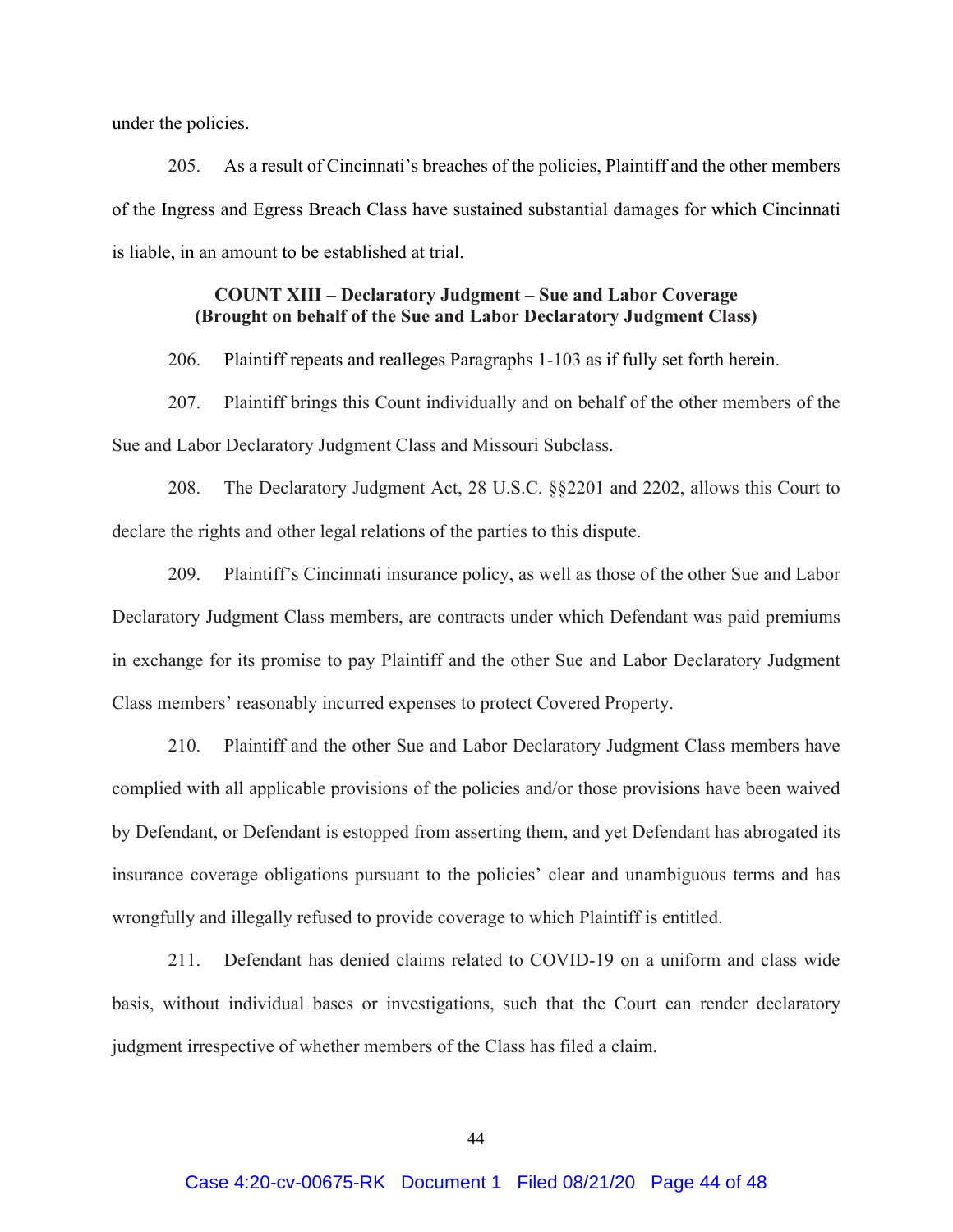212. An actual case or controversy exists regarding Plaintiff's and the other Sue and Labor Declaratory Judgment Class members' rights and Defendant's obligations under the policies to reimburse Plaintiff and the other Sue and Labor Declaratory Judgment Class members for the full amount Plaintiff and the other members of the Sue and Labor Declaratory Judgment Class reasonably incurred to protect Covered Property from further damage by COVID-19.

213. Pursuant to 28 U.S.C. § 2201, Plaintiff and the other Sue and Labor Declaratory Judgment Class members seek a declaratory judgment from this Court declaring the following:

- a. Plaintiff and the other Sue and Labor Declaratory Judgment Class members reasonably incurred expenses to protect Covered Property from further damage by COVID-19 are insured losses under their policies;
- b. Defendant is obligated to pay Plaintiff and the other Sue and Labor Declaratory Judgment Class members for the full amount of the expenses they reasonably incurred to protect Covered Property from further damage by COVID-19; and
- c. Plaintiff further seeks an injunction enjoining Defendant from continuing to engage in conduct in breach of its policies in regards to coverage decisions under the Sue and Labor coverage form and ordering Defendant to comply with the terms of the policies in regards to coverage decisions.

# **COUNT XIV – Breach of Contract – Sue and Labor Coverage (Brought on behalf of the Sue and Labor Breach Class)**

214. Plaintiff repeats and realleges Paragraphs 1-103 as if fully set forth herein.

215. Plaintiff brings this Count individually and on behalf of the other members of the Sue and Labor Breach Class and Missouri Subclass.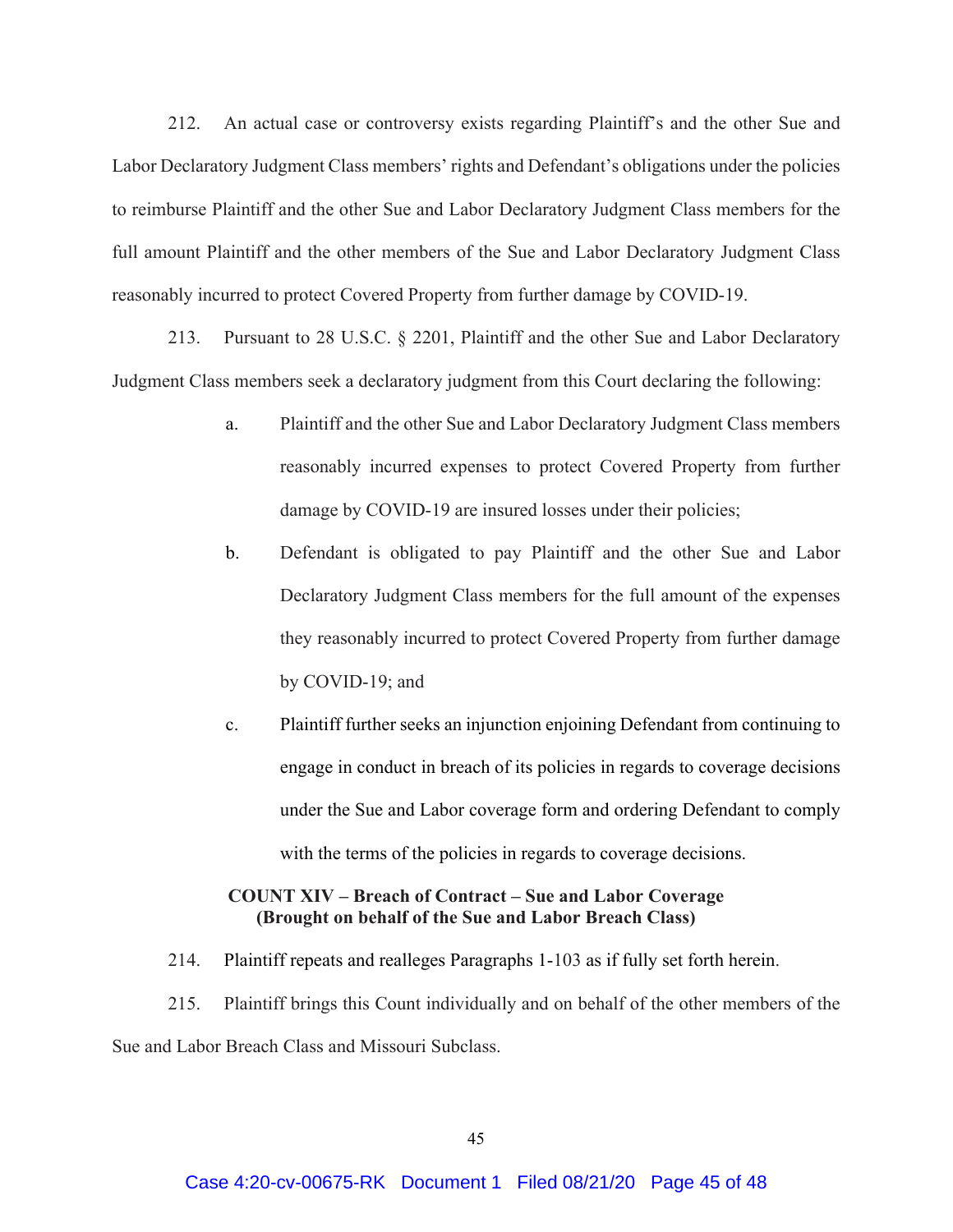216. Plaintiff's Cincinnati policy, as well as those of the other Sue and Labor Breach Class members, are contracts under which Defendant was paid premiums in exchange for its promise to pay Plaintiff and the other Sue and Labor Breach Class members' losses for claims covered by the policy.

217. In the Building and Personal Property Coverage Form and Business Income (And Extra Expense) Coverage Form, Defendant agreed to give due consideration in settlement of a claim to expenses incurred in taking all reasonable steps to protect Covered Property from further damage.

218. In complying with the Closure Orders and otherwise suspending or limiting operations, Plaintiff and other members of the Sue and Labor Breach Class incurred expenses in connection with reasonable steps to protect Covered Property.

219. Plaintiff and the other members of the Sue and Labor Breach Class have complied with all applicable provisions of the policy and/or those provisions have been waived by Defendant, or Defendant is estopped from asserting them, and yet Defendant has abrogated its insurance coverage obligations pursuant to the policies' clear and unambiguous terms.

220. By denying coverage for any Sue and Labor expenses incurred by Plaintiff and the other members of the Sue and Labor Breach Class in connection with the Closure Orders and the COVID-19 pandemic, Defendant has breached its coverage obligations under the policies.

221. As a result of Defendant's breaches of the policies, Plaintiff and the other members of the Sue and Labor Breach Class has sustained substantial damages for which Defendant is liable, in an amount to be established at trial.

#### **VII. REQUEST FOR RELIEF**

WHEREFORE, Plaintiff Posh KC, individually and on behalf of the other Class and/or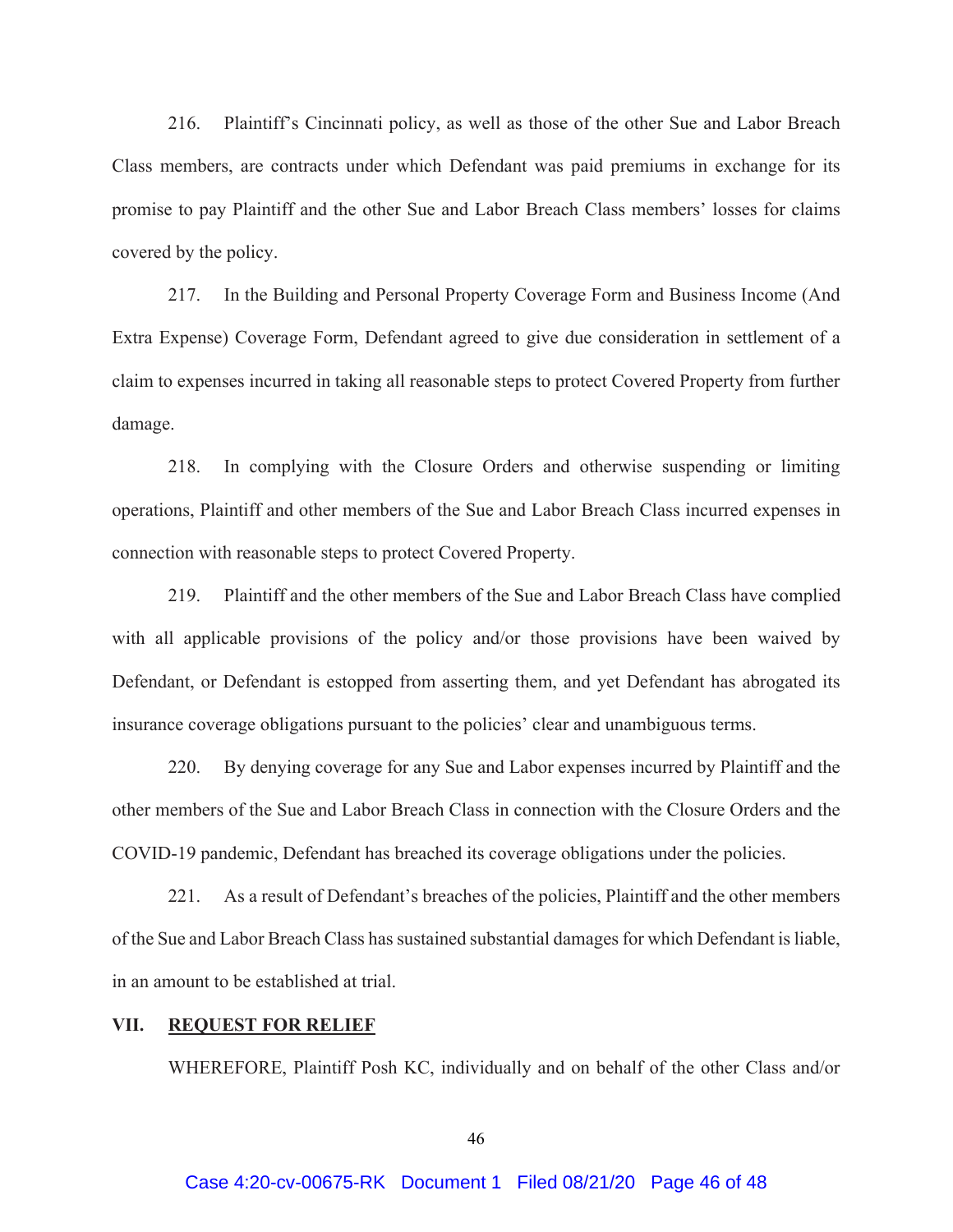Subclass members, respectfully requests that the Court enter judgment in their favor and against Defendant as follows:

a. That the Court enter an order certifying the classes, appointing Plaintiff as representative of the classes, appointing Plaintiff's counsel as class counsel, and directing that reasonable notice of this action, as provided by Federal Rule of Civil Procedure 23(c)(2), be given to the class;

b. For a judgment against Defendant for the causes of action alleged against it;

c. For compensatory damages in an amount to be proven at trial;

d. For a declaration that Defendant's conduct as alleged herein is unlawful and in material breach of the policy;

e. For appropriate injunctive relief, enjoining Defendant from continuing to engage in conduct related to the breach of the policy;

f. For pre-judgment and post-judgment interest at the maximum rate permitted by law;

g. For Plaintiff's attorneys' fees;

h. For Plaintiff's costs incurred; and

i. For such other and further relief as the Court deems just and proper.

## **VIII. DEMAND FOR JURY TRIAL**

Pursuant to Rule 38 of the Federal Rules of Civil Procedure, Plaintiff hereby demands a trial by jury on all matters so triable.

47